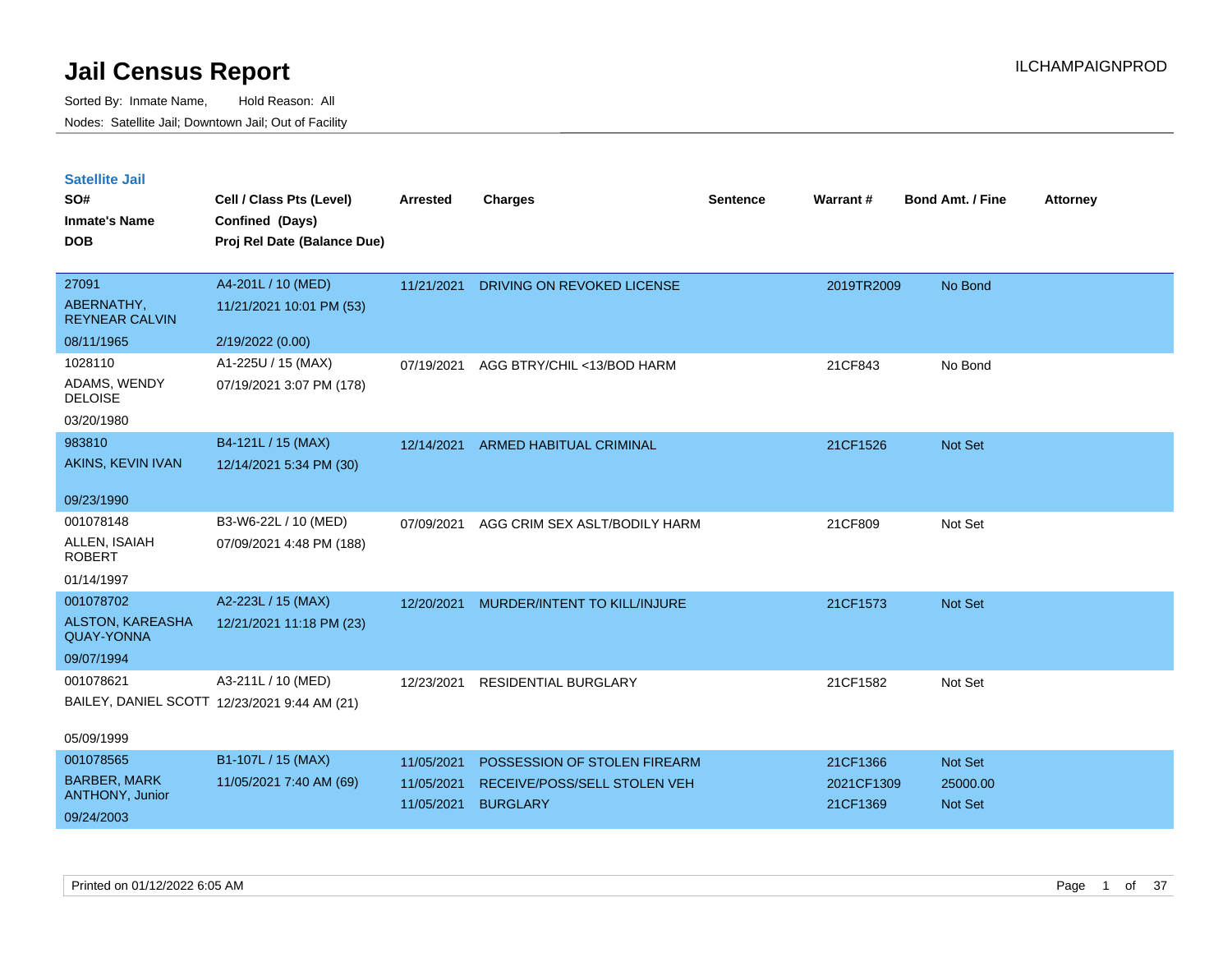| Sorted By: Inmate Name,                               | Hold Reason: All            |                 |                                           |                 |             |                         |                 |
|-------------------------------------------------------|-----------------------------|-----------------|-------------------------------------------|-----------------|-------------|-------------------------|-----------------|
| Nodes: Satellite Jail; Downtown Jail; Out of Facility |                             |                 |                                           |                 |             |                         |                 |
| SO#                                                   | Cell / Class Pts (Level)    | <b>Arrested</b> | <b>Charges</b>                            | <b>Sentence</b> | Warrant#    | <b>Bond Amt. / Fine</b> | <b>Attorney</b> |
| <b>Inmate's Name</b>                                  | Confined (Days)             |                 |                                           |                 |             |                         |                 |
| <b>DOB</b>                                            | Proj Rel Date (Balance Due) |                 |                                           |                 |             |                         |                 |
| 518851                                                | BOOKH-3                     | 01/11/2022      | <b>RESIST/OBSTRUCTING A PEACE OFFICEF</b> |                 | 2022CFAWOW  | Not Set                 |                 |
| BARKER, ALEXANDER  01/11/2022 2:37 PM (2)             |                             | 01/11/2022      | <b>FELON POSS/USE WEAPON/FIREARM</b>      |                 | 20CF361     | 15000.00                |                 |
| <b>MASSIE</b>                                         |                             | 01/11/2022      | POSS AMT CON SUB EXCEPT(A)/(D)            |                 | 2020CF863   | 15000.00                |                 |
|                                                       |                             | 01/11/2022      | <b>BAD CHK/OBTAIN CON PROP/&gt;150</b>    |                 | 20CF192     | 15000.00                |                 |
|                                                       |                             | 01/11/2022      | <b>BAD CHK/OBTAIN CON PROP/&gt;150</b>    |                 | 19CF1686    | 15000.00                |                 |
|                                                       |                             | 01/11/2022      | METH DELIVERY/15<100 GRAMS                |                 | 20CF1383    | No Bond                 |                 |
|                                                       |                             | 01/11/2022      | DRIVING ON REVOKED LICENSE                |                 | 2020TR16539 | 1500.00                 |                 |
|                                                       |                             |                 | 01/11/2022 OBSTRUCTING IDENTIFICATION     |                 | 2020CM222   | 1500.00                 |                 |
| 09/24/1986                                            |                             |                 |                                           |                 |             |                         |                 |
| 1073281                                               | A2-222L / 5 (ADS)           | 11/15/2021      | DOM BTRY/CONTACT/1-2 PRECONV              |                 | 2021CF206   | 5000.00                 |                 |
| <b>BASLER, MONET</b><br><b>MARISA</b>                 | 11/15/2021 11:08 PM (59)    |                 |                                           |                 |             |                         |                 |
| 08/17/1994                                            |                             |                 |                                           |                 |             |                         |                 |
| 001078535                                             | B2-T4-16L / 15 (SPH)        | 10/26/2021      | <b>CRIM SEX ASSAULT/FORCE</b>             |                 | 21CF1305    | <b>Not Set</b>          |                 |
| BERRY, DAVID ISAAC                                    | 10/26/2021 10:52 AM (79)    |                 |                                           |                 |             |                         |                 |
|                                                       |                             |                 |                                           |                 |             |                         |                 |
| 09/23/2000                                            |                             |                 |                                           |                 |             |                         |                 |
| 1057334                                               | B4-221U / 15 (MAX)          | 10/27/2021      | MURDER/INTENT TO KILL/INJURE              |                 |             | No Bond                 |                 |
| BEVERLY, DAVID<br><b>BENJAMIN</b>                     | 10/27/2021 1:42 PM (78)     |                 |                                           |                 |             |                         |                 |
| 03/31/1987                                            |                             |                 |                                           |                 |             |                         |                 |
| 29626                                                 | B1-105U / 10 (MED)          | 11/09/2021      | MFG/DEL 15<100 GR COCA/ANALOG             |                 | 21CF1387    | <b>Not Set</b>          |                 |
| <b>BISHOP, DARRELL</b><br><b>EDWARD</b>               | 11/09/2021 4:46 PM (65)     |                 |                                           |                 |             |                         |                 |
| 07/18/1968                                            |                             |                 |                                           |                 |             |                         |                 |
| 1042245                                               | A2-220U / 5 (ADS)           | 01/05/2022      | DRVG UNDER INFLU OF ALCOHOL               |                 | 17DT479     | 25000.00                |                 |
| BLUE-CARTER,<br>JAZZLYN KAYONNA                       | 01/05/2022 10:05 PM (8)     |                 | 01/05/2022 AGG DUI/LIC SUSP OR REVOKED    |                 | 22CF19      | Not Set                 |                 |

07/07/1996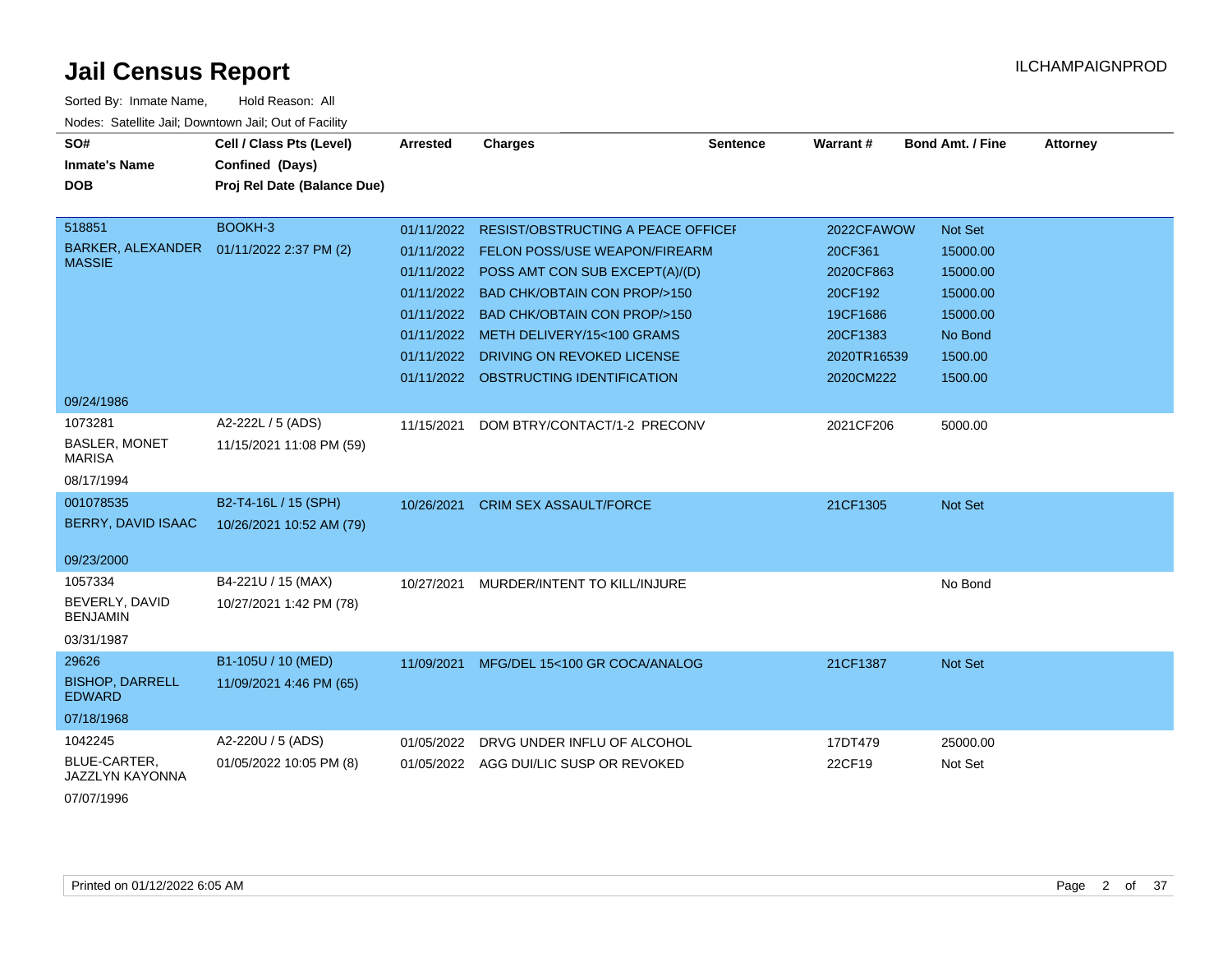| Noues. Salemie Jan, Downlown Jan, Out of Facility |                                             |                 |                                       |                 |            |                         |                 |
|---------------------------------------------------|---------------------------------------------|-----------------|---------------------------------------|-----------------|------------|-------------------------|-----------------|
| SO#                                               | Cell / Class Pts (Level)                    | <b>Arrested</b> | <b>Charges</b>                        | <b>Sentence</b> | Warrant#   | <b>Bond Amt. / Fine</b> | <b>Attorney</b> |
| <b>Inmate's Name</b>                              | Confined (Days)                             |                 |                                       |                 |            |                         |                 |
| DOB.                                              | Proj Rel Date (Balance Due)                 |                 |                                       |                 |            |                         |                 |
|                                                   |                                             |                 |                                       |                 |            |                         |                 |
| 963337                                            | B2-DR / 10 (MED)                            |                 | 01/11/2022 CRIM TRESPASS TO RESIDENCE |                 | 19CM463    | No Bond                 |                 |
| <b>BONE, DALLAS</b><br><b>LOWELL</b>              | 12/14/2021 11:37 AM (30)                    |                 |                                       |                 |            |                         |                 |
| 06/12/1984                                        |                                             |                 |                                       |                 |            |                         |                 |
| 51247                                             | B1-202U / 10 (MED)                          | 04/15/2021      | FELON POSS/USE WEAPON/FIREARM         |                 | 21CF411    | Not Set                 |                 |
| BROWN, DANTE<br><b>MAURICE</b>                    | 04/15/2021 6:24 PM (273)                    |                 |                                       |                 |            |                         |                 |
| 04/19/1979                                        |                                             |                 |                                       |                 |            |                         |                 |
| 29957                                             | B4-222L / 15 (MAX)                          | 11/13/2021      | FELON POSS/USE WEAPON/FIREARM         |                 | 21CF1390   | Not Set                 |                 |
| <b>BROWN, RODNEY</b><br>LOUIS                     | 11/13/2021 8:57 PM (61)                     | 11/13/2021      | AGG CRIM SX AB/>5 YR OLDER VIC        |                 | 2019CF0718 | 250000.00               |                 |
| 01/07/1968                                        |                                             |                 |                                       |                 |            |                         |                 |
| 001077945                                         | A1-225L / 10 (MED)                          | 11/13/2021      | AGG ASLT PEACE OFF/FIRE/ER WRK        |                 | 2021CF637  | 1000.00                 |                 |
| <b>BROWN, SIDREA</b>                              | 11/13/2021 10:49 AM (61)                    | 11/13/2021      | <b>BURGLARY</b>                       |                 | 2021CF543  | 50000.00                |                 |
| RENEIA                                            |                                             | 11/17/2021      | <b>BURGLARY</b>                       |                 | 21CF1264   | 1000.00                 |                 |
| 07/23/1992                                        |                                             |                 |                                       |                 |            |                         |                 |
| 001078739                                         | <b>BOOKF-2 / 5 (ADS)</b>                    | 01/05/2022      | <b>CRIMINAL TRESPASS BUILDING</b>     |                 | 2020CM392  | 1000.00                 |                 |
| BRYANT, JUDITH ANN                                | 01/05/2022 6:36 PM (8)                      |                 |                                       |                 |            |                         |                 |
| 10/22/1957                                        |                                             |                 |                                       |                 |            |                         |                 |
| 995894                                            | A4-106L / 10 (ADS)                          | 12/28/2021      | FELON POSSESS WEAPON/2ND+             | 5y (DOC)        | 2020CF709  | No Bond                 |                 |
|                                                   | BUTLER, JAMES LYNN 12/28/2021 11:05 AM (16) |                 |                                       |                 |            |                         |                 |
|                                                   |                                             |                 |                                       |                 |            |                         |                 |
| 12/04/1991                                        |                                             |                 |                                       |                 |            |                         |                 |
| 56936                                             | B2-DR / 15 (SPH)                            | 11/01/2021      | PUBLIC INDECENCY/EXPOSURE/3+          | 3y/0m/0d (DO    |            | Not Set                 |                 |
| <b>CALDWELL, STEVEN</b><br><b>ANDRE</b>           | 11/01/2021 1:09 PM (73)                     |                 |                                       |                 |            |                         |                 |
| 04/19/1982                                        |                                             |                 |                                       |                 |            |                         |                 |
| 001077954                                         | B3-W1-04L / 10 (MED)                        | 12/21/2021      | <b>RESIDENTIAL BURGLARY</b>           |                 | 21CF1570   | Not Set                 |                 |
|                                                   | CALKINS, STEVEN RAY 12/21/2021 6:35 AM (23) |                 |                                       |                 |            |                         |                 |
| 01/01/1992                                        |                                             |                 |                                       |                 |            |                         |                 |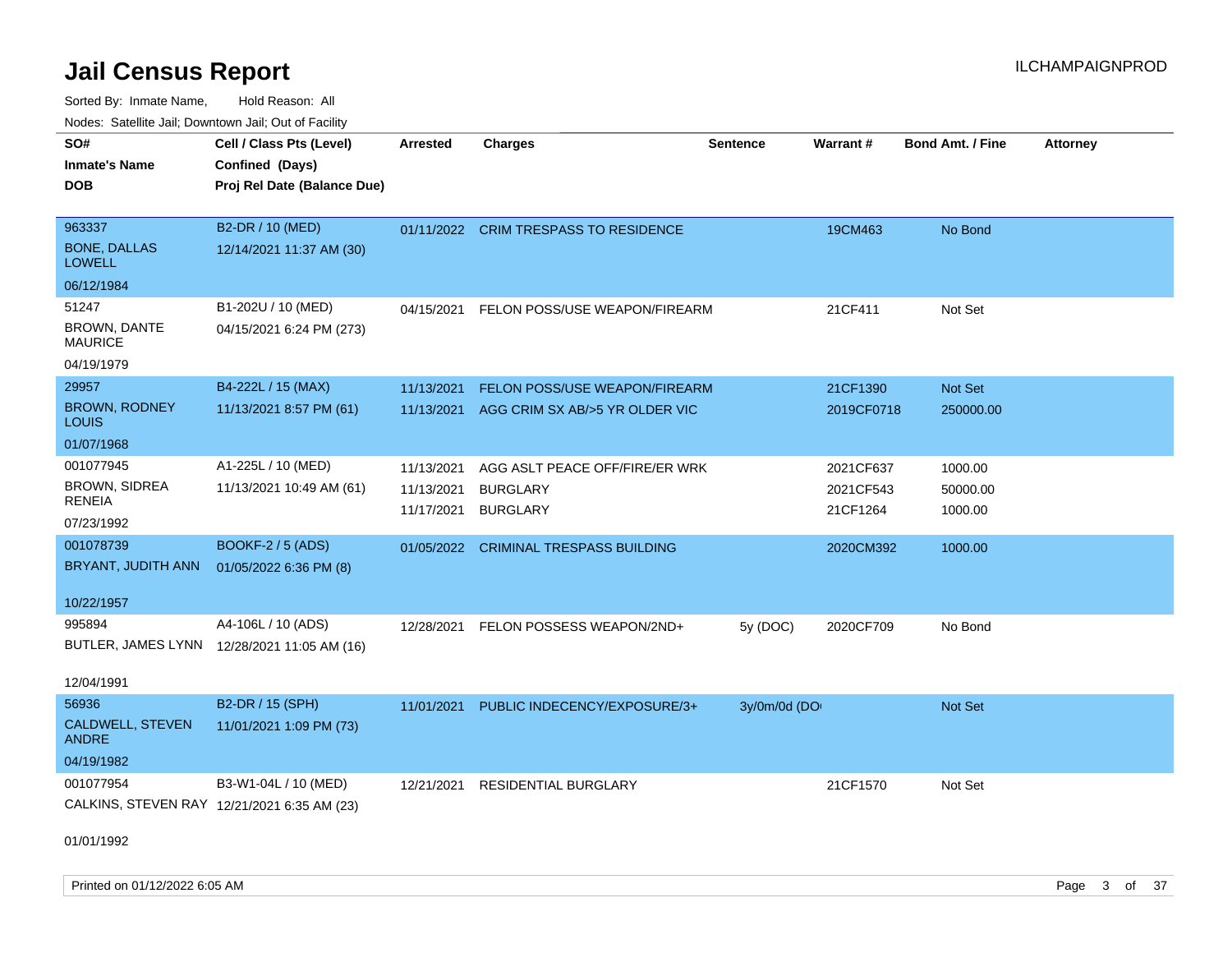| rouco. Calcinic Jan, Downtown Jan, Out of Facility |                                            |                 |                                          |                 |                 |                         |                 |
|----------------------------------------------------|--------------------------------------------|-----------------|------------------------------------------|-----------------|-----------------|-------------------------|-----------------|
| SO#                                                | Cell / Class Pts (Level)                   | <b>Arrested</b> | <b>Charges</b>                           | <b>Sentence</b> | <b>Warrant#</b> | <b>Bond Amt. / Fine</b> | <b>Attorney</b> |
| Inmate's Name                                      | Confined (Days)                            |                 |                                          |                 |                 |                         |                 |
| <b>DOB</b>                                         | Proj Rel Date (Balance Due)                |                 |                                          |                 |                 |                         |                 |
|                                                    |                                            |                 |                                          |                 |                 |                         |                 |
| 39474                                              | B1-101U / 10 (ADS)                         |                 | 07/06/2021 MFG/DEL 15<100 GR HEROIN/ANLG |                 | 21CF792         | <b>Not Set</b>          |                 |
| <b>CAMPBELL, AARON</b><br>JACOB                    | 07/06/2021 11:56 PM (191)                  |                 |                                          |                 |                 |                         |                 |
| 07/18/1974                                         |                                            |                 |                                          |                 |                 |                         |                 |
| 1003950                                            | A4-206L                                    | 01/11/2022      | DRIVING ON REVOKED LICENSE               |                 | 21TR6769        | Not Set                 |                 |
| CANTU, NESTOR<br><b>ANTHONY</b>                    | 01/11/2022 5:12 PM (2)                     |                 |                                          |                 |                 |                         |                 |
| 03/01/1983                                         | 1/20/2022 (0.00)                           |                 |                                          |                 |                 |                         |                 |
| 1060436                                            | A4-204L / 5 (ADS)                          | 01/06/2022      | AGGRAVATED UNLAWFUL RESTRAINT            |                 | 22CF29          | <b>Not Set</b>          |                 |
| CARTER, DERESHEO                                   | 01/06/2022 8:43 PM (7)                     | 01/06/2022      | FLEEING/ATTEMPT ELUDE OFFICER            |                 | 22MT18          | <b>Not Set</b>          |                 |
| <b>DEWAYNE</b>                                     |                                            |                 | 01/06/2022 FELON ESCAPE/PEACE OFFICER    |                 | 22MT18          | Not Set                 |                 |
| 09/10/1991                                         |                                            |                 |                                          |                 |                 |                         |                 |
| 001078729                                          | A4-105L / 15 (ADS)                         |                 | 01/02/2022 MURDER/INTENT TO KILL/INJURE  |                 | 20CF396         | 1000000.00              |                 |
| CARTER, TROY<br>DEMON                              | 01/02/2022 10:29 AM (11)                   |                 |                                          |                 |                 |                         |                 |
| 01/02/2004                                         |                                            |                 |                                          |                 |                 |                         |                 |
| 1029088                                            | B1-104L / 10 (MED)                         | 12/21/2021      | FELON POSS/USE FIREARM PRIOR             |                 | 21CF1338        | 250000.00               |                 |
| CHAPPLE, MALIK<br><b>BIANCO</b>                    | 12/22/2021 10:02 AM (22)                   |                 |                                          |                 |                 |                         |                 |
| 10/25/1994                                         |                                            |                 |                                          |                 |                 |                         |                 |
| 001078092                                          | A4-102L / 10 (ADS)                         | 12/27/2021      | AGG BATTERY/PUBLIC PLACE                 |                 | 2021CF1042      | 5000.00                 |                 |
| WILLIAM                                            | CHOUNARD, STANLEY 12/27/2021 10:47 PM (17) |                 |                                          |                 |                 |                         |                 |
| 06/25/1986                                         |                                            |                 |                                          |                 |                 |                         |                 |
| 960551                                             | A4-207L / 10 (ADS)                         |                 | 01/07/2022 DOMESTIC BATTERY/HARM/VIO O/P |                 | 21CF1035        | 100000.00               |                 |
| <b>COFFIN, KYLE LAIR</b>                           | 01/07/2022 10:56 AM (6)                    |                 |                                          |                 |                 |                         |                 |
|                                                    |                                            |                 |                                          |                 |                 |                         |                 |
| 09/21/1988                                         |                                            |                 |                                          |                 |                 |                         |                 |
| 001077485                                          | A1-124U / 15 (MAX)                         | 12/21/2021      | MURDER/INTENT TO KILL/INJURE             |                 | 2021CF1282      | 1000000.00              |                 |
| COLBERT, ARIEANA<br><b>FELICIA</b>                 | 12/21/2021 2:08 PM (23)                    |                 |                                          |                 |                 |                         |                 |
| 12/13/2000                                         |                                            |                 |                                          |                 |                 |                         |                 |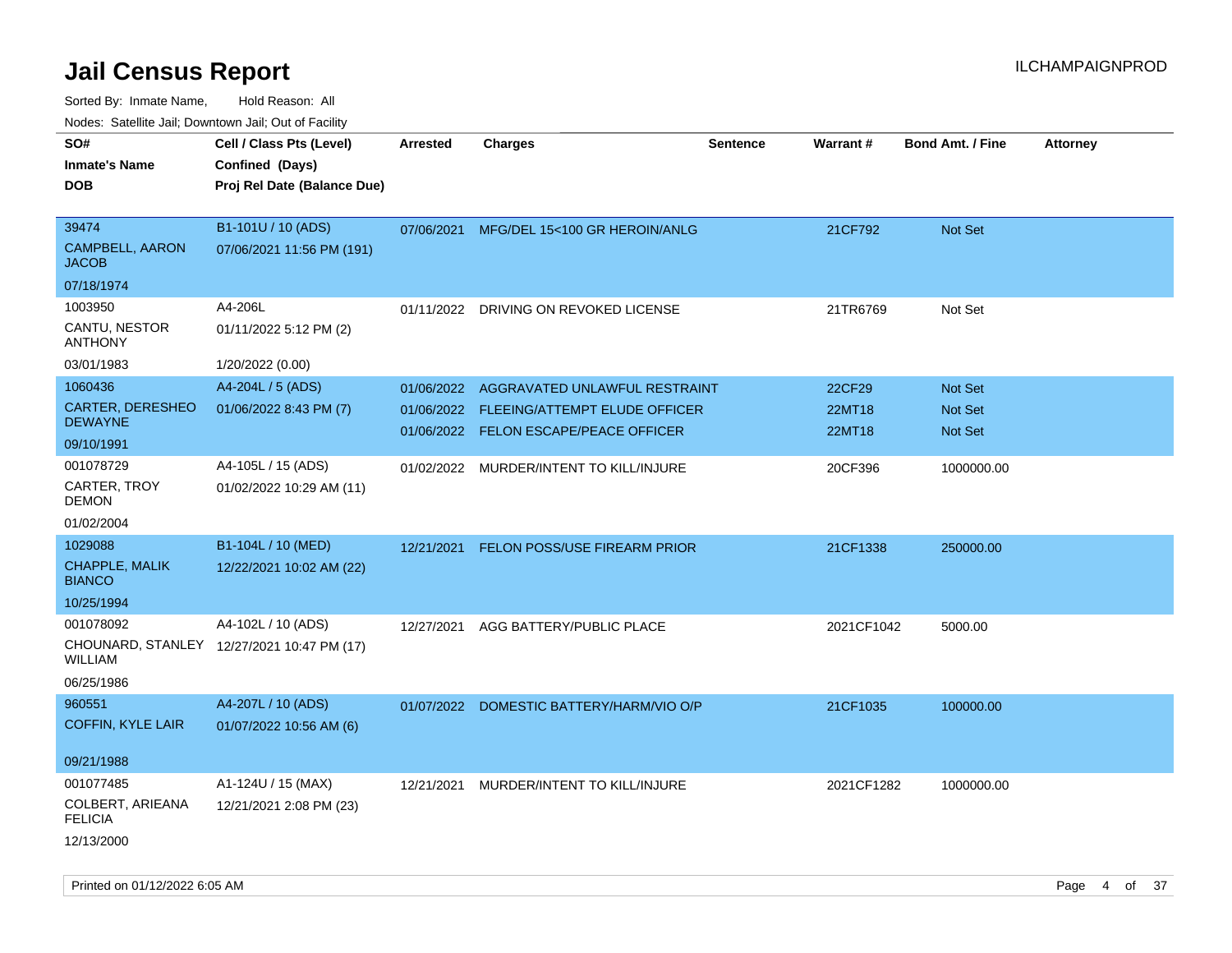| SO#<br><b>Inmate's Name</b><br>DOB                              | Cell / Class Pts (Level)<br>Confined (Days)<br>Proj Rel Date (Balance Due) | <b>Arrested</b>                        | <b>Charges</b>                                                                       | <b>Sentence</b> | Warrant#                         | <b>Bond Amt. / Fine</b>       | <b>Attorney</b> |
|-----------------------------------------------------------------|----------------------------------------------------------------------------|----------------------------------------|--------------------------------------------------------------------------------------|-----------------|----------------------------------|-------------------------------|-----------------|
| 1048488<br>COLSON, WAYNE<br><b>ARTHUR, Third</b>                | A4-105U / 10 (ADS)<br>12/30/2021 8:27 AM (14)                              | 12/30/2021                             | ARMED VIOLENCE/CATEGORY I                                                            |                 | 2022CF4                          | <b>Not Set</b>                |                 |
| 10/14/1995                                                      |                                                                            |                                        |                                                                                      |                 |                                  |                               |                 |
| 34805<br>11/16/1971                                             | B4-227L / 15 (MAX)<br>CONERLY, KIN JOSEPH 10/01/2021 1:53 AM (104)         | 10/01/2021<br>10/01/2021<br>10/06/2021 | <b>DOMESTIC BATTERY</b><br>ARMED HABITUAL CRIMINAL<br>POSS STOLEN VEHICLE > \$25,000 |                 | 21CF1183<br>21CF1184<br>19CF1786 | Not Set<br>Not Set<br>Not Set |                 |
| 958936                                                          | BOOKF-2                                                                    | 01/11/2022                             | DRIVING ON REVOKED LICENSE                                                           |                 | 2021TR004771                     | 2500.00                       |                 |
| <b>COWAN, CAPRICE</b><br><b>CASHAY</b>                          | 01/11/2022 7:04 PM (2)                                                     |                                        | 01/11/2022 FELON FAIL/RETURN FRM FURLOUGH                                            |                 | 2021CF1351                       | 150000.00                     |                 |
| 07/19/1988                                                      |                                                                            |                                        |                                                                                      |                 |                                  |                               |                 |
| 1074319<br><b>CRAIG, DAVUCCI</b><br><b>DAVION</b><br>08/02/2001 | B2-T1-04L / 15 (SPH)<br>10/12/2021 11:36 AM (93)                           | 10/12/2021<br>10/14/2021               | AGGRAVATED CRUELTY TO ANIMALS<br><b>MURDER</b>                                       |                 | 21CF1238<br>21CF1239             | Not Set<br>Not Set            |                 |
| 001077549                                                       | B2-T3-10L / 10 (SPH)                                                       | 12/22/2020                             | <b>PRED CRIM SEX ASLT/VICTIM &lt;13</b>                                              |                 | 2020CF1469                       | <b>Not Set</b>                |                 |
| CRISTOBAL-MATEO,<br><b>CRISTOBAL</b>                            | 12/22/2020 1:17 PM (387)                                                   |                                        |                                                                                      |                 |                                  |                               |                 |
| 12/02/1988                                                      |                                                                            |                                        |                                                                                      |                 |                                  |                               |                 |
| 988538<br>DAVIDSON, HARLEY<br><b>KYLE SCOTT</b><br>08/05/1990   | B1-106L / 10 (MED)<br>12/21/2021 5:45 AM (23)                              | 12/21/2021                             | AGGRAVATED DOMESTIC BATTERY                                                          |                 | 21CF1564                         | Not Set                       |                 |
| 1023587                                                         | B1-203U / 15 (MAX)                                                         | 09/24/2021                             | MFG/DEL CANNABIS/2.5-10 GRAMS                                                        |                 | 21CF1155                         | Not Set                       |                 |
| <b>DAVIS, MARTIN</b><br><b>DENNIS</b>                           | 09/24/2021 9:38 PM (111)                                                   | 09/24/2021                             | ARMED HABITUAL CRIMINAL                                                              |                 | 2021-CF681                       | 500000.00                     |                 |
| 12/02/1994                                                      |                                                                            |                                        |                                                                                      |                 |                                  |                               |                 |
| 001078538<br>DAWKINS, LEN<br>03/23/1987                         | B1-205L / 10 (MED)<br>10/26/2021 8:18 PM (79)                              | 10/26/2021                             | <b>CRIM SEX ASSAULT/FORCE</b>                                                        |                 | 21CF1301                         | Not Set                       |                 |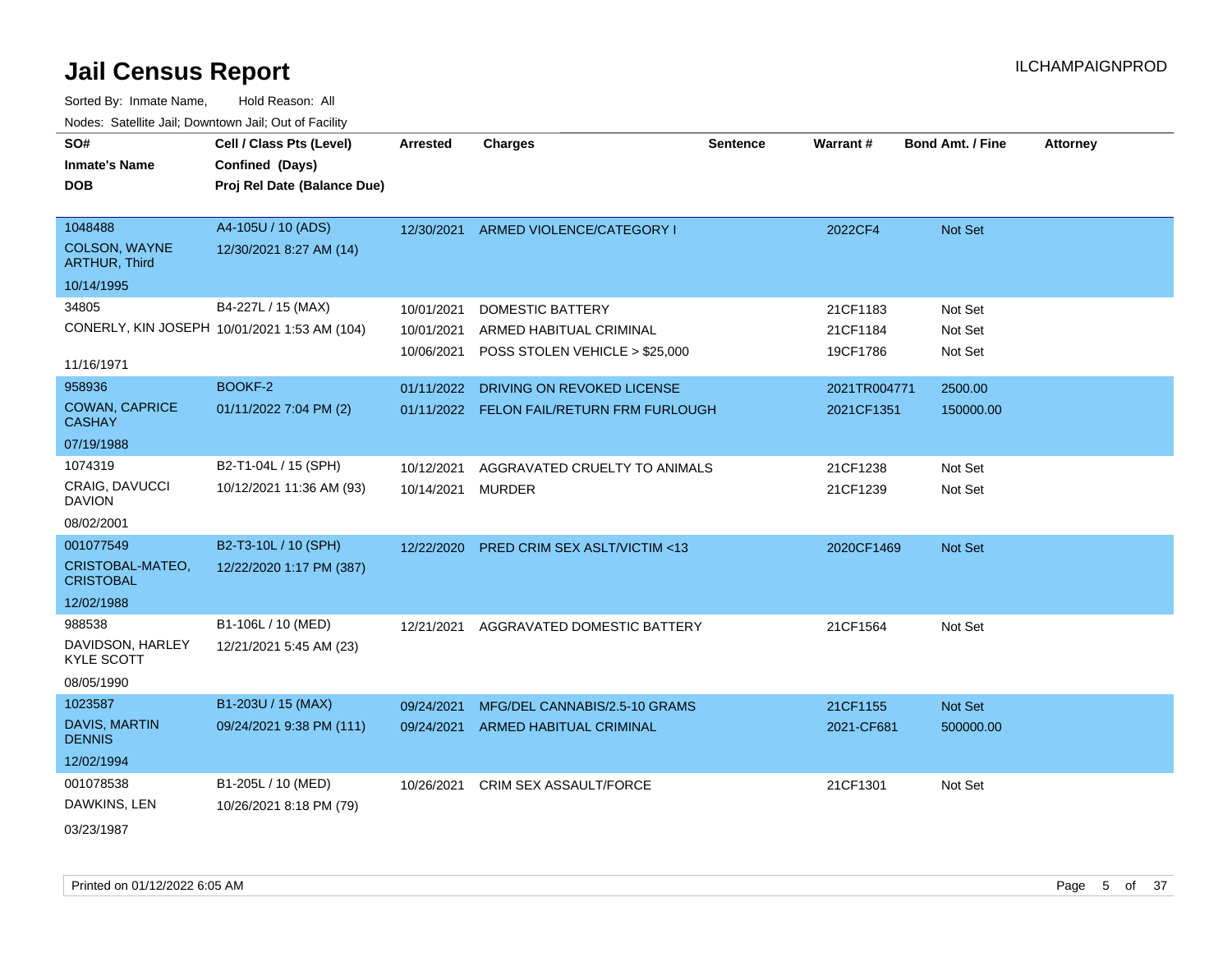| SO#                              | Cell / Class Pts (Level)    | <b>Arrested</b> | <b>Charges</b>                            | <b>Sentence</b> | Warrant#    | <b>Bond Amt. / Fine</b> | <b>Attorney</b> |
|----------------------------------|-----------------------------|-----------------|-------------------------------------------|-----------------|-------------|-------------------------|-----------------|
| <b>Inmate's Name</b>             | Confined (Days)             |                 |                                           |                 |             |                         |                 |
| <b>DOB</b>                       | Proj Rel Date (Balance Due) |                 |                                           |                 |             |                         |                 |
|                                  |                             |                 |                                           |                 |             |                         |                 |
| 56972                            | A3-117L / 10 (MED)          | 08/30/2021      | POSS STOLEN VEHICLE > \$25,000            |                 | 21CF1044    | Not Set                 |                 |
| DAY, DANIEL JOSEPH               | 08/30/2021 3:07 PM (136)    | 09/04/2021      | <b>BURGLARY</b>                           |                 | 21CF1054    | Not Set                 |                 |
|                                  |                             |                 |                                           |                 |             |                         |                 |
| 10/16/1982                       |                             |                 |                                           |                 |             |                         |                 |
| 49972                            | A4-104U / 10 (ADS)          |                 | 01/03/2022 FELON POSS/USE WEAPON/FIREARM  | 2y (DOC)        | 20CF1476    | No Bond                 |                 |
| DICKERSON,<br>RAYMOND COLLIER    | 01/03/2022 11:10 AM (10)    |                 |                                           |                 |             |                         |                 |
| 08/16/1978                       |                             |                 |                                           |                 |             |                         |                 |
| 25659                            | B4-125L / 15 (MAX)          | 06/15/2021      | <b>RESIDENTIAL BURGLARY</b>               |                 | 2020CF1218  | 50000.00                |                 |
| DORRIS, LORENZO                  | 06/15/2021 6:17 AM (212)    | 06/15/2021      | <b>BURGLARY</b>                           |                 | 21CF689     | Not Set                 |                 |
| 07/19/1966                       |                             |                 |                                           |                 |             |                         |                 |
| 1024895                          | B3-W4-14L / 10 (MED)        | 12/15/2021      | MFG/DEL 100<400 GR COCA/ANLG              |                 | 21CF1535    | Not Set                 |                 |
| EDWARDS, GEORGE<br><b>CORTEZ</b> | 12/15/2021 12:26 PM (29)    | 12/15/2021      | AGGRAVATED BATTERY                        |                 | 21CF1536    | Not Set                 |                 |
| 06/19/1994                       |                             |                 |                                           |                 |             |                         |                 |
| 987328                           | A2-122L / 10 (MED)          |                 | 12/11/2021 AGG ASLT PEACE OFF/FIRE/ER WRK |                 | 21CF1515    | Not Set                 |                 |
| ERVIN, DEIDRA ANN<br><b>RUTH</b> | 12/11/2021 8:48 PM (33)     |                 |                                           |                 |             |                         |                 |
| 04/15/1991                       |                             |                 |                                           |                 |             |                         |                 |
| 45194                            | B3-W7-28L / 10 (MED)        | 10/20/2021      | DOMESTIC BATTERY/OTHER PRIOR              |                 | 21CF1265    | Not Set                 |                 |
| FALLS, ANDREW                    | 10/20/2021 12:59 AM (85)    |                 |                                           |                 |             |                         |                 |
| 08/15/1976                       |                             |                 |                                           |                 |             |                         |                 |
| 001078758                        | A1-226L                     |                 | 01/11/2022 DIRECT CRIMINAL CONTEMPT       |                 | 2018D84     | Not Set                 |                 |
| FELLER, JUSTINE A                | 01/11/2022 6:10 PM (2)      |                 |                                           |                 |             |                         |                 |
| 04/13/1987                       | 1/10/2022 (0.00)            |                 |                                           |                 |             |                         |                 |
| 527081                           | B3-W6-24L / 10 (MED)        | 09/06/2021      | ARSON/REAL/PERSONAL PROP>\$150            |                 | 2021 CF 797 | 25000.00                |                 |
| FERGUSON,<br><b>CHRISTOPHER</b>  | 09/06/2021 1:18 PM (129)    |                 |                                           |                 |             |                         |                 |
| 12/21/1981                       |                             |                 |                                           |                 |             |                         |                 |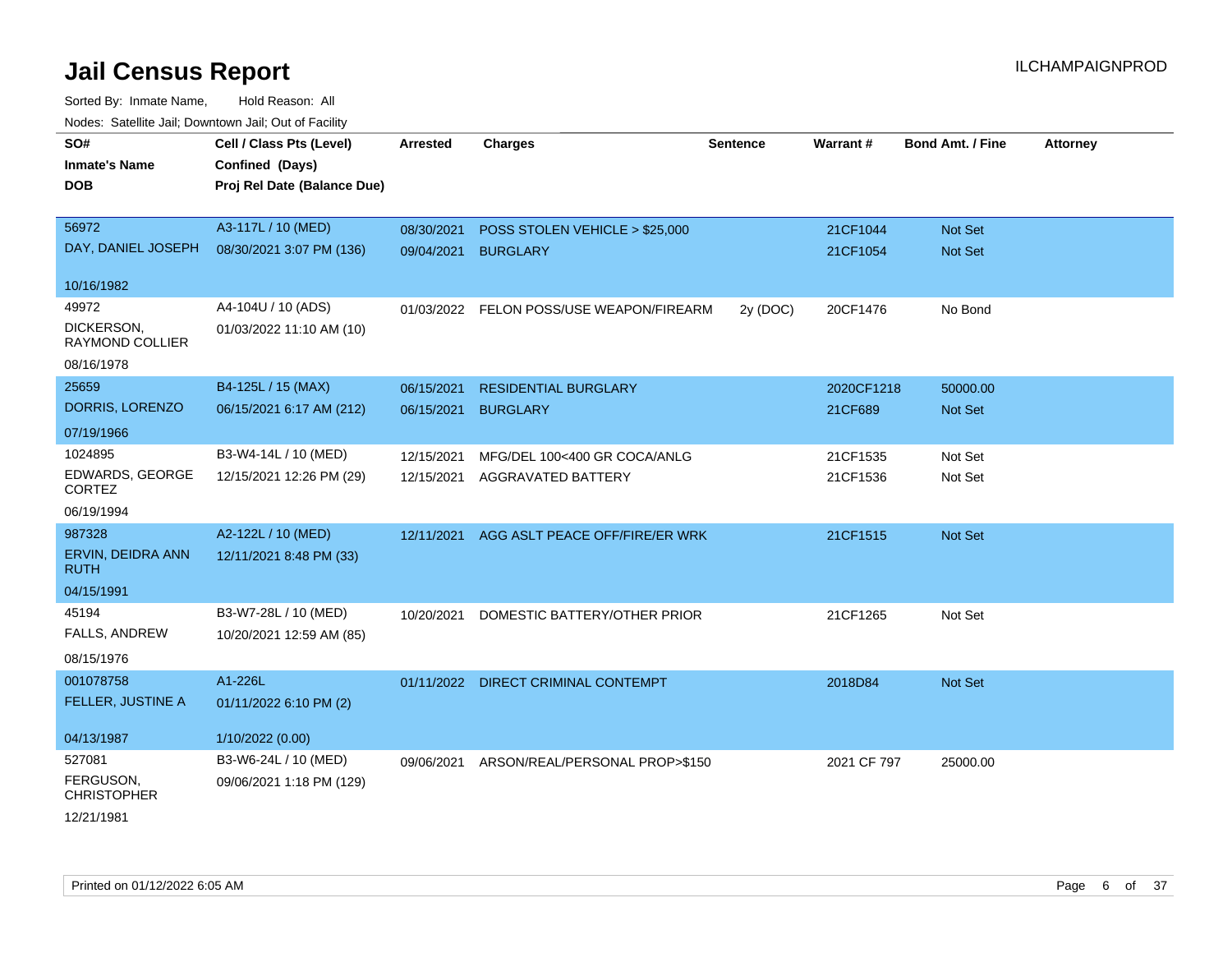| Noues. Sateme Jan, Downtown Jan, Out or Facility |                                             |                   |                                          |                 |              |                         |          |
|--------------------------------------------------|---------------------------------------------|-------------------|------------------------------------------|-----------------|--------------|-------------------------|----------|
| SO#                                              | Cell / Class Pts (Level)                    | Arrested          | <b>Charges</b>                           | <b>Sentence</b> | Warrant#     | <b>Bond Amt. / Fine</b> | Attorney |
| <b>Inmate's Name</b>                             | Confined (Days)                             |                   |                                          |                 |              |                         |          |
| <b>DOB</b>                                       | Proj Rel Date (Balance Due)                 |                   |                                          |                 |              |                         |          |
|                                                  |                                             |                   |                                          |                 |              |                         |          |
| 1039744                                          | B4-224U / 15 (MAX)                          | 12/06/2021 MURDER |                                          |                 | 20CF959      | 1000000.00              |          |
| <b>FONVILLE, TREVOY</b><br><b>JERMAINE</b>       | 12/06/2021 10:52 AM (38)                    |                   |                                          |                 |              |                         |          |
| 01/13/1996                                       |                                             |                   |                                          |                 |              |                         |          |
| 518395                                           | B2-T1-03U / 15 (SPH)                        | 07/07/2020        | CRIMINAL SEXUAL ASSAULT                  |                 | 2020-CF735   | 250000.00               |          |
|                                                  | FRANDLE, MARK RYAN 07/07/2020 3:42 PM (555) |                   |                                          |                 |              |                         |          |
| 09/10/1985                                       |                                             |                   |                                          |                 |              |                         |          |
| 001077934                                        | A1-224L / 10 (MED)                          | 08/22/2021        | AGG DUI/ACCIDENT/DEATH                   |                 | 21CF1024     | Not Set                 |          |
| FREED, LOGAN<br><b>SUZANNE</b>                   | 08/22/2021 11:45 PM (144)                   | 08/22/2021        | <b>DOMESTIC BATTERY</b>                  |                 | 21 CM 172    | 10000.00                |          |
| 08/18/1996                                       |                                             |                   |                                          |                 |              |                         |          |
| 001078290                                        | A1-125U / 10 (ADS)                          | 08/19/2021        | MACHINE GUN/AUTO WEAPON/VEH              |                 | 21CF1012     | Not Set                 |          |
| FREEMAN, ANGEL<br><b>JANILA KAY</b>              | 08/19/2021 1:26 AM (147)                    |                   |                                          |                 |              |                         |          |
| 12/25/1995                                       |                                             |                   |                                          |                 |              |                         |          |
| 1063104                                          | BOOKH-4                                     |                   | 01/10/2022 VIOLATE ORDER PROTECTION      |                 | 21CF1258     | 25000.00                |          |
| <b>FUSON, KEITH</b><br><b>EDWARD</b>             | 01/10/2022 9:14 PM (3)                      |                   | 01/10/2022 VIOLATE ORDER PROTECTION      |                 | 21CF1259     | 25000.00                |          |
| 05/07/1987                                       |                                             |                   |                                          |                 |              |                         |          |
| 001078154                                        | A3-217U / 10 (ADS)                          | 01/09/2022        | DRVG UNDER INFLU OF ALCOHOL              |                 | 2021 DT 182  | 5000.00                 |          |
| <b>GENTRY, DAMON</b><br><b>LIONEL</b>            | 01/09/2022 4:41 PM (4)                      |                   | 01/09/2022 AGG DOMESTIC BATTERY/STRANGLE |                 | 2021 CF 1396 | 50000.00                |          |
| 12/25/1971                                       |                                             |                   |                                          |                 |              |                         |          |
| 001078633                                        | B2-T4-14L / 15 (MAX)                        | 12/01/2021        | <b>PRED CRIM SEX ASLT/VICTIM &lt;13</b>  |                 | 21CF1416     | 250000.00               |          |
| GONZALEZ-GUILLEN,<br><b>EDWARD</b>               | 12/01/2021 12:08 PM (43)                    |                   |                                          |                 |              |                         |          |
| 08/25/2002                                       |                                             |                   |                                          |                 |              |                         |          |
| 001078607                                        | B4-221L / 15 (MAX)                          | 11/22/2021        | FELON POSS/USE FIREARM/PAROLE            |                 | 21CF1437     | Not Set                 |          |
| GRAY, WILLIAM<br>DA'VON                          | 11/22/2021 2:57 PM (52)                     | 11/22/2021        | ATTEMPT (FIRST DEGREE MURDER)            |                 | 21CF1435     | Not Set                 |          |
| 04/18/1984                                       |                                             |                   |                                          |                 |              |                         |          |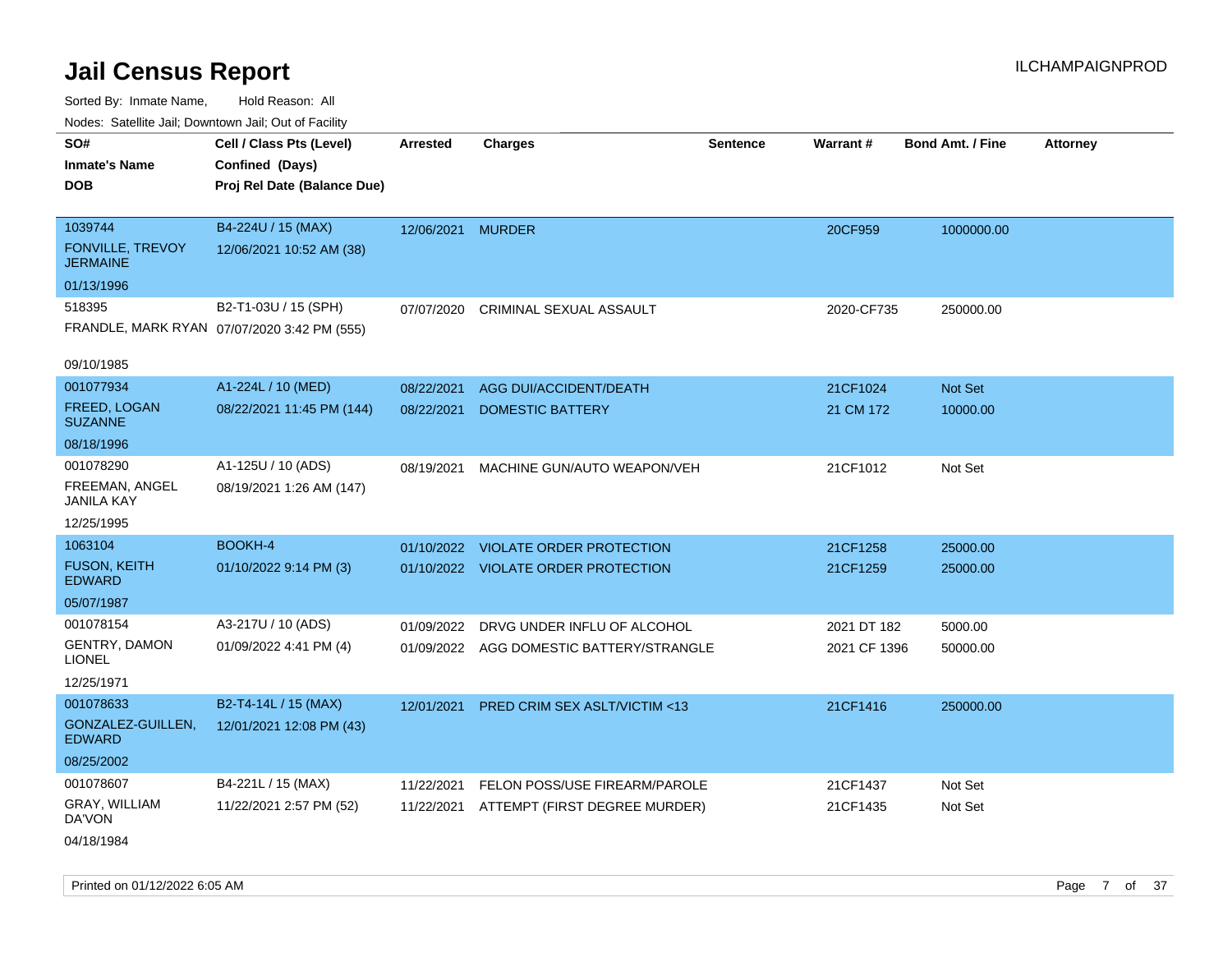| SO#<br><b>Inmate's Name</b><br><b>DOB</b><br>56342                | Cell / Class Pts (Level)<br>Confined (Days)<br>Proj Rel Date (Balance Due)<br>B1-206L / 10 (MED) | Arrested<br>10/21/2021                                             | <b>Charges</b><br>THEFT CONTROL INTENT <\$500                                                                                                   | <b>Sentence</b> | <b>Warrant#</b><br>17CF1451                              | <b>Bond Amt. / Fine</b><br>10000.00                                             | <b>Attorney</b> |
|-------------------------------------------------------------------|--------------------------------------------------------------------------------------------------|--------------------------------------------------------------------|-------------------------------------------------------------------------------------------------------------------------------------------------|-----------------|----------------------------------------------------------|---------------------------------------------------------------------------------|-----------------|
| <b>GRIFFIN, NATHAN</b><br><b>EUGENE</b><br>02/24/1969             | 10/21/2021 4:20 PM (84)                                                                          | 10/21/2021<br>10/21/2021                                           | DRIVING ON REVOKED LICENSE<br><b>ARMED HABITUAL CRIMINAL</b>                                                                                    |                 | 20TR1979<br>21CF1279                                     | 3000.00<br><b>Not Set</b>                                                       |                 |
| 1049103<br>HAGGARD, RYAN<br>PHILIP<br>06/01/1983                  | A4-203L / 5 (ADS)<br>12/27/2021 9:15 PM (17)                                                     | 12/27/2021                                                         | <b>DOMESTIC BATTERY</b>                                                                                                                         |                 | 2021CM595                                                | Not Set                                                                         |                 |
| 1076466<br><b>HARRIS, MAURICE</b><br><b>ANTHONY</b><br>03/09/1971 | A3-216L / 10 (ADS)<br>01/04/2022 10:16 AM (9)                                                    | 01/04/2022                                                         | <b>DOMESTIC BATTERY</b>                                                                                                                         |                 | 2021CF1438                                               | 50000.00                                                                        |                 |
| 001078488<br>HERNANDEZ-LOPEZ,<br><b>ERNESTO</b><br>11/28/1975     | B2-T3-12L / 15 (SPH)<br>10/14/2021 3:15 PM (91)                                                  | 10/14/2021<br>10/14/2021                                           | PRED CRIM SEX ASLT/VICTIM <13<br><b>FUGITIVE FROM JUSTICE</b>                                                                                   |                 | 21CF1232<br>21CF1246                                     | 500000.00<br>Not Set                                                            |                 |
| 975293<br><b>HILL, JACOB MILES</b><br>02/06/1988                  | B2-T4-15U / 10 (SPH)<br>07/21/2021 8:43 PM (176)                                                 | 07/21/2021<br>07/21/2021<br>07/25/2021<br>08/18/2021<br>09/09/2021 | VIO ORDER/PRIOR VIO OF ORDER<br><b>STALKING</b><br><b>PAROLE REVOCATION</b><br><b>HARASS WITNESS/FAMILY MBR/REP</b><br>AGG STALKING/BODILY HARM |                 | 21CF914<br>2021CF863<br>CH2104646<br>21CF992<br>21CF1073 | No Bond<br><b>Not Set</b><br><b>Not Set</b><br><b>Not Set</b><br><b>Not Set</b> |                 |
| 48471<br>HILL, RAMESH<br><b>JERMAINE</b><br>12/11/1978            | B1-207L / 15 (MAX)<br>08/08/2021 4:45 AM (158)                                                   | 08/08/2021                                                         | AGG BATTERY/DISCHARGE FIREARM                                                                                                                   |                 | 21CF946                                                  | Not Set                                                                         |                 |
| 1043704<br><b>HOUSTON, STEVEN</b><br><b>CORDELL</b><br>01/24/1989 | B4-223L / 15 (MAX)<br>07/13/2021 5:56 AM (184)                                                   | 07/13/2021                                                         | ARMED ROBBERY/ARMED W/FIREARM                                                                                                                   | 12y (DOC)       | 21CF815                                                  | Not Set                                                                         |                 |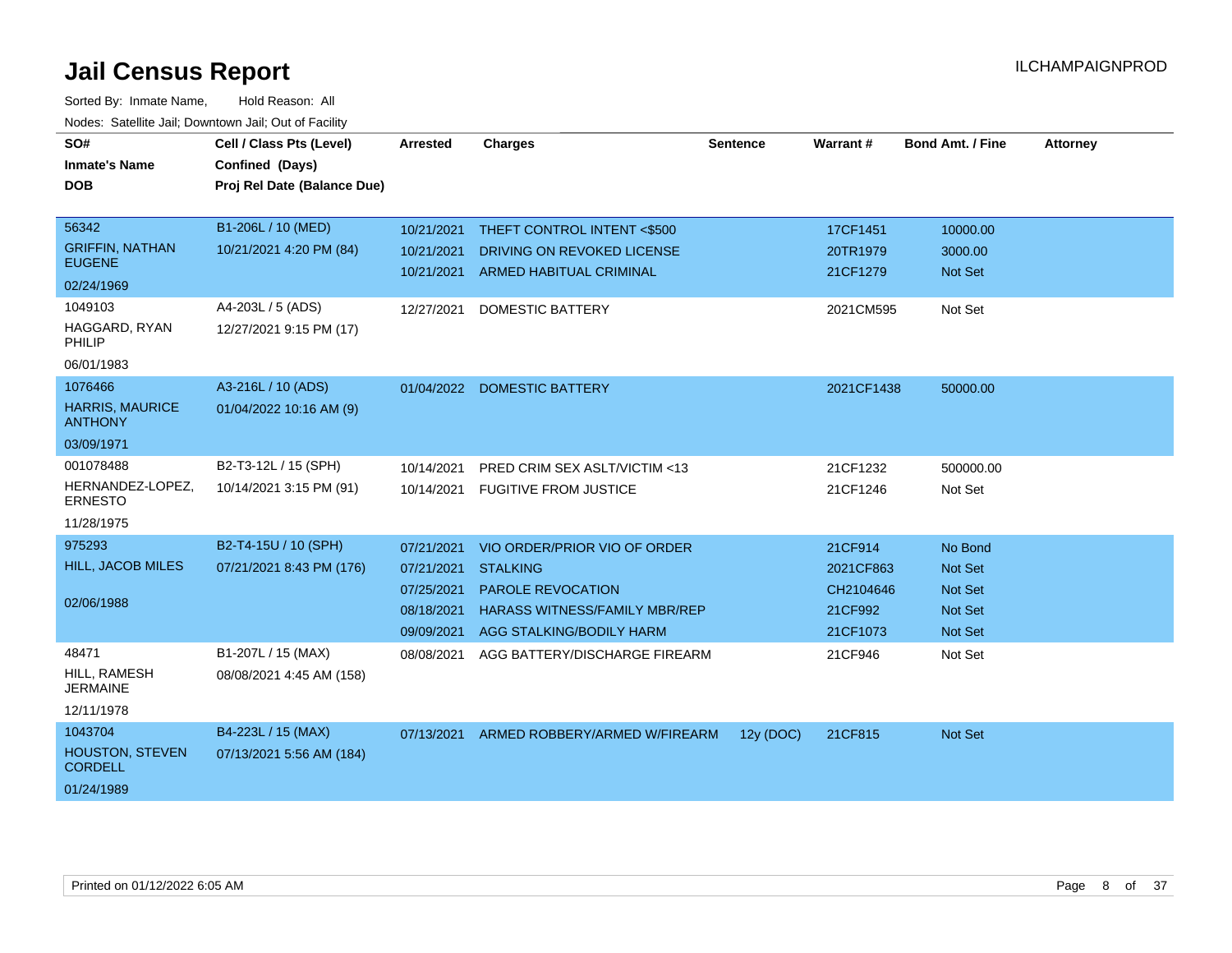| SO#<br><b>Inmate's Name</b><br><b>DOB</b>                       | Cell / Class Pts (Level)<br>Confined (Days)<br>Proj Rel Date (Balance Due) | Arrested                               | <b>Charges</b>                                                                                    | Sentence              | Warrant#            | <b>Bond Amt. / Fine</b>        | <b>Attorney</b> |
|-----------------------------------------------------------------|----------------------------------------------------------------------------|----------------------------------------|---------------------------------------------------------------------------------------------------|-----------------------|---------------------|--------------------------------|-----------------|
| 999198<br><b>HOWARD, BRION LIN</b>                              | B4-226L / 15 (MAX)<br>11/30/2021 10:41 AM (44)                             | 11/30/2021                             | FELON POSS/USE FIREARM PRIOR                                                                      |                       | 21CF1377            | 500000.00                      |                 |
| 06/10/1992                                                      |                                                                            |                                        |                                                                                                   |                       |                     |                                |                 |
| 1061996<br>HUBBARD, REBEKIAH<br><b>DIONA</b><br>04/08/1998      | A1-124L / 5 (MIN)<br>10/30/2021 1:37 PM (75)                               | 10/30/2021<br>10/30/2021<br>10/31/2021 | DRVG UNDER INFLUENCE OF DRUG<br>RETAIL THEFT/DISP MERCH/<\$300<br>USE FORGED CR/DEBIT CARD/<\$300 | 180d (CJ)<br>2y (DOC) | 2018CF1302          | No Bond<br>20000.00<br>No Bond |                 |
| 953555<br>HUNT, TAVARIS EARL                                    | B4-122L / 15 (MAX)<br>03/10/2021 4:58 AM (309)                             | 03/10/2021<br>04/14/2021               | <b>CRIM TRESPASS TO RESIDENCE</b><br>AGG FLEEING POLICE/21 MPH OVER                               | 3y (DOC)              | 21CF272<br>2020CF94 | Not Set<br>10000.00            |                 |
| 12/29/1987                                                      |                                                                            |                                        |                                                                                                   |                       |                     |                                |                 |
| 38993<br>JACKSON, LAMONT<br><b>JEREMIE</b>                      | B4-126L / 15 (MAX)<br>02/13/2021 7:45 AM (334)                             |                                        | 02/13/2021 ATTEMPT (FIRST DEGREE MURDER)                                                          |                       | 21CF181             | Not Set                        |                 |
| 07/31/1973                                                      |                                                                            |                                        |                                                                                                   |                       |                     |                                |                 |
| 001078689<br><b>JACKSON, PRENTISS</b><br><b>MANSION DEWAYNE</b> | B1-104U / 15 (MAX)<br>12/18/2021 12:39 AM (26)                             | 12/17/2021<br>12/17/2021               | POSS STOLEN VEHICLE > \$25,000<br>FIREARM/FOID INVALID/NOT ELIG                                   |                       | 21JD37<br>21CF1551  | Not Set<br>No Bond             |                 |
| 09/02/2003                                                      | 1/30/2022 (0.00)                                                           |                                        |                                                                                                   |                       |                     |                                |                 |
| 001077487                                                       | B3-W8-30L / 10 (MED)                                                       | 12/03/2020                             | FELON POSS/USE WEAPON/FIREARM                                                                     |                       | 20CF1377            | Not Set                        |                 |
| JACKSON, TERRELL<br>DANDRE                                      | 12/03/2020 10:18 AM (406)                                                  | 11/09/2021                             | AGG DISCHARGE FIREARM/OCC VEH                                                                     |                       | 21CR0331401         | No Bond                        |                 |
| 08/11/1990                                                      |                                                                            |                                        |                                                                                                   |                       |                     |                                |                 |
| 001077864<br>D                                                  | B1-103L / 15 (MAX)<br>JAMERSON, ANTHONY 04/18/2021 7:21 PM (270)           | 04/18/2021                             | FELON POSS/USE WEAPON/FIREARM                                                                     |                       | 21CF428             | Not Set                        |                 |
| 01/26/1990                                                      |                                                                            |                                        |                                                                                                   |                       |                     |                                |                 |
| 001078703<br>JOHNS, SHAMIQUH<br><b>THERESA</b><br>04/03/1992    | A2-121L / 15 (MAX)<br>12/22/2021 6:41 AM (22)                              | 12/20/2021                             | MURDER/INTENT TO KILL/INJURE                                                                      |                       | 21CF1574            | Not Set                        |                 |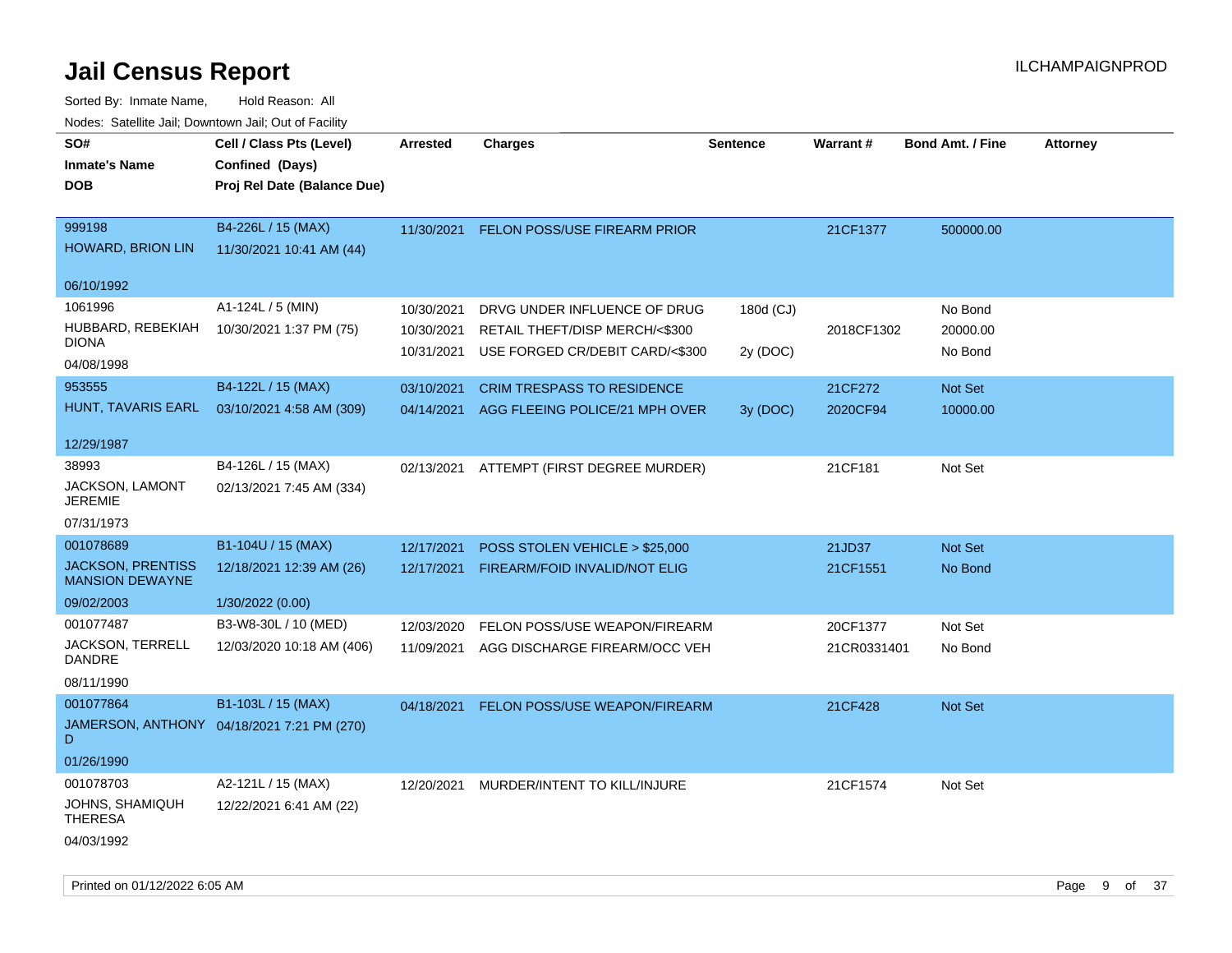Sorted By: Inmate Name, Hold Reason: All Nodes: Satellite Jail; Downtown Jail; Out of Facility

| SO#                                        | Cell / Class Pts (Level)    | <b>Arrested</b> | <b>Charges</b>                                | <b>Sentence</b> | Warrant#  | <b>Bond Amt. / Fine</b> | <b>Attorney</b> |
|--------------------------------------------|-----------------------------|-----------------|-----------------------------------------------|-----------------|-----------|-------------------------|-----------------|
| <b>Inmate's Name</b>                       | Confined (Days)             |                 |                                               |                 |           |                         |                 |
| <b>DOB</b>                                 | Proj Rel Date (Balance Due) |                 |                                               |                 |           |                         |                 |
|                                            |                             |                 |                                               |                 |           |                         |                 |
| 1068581                                    | BOOKH-7                     | 01/11/2022      | <b>DOMESTIC BATTERY</b>                       |                 | 22CMAWOW  | Not Set                 |                 |
| JOHNSON, JOEB JAY                          | 01/11/2022 11:39 AM (2)     | 01/11/2022      | AGG BATTERY/PEACE OFFICER                     |                 | 22CFAWOW  | <b>Not Set</b>          |                 |
|                                            |                             |                 | 01/11/2022 RESIST/OBSTRUCTING A PEACE OFFICEF |                 | 22CMAWOW  | <b>Not Set</b>          |                 |
| 01/31/2000                                 |                             |                 |                                               |                 |           |                         |                 |
| 1071536                                    | B4-127L / 15 (MED)          | 06/17/2021      | UNLAWFUL RESTRAINT                            | 2y (DOC)        | 21CF702   | Not Set                 |                 |
| JOHNSON, ZACHERY<br>EDWARD                 | 06/17/2021 2:00 AM (210)    |                 |                                               |                 |           |                         |                 |
| 10/30/1987                                 |                             |                 |                                               |                 |           |                         |                 |
| 1017120                                    | B3-W4-16L / 5 (MIN)         |                 | 10/29/2021 AGG ASLT/USE DDLY WEAPON           |                 |           | No Bond                 |                 |
| JONES, JOSHUA LYNN 10/29/2021 3:15 AM (76) |                             |                 |                                               |                 |           |                         |                 |
|                                            |                             |                 |                                               |                 |           |                         |                 |
| 05/16/1993                                 | 1/25/2022 (0.00)            |                 |                                               |                 |           |                         |                 |
| 001078645                                  | B4-222U / 10 (MED)          | 12/02/2021      | AGG DISCHARGE FIREARM                         |                 | 21CF1478  | No Bond                 |                 |
| JONES, KELVIN<br><b>KHYRIC</b>             | 12/02/2021 6:56 PM (42)     |                 |                                               |                 |           |                         |                 |
| 02/27/2001                                 |                             |                 |                                               |                 |           |                         |                 |
| 956822                                     | B1-205U / 15 (MAX)          | 11/25/2021      | AGGRAVATED DOMESTIC BATTERY                   |                 | 21CF1442  | <b>Not Set</b>          |                 |
| <b>JONES, MARIO</b>                        | 11/25/2021 10:37 AM (49)    | 11/25/2021      | <b>PAROLE REVOCATION</b>                      |                 | CH2106361 | No Bond                 |                 |
| <b>NATHANIEL</b>                           |                             | 11/25/2021      | <b>UNLAWFUL RESTRAINT</b>                     |                 | 21CF1443  | <b>Not Set</b>          |                 |
| 10/27/1987                                 |                             |                 |                                               |                 |           |                         |                 |
| 1008468                                    | B4-226U / 10 (MED)          | 12/01/2021      | FELON POSS/USE WEAPON/FIREARM                 |                 | 21CF1472  | Not Set                 |                 |
| JONES, MARTEZ                              | 12/01/2021 1:28 PM (43)     | 12/01/2021      | VIO BAIL BOND/FAMILY MEMBER                   |                 | 22CM9     | Not Set                 |                 |
| <b>LAMONTE</b>                             |                             | 12/02/2021      | PROBATION VIOLATION                           |                 | 20CF1151  | Not Set                 |                 |
| 06/22/1993                                 |                             |                 |                                               |                 |           |                         |                 |
| 506244                                     | B1-204L / 15 (MAX)          | 07/15/2021      | ARMED ROBBERY/ARMED W/FIREARM                 |                 | 2021CF791 | 250000.00               |                 |
| <b>JOSLIN, JASON LEE</b>                   | 07/15/2021 4:38 AM (182)    |                 |                                               |                 |           |                         |                 |
|                                            |                             |                 |                                               |                 |           |                         |                 |
| 12/22/1985                                 |                             |                 |                                               |                 |           |                         |                 |
| 66662                                      | B3-W2-08L / 10 (MED)        | 12/05/2021      | POSS AMT CON SUB EXCEPT(A)/(D)                | 2y (DOC)        | 18CF597   | 200000.00               |                 |
| KINTNER, WESLEY J                          | 12/05/2021 1:57 PM (39)     |                 |                                               |                 |           |                         |                 |

04/15/1986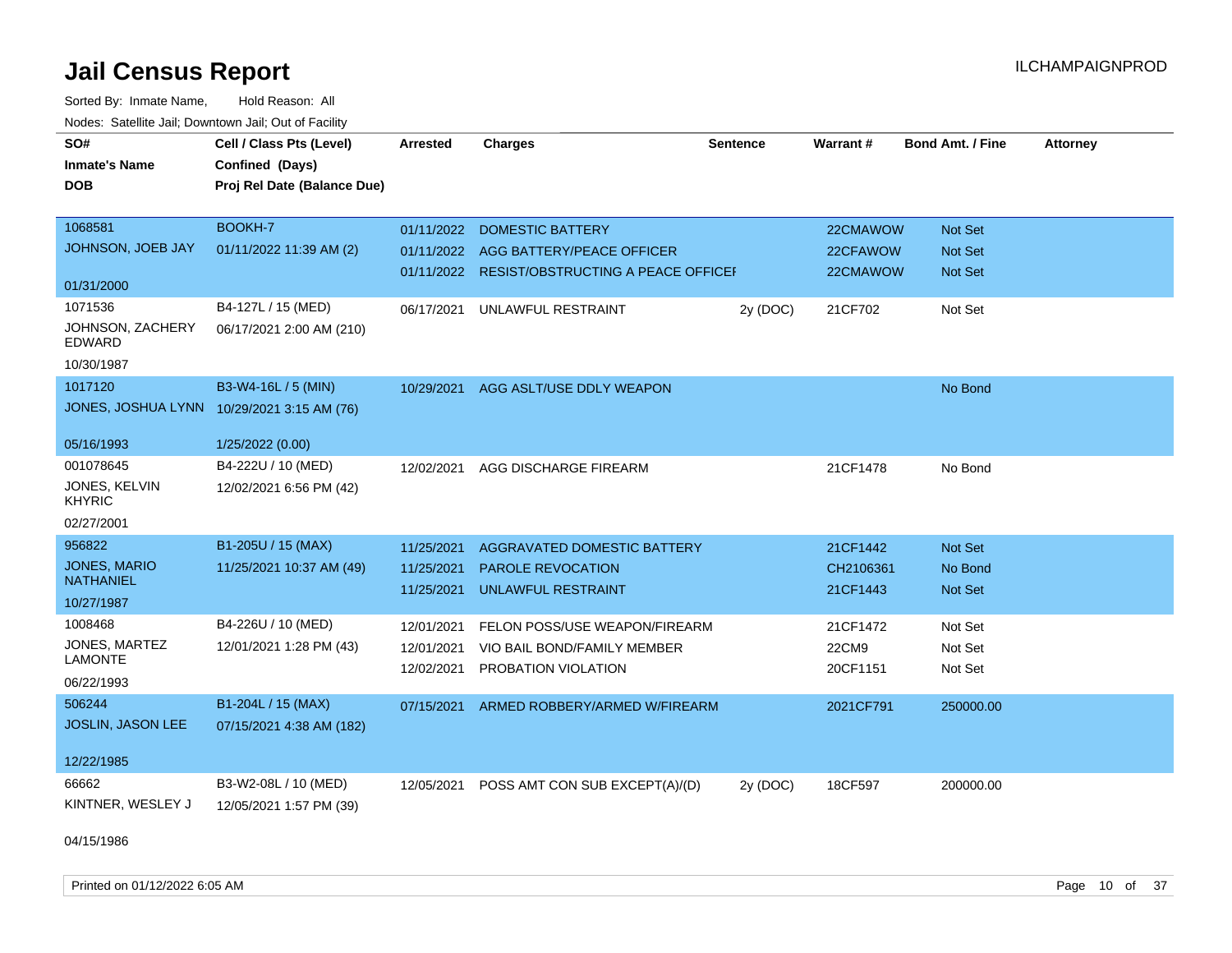| SO#<br><b>Inmate's Name</b><br><b>DOB</b>              | Cell / Class Pts (Level)<br>Confined (Days)<br>Proj Rel Date (Balance Due) | <b>Arrested</b> | <b>Charges</b>                 | Sentence | <b>Warrant#</b> | <b>Bond Amt. / Fine</b> | <b>Attorney</b> |  |
|--------------------------------------------------------|----------------------------------------------------------------------------|-----------------|--------------------------------|----------|-----------------|-------------------------|-----------------|--|
| 001078757<br><b>KOWALIS, ZACHARY</b><br><b>CHARLES</b> | BOOKH-3<br>01/11/2022 4:31 PM (2)                                          |                 | 01/11/2022 RETAIL THEFT        |          | 19CF269         | 5000.00                 |                 |  |
| 05/19/1986                                             |                                                                            |                 |                                |          |                 |                         |                 |  |
| 1041648                                                | A3-213L                                                                    | 01/11/2022      | ARMED HABITUAL CRIMINAL        |          | 22CF41          | Not Set                 |                 |  |
| LANE, DEMETRIUS<br>LAQUAN                              | 01/11/2022 5:27 AM (2)                                                     |                 | 01/11/2022 PAROLE REVOCATION   |          | CH2200221       | Not Set                 |                 |  |
| 07/04/1996                                             |                                                                            |                 |                                |          |                 |                         |                 |  |
| 1070011                                                | B4-124U / 15 (MAX)                                                         | 08/03/2021      | AGG DISCH FIREARM/1ST AID PERS |          | 21CF929         | Not Set                 |                 |  |
| LAWS, WILLIAM<br>ZARAK, Third                          | 08/03/2021 3:53 PM (163)                                                   |                 |                                |          |                 |                         |                 |  |
| 07/06/1999                                             |                                                                            |                 |                                |          |                 |                         |                 |  |
| 548089                                                 | B1-204U / 15 (MAX)                                                         | 12/04/2020      | ATTEMPT (FIRST DEGREE MURDER)  |          | 20CF1378        | Not Set                 |                 |  |
| LEWIS, LAWRENCE                                        | 12/04/2020 4:42 AM (405)                                                   | 12/04/2020      | AGG DOMESTIC BATTERY/STRANGLE  |          | 18CF1507        | 10000.00                |                 |  |
| PAUL, Third<br>02/08/1993                              |                                                                            | 12/04/2020      | METH DELIVERY/100<400 GRAMS    |          | 20CF1481        | Not Set                 |                 |  |
| 001077524                                              | B2-T1-01U / 10 (SPH)                                                       | 12/14/2020      | AGG BATTERY/JUDGE/EMT          |          | 2020-CF-1212    | 10000.00                |                 |  |
| LEWIS, TREVOR                                          | 12/14/2020 5:16 PM (395)                                                   | 12/14/2020      | <b>RESIDENTIAL ARSON</b>       |          | 2020-CF-1388    | 150000.00               |                 |  |
| <b>DANIEL</b>                                          |                                                                            | 12/14/2020      | AGG BATTERY/PUBLIC PLACE       |          | 2020-CF-1231    | 50000.00                |                 |  |
| 06/03/2002                                             |                                                                            | 12/14/2020      | AGG BATTERY/PEACE OFFICER      |          | 2020-CF-1211    | 10000.00                |                 |  |
| 1065002                                                | B3-W7-26L / 10 (MED)                                                       | 11/16/2021      | DOMESTIC BTRY/CONTACT/VIO O/P  |          | 2019CF001781    | 25000.00                |                 |  |
| LOVELESS, DUSTIN<br>DEE                                | 11/16/2021 11:41 AM (58)                                                   |                 |                                |          |                 |                         |                 |  |
| 06/17/1982                                             |                                                                            |                 |                                |          |                 |                         |                 |  |
| 1000869                                                | A3-114L / 15 (MAX)                                                         | 09/11/2021      | FELON POSS/USE WEAPON/FIREARM  |          | 21CF1102        | <b>Not Set</b>          |                 |  |
| <b>MARTIN, MANNIX</b><br><b>TILMOND</b>                | 09/12/2021 12:40 AM (123)                                                  |                 |                                |          |                 |                         |                 |  |
| 07/19/1991                                             |                                                                            |                 |                                |          |                 |                         |                 |  |
| 48792                                                  | B4-225U / 10 (MED)                                                         | 11/19/2021      | AGG BATTERY/DISCHARGE FIREARM  |          | 21CF1425        | Not Set                 |                 |  |
| MCCLAIN, HURCHEL<br><b>JOSEPH</b>                      | 11/20/2021 4:11 AM (54)                                                    |                 |                                |          |                 |                         |                 |  |
| 05/01/1979                                             |                                                                            |                 |                                |          |                 |                         |                 |  |
| Printed on 01/12/2022 6:05 AM                          |                                                                            |                 |                                |          |                 |                         | Page 11 of 37   |  |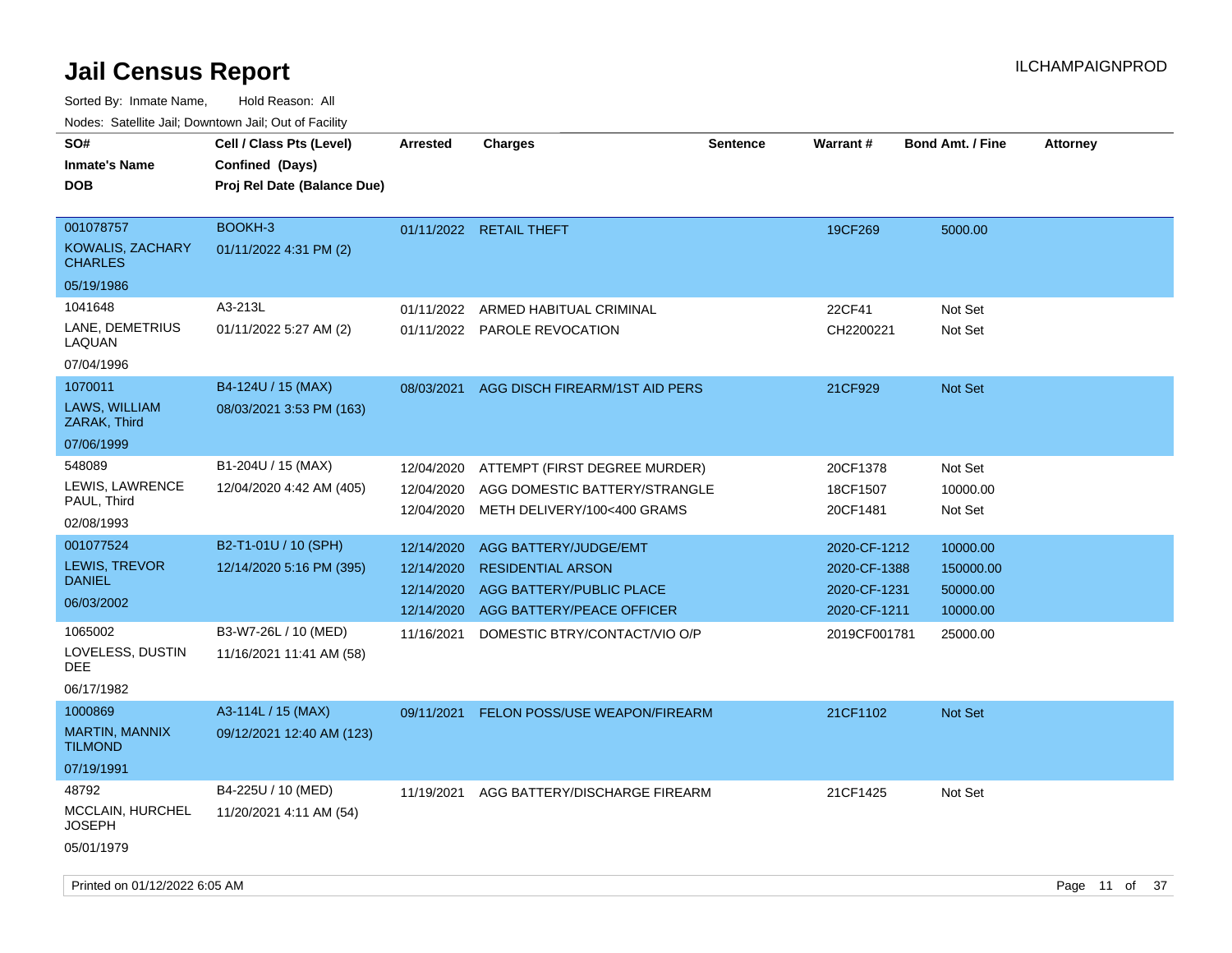| SO#<br><b>Inmate's Name</b><br><b>DOB</b> | Cell / Class Pts (Level)<br>Confined (Days)<br>Proj Rel Date (Balance Due) | <b>Arrested</b> | <b>Charges</b>                                | <b>Sentence</b> | <b>Warrant#</b> | <b>Bond Amt. / Fine</b> | Attorney |
|-------------------------------------------|----------------------------------------------------------------------------|-----------------|-----------------------------------------------|-----------------|-----------------|-------------------------|----------|
| 001077938                                 | BOOKH-2 / 15 (ADS)                                                         | 05/10/2021      | AGG KIDNAPING DISCH FIR/HARM                  |                 | 21CF532         | <b>Not Set</b>          |          |
| MCGAHA,<br><b>CHRISTOPHER D</b>           | 05/10/2021 7:02 PM (248)                                                   | 05/11/2021      | <b>MURDER</b>                                 |                 | 2021-CF-215     | No Bond                 |          |
| 07/27/1991                                |                                                                            | 05/27/2021      | ESCAPE FROM DEPT OF CORRECTION                |                 | 21CF600         | <b>Not Set</b>          |          |
| 1043071                                   | A2-120L / 10 (MED)                                                         | 11/08/2021      | CRIM DMG/GOVT PROP/<\$500                     |                 | 21CF1378        | Not Set                 |          |
| MERRELL-<br>SUTHERLAND, ALICIA            | 11/08/2021 2:22 AM (66)                                                    |                 |                                               |                 |                 |                         |          |
| 11/26/1972<br>41584                       | B4-227U / 15 (MAX)                                                         |                 |                                               |                 |                 |                         |          |
|                                           | MILLER, JOSE LOVELL 12/02/2021 1:04 AM (42)                                | 12/01/2021      | ARMED HABITUAL CRIMINAL                       |                 | 21CF1467        | Not Set                 |          |
|                                           |                                                                            |                 |                                               |                 |                 |                         |          |
| 10/07/1975                                |                                                                            |                 |                                               |                 |                 |                         |          |
| 001078721                                 | A4-202L / 5 (ADS)                                                          | 12/29/2021      | VIOLATE ORDER PROTECTION                      |                 | 21CF1600        | Not Set                 |          |
| MIRAMONTES, RAUL                          | 12/29/2021 4:02 AM (15)                                                    |                 |                                               |                 |                 |                         |          |
| 05/11/1989                                |                                                                            |                 |                                               |                 |                 |                         |          |
| 001078755                                 | BOOKH-6                                                                    |                 | 01/11/2022 THEFT/CONTROL/PERSON <\$500        |                 | 2022CFAWOW      | Not Set                 |          |
| MOBLEY, DEREK                             | 01/11/2022 11:53 AM (2)                                                    |                 | 01/11/2022 RESIST/OBSTRUCTING A PEACE OFFICEF |                 | 2022CMAWOW      | Not Set                 |          |
| 02/01/1992                                |                                                                            |                 |                                               |                 |                 |                         |          |
| 001077902                                 | A2-123L / 5 (ADS)                                                          |                 | 11/23/2021 BATTERY/CAUSE BODILY HARM          |                 | 21CM187         | Not Set                 |          |
| MOFFETT, CAROLYN<br><b>REENE</b>          | 11/21/2021 10:31 AM (53)                                                   |                 |                                               |                 |                 |                         |          |
| 10/23/1988                                |                                                                            |                 |                                               |                 |                 |                         |          |
| 001078712                                 | A4-107L / 10 (MED)                                                         |                 | 12/23/2021 AGG DISCH FIREARM/1ST AID PERS     |                 | 21CF1581        | Not Set                 |          |
| MONTGOMERY,<br><b>RASHARD MYKI</b>        | 12/23/2021 4:27 PM (21)                                                    |                 |                                               |                 |                 |                         |          |
| 11/05/2001                                |                                                                            |                 |                                               |                 |                 |                         |          |
| 39106                                     | B3-W3-10L / 10 (MED)                                                       | 10/12/2021      | DOMESTIC BATTERY/OTHER PRIOR                  |                 | 21CF1217        | Not Set                 |          |
| Junior                                    | MOORE, ANDREW LEE, 10/12/2021 1:02 AM (93)                                 |                 |                                               |                 |                 |                         |          |
| 04/12/1973                                | 4/10/2022 (0.00)                                                           |                 |                                               |                 |                 |                         |          |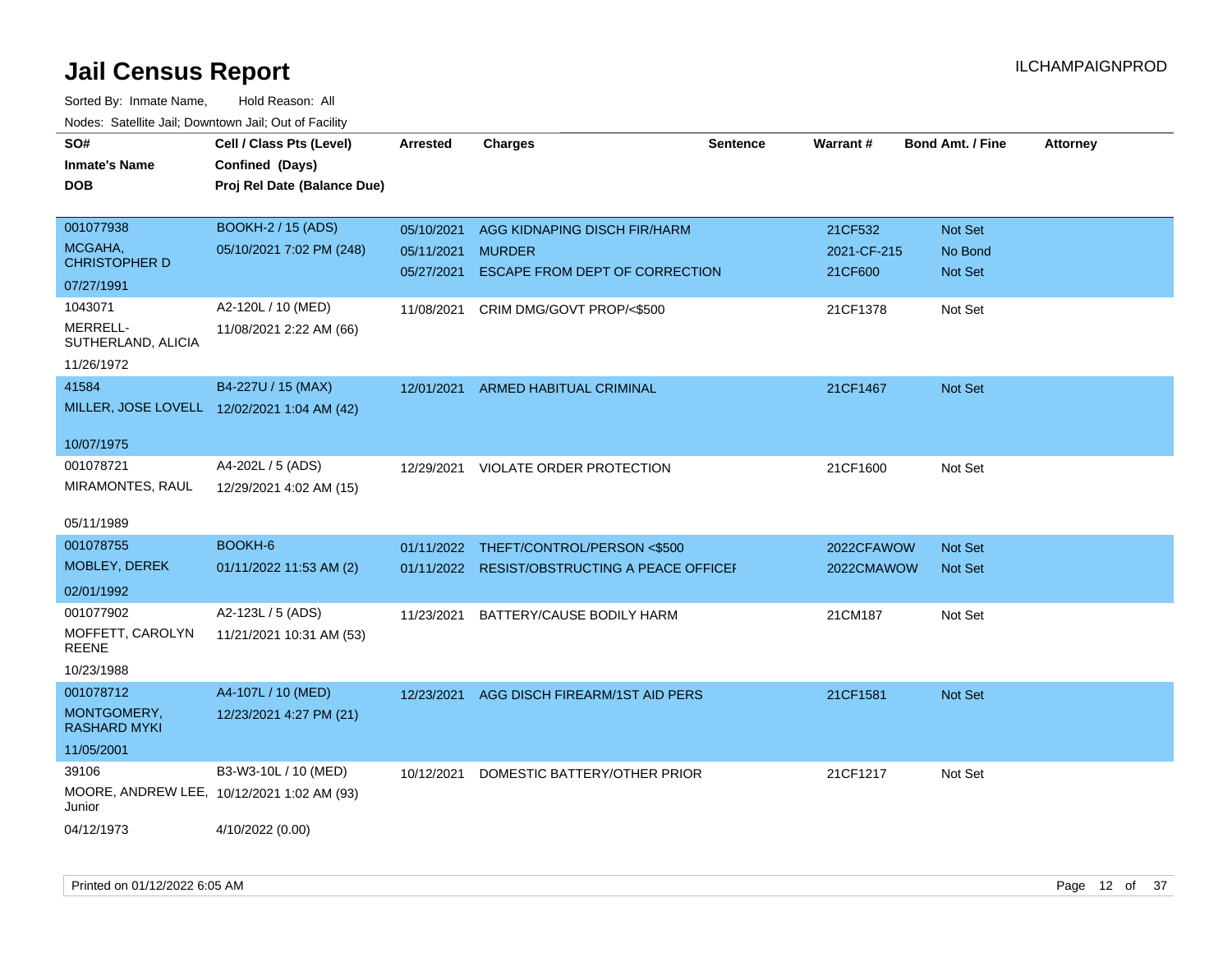Sorted By: Inmate Name, Hold Reason: All Nodes: Satellite Jail; Downtown Jail; Out of Facility

| Nuuts. Saltiille Jall, Downlown Jall, Oul of Facility |                             |                 |                                         |                 |            |                         |                 |
|-------------------------------------------------------|-----------------------------|-----------------|-----------------------------------------|-----------------|------------|-------------------------|-----------------|
| SO#                                                   | Cell / Class Pts (Level)    | <b>Arrested</b> | <b>Charges</b>                          | <b>Sentence</b> | Warrant#   | <b>Bond Amt. / Fine</b> | <b>Attorney</b> |
| <b>Inmate's Name</b>                                  | Confined (Days)             |                 |                                         |                 |            |                         |                 |
| <b>DOB</b>                                            | Proj Rel Date (Balance Due) |                 |                                         |                 |            |                         |                 |
|                                                       |                             |                 |                                         |                 |            |                         |                 |
| 1007239                                               | A3-111L / 10 (ADS)          | 12/29/2021      | <b>DOMESTIC BATTERY</b>                 |                 | 21CF1607   | Not Set                 |                 |
| <b>MOORE, ANDREW</b><br><b>VIRGIL</b>                 | 12/29/2021 8:40 PM (15)     |                 |                                         |                 |            |                         |                 |
| 08/20/1972                                            |                             |                 |                                         |                 |            |                         |                 |
| 539294                                                | BOOKH-3                     | 01/11/2022      | AGG DUI/NO VALID DL                     |                 | 2022CFAWOW | Not Set                 |                 |
| MOSLEY, JAMES<br>CALVIN                               | 01/11/2022 9:43 PM (2)      |                 | 01/11/2022 PAROLE REVOCATION            |                 | CH2200227  | No Bond                 |                 |
| 12/11/1985                                            |                             |                 |                                         |                 |            |                         |                 |
| 001078517                                             | B1-102L / 15 (MAX)          | 10/19/2021      | ATTEMPT (FIRST DEGREE MURDER)           |                 | 21CF1267   | Not Set                 |                 |
| <b>NELSON, RORY</b><br><b>DEMOND</b>                  | 10/19/2021 3:55 AM (86)     |                 |                                         |                 |            |                         |                 |
| 08/14/1984                                            |                             |                 |                                         |                 |            |                         |                 |
| 55308                                                 | BOOKH-8 / 15 (ADS)          |                 | 01/02/2022 RECEIVE/POSS/SELL STOLEN VEH |                 | 2022CF7    | Not Set                 |                 |
| NIBBE, RYAN ARRON                                     | 01/03/2022 11:43 PM (10)    |                 |                                         |                 |            |                         |                 |
| 07/13/1979                                            |                             |                 |                                         |                 |            |                         |                 |
| 1073913                                               | A1-227L / 5 (MIN)           | 12/16/2021      | <b>RESIDENTIAL BURGLARY</b>             |                 | 21CF1537   | 100.00                  |                 |
| OSBORNE, NICHOLE<br><b>MARIE</b>                      | 12/16/2021 4:17 AM (28)     | 12/16/2021      | <b>CRIMINAL TRESPASS TO VEHICLES</b>    |                 | 2021CM423  | 1500.00                 |                 |
| 06/22/1979                                            |                             |                 |                                         |                 |            |                         |                 |
| 61251                                                 | A4-103L / 15 (ADS)          | 12/27/2021      | PRED CRIM SEX ASLT/VICTIM <13           |                 | 21CF651    | No Bond                 |                 |
| PETMECKY, JOHN<br><b>ROBERT</b>                       | 12/27/2021 1:52 PM (17)     |                 |                                         |                 |            |                         |                 |
| 03/09/1983                                            |                             |                 |                                         |                 |            |                         |                 |
| 001078357                                             | A4-101U / 15 (MAX)          | 09/17/2021      | ARMED ROBBERY/ARMED W/FIREARM           |                 | 21CF1230   | <b>Not Set</b>          |                 |
| PETTIGREW, CAREY                                      | 09/17/2021 9:56 AM (118)    | 09/17/2021      | ARMED ROBBERY/ARMED W/FIREARM           |                 | 21CF1129   | Not Set                 |                 |
| <b>CORNITRIAS DEOBLO</b>                              |                             | 09/17/2021      | ARMED ROBBERY/ARMED W/FIREARM           |                 | 21CF1128   | Not Set                 |                 |
| 08/31/1986                                            |                             |                 |                                         |                 |            |                         |                 |
| 999352                                                | B4-225L / 10 (MED)          | 09/09/2021      | <b>VIOLATE OP/OTHER PRIOR</b>           | 2y (DOC)        |            | Not Set                 |                 |
| PIRLOT, JUSTIN LEE                                    | 09/09/2021 11:28 AM (126)   | 10/23/2021      | <b>FALSE REPORT OF OFFENSE</b>          |                 | 2019CF836  | 5000.00                 |                 |

11/08/1982

Printed on 01/12/2022 6:05 AM **Page 13** of 37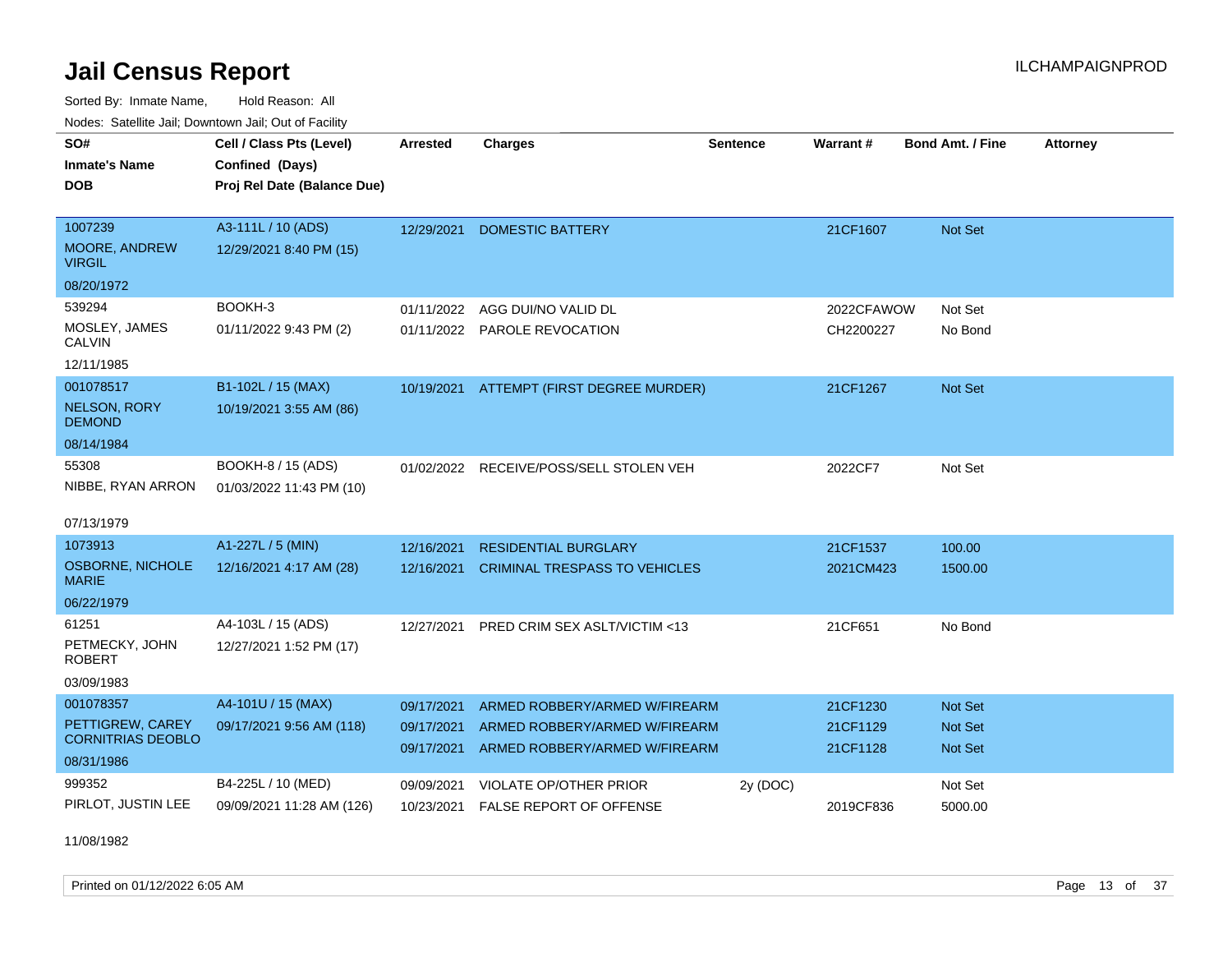Sorted By: Inmate Name, Hold Reason: All

|                                     | Nodes: Satellite Jail; Downtown Jail; Out of Facility |                 |                                          |                 |            |                  |                 |  |  |
|-------------------------------------|-------------------------------------------------------|-----------------|------------------------------------------|-----------------|------------|------------------|-----------------|--|--|
| SO#                                 | Cell / Class Pts (Level)                              | <b>Arrested</b> | <b>Charges</b>                           | <b>Sentence</b> | Warrant#   | Bond Amt. / Fine | <b>Attorney</b> |  |  |
| <b>Inmate's Name</b>                | Confined (Days)                                       |                 |                                          |                 |            |                  |                 |  |  |
| <b>DOB</b>                          | Proj Rel Date (Balance Due)                           |                 |                                          |                 |            |                  |                 |  |  |
|                                     |                                                       |                 |                                          |                 |            |                  |                 |  |  |
| 001077591                           | A3-112L / 5 (ADS)                                     |                 | 01/06/2022 FIREARM/FOID INVALID/NOT ELIG | 42m (DOC)       | 2021CF782  | No Bond          |                 |  |  |
| PYE, TRESHAUN<br><b>CORTEZ</b>      |                                                       |                 |                                          |                 |            |                  |                 |  |  |
| 05/01/2001                          |                                                       |                 |                                          |                 |            |                  |                 |  |  |
| 001078669                           | B1-107U / 10 (MED)                                    | 12/10/2021      | AGG DISCHARGE FIREARM/BLDG/SCH           |                 | 21CF1507   | Not Set          |                 |  |  |
| RANGEL, ADRIAN                      | 12/10/2021 12:53 AM (34)                              |                 |                                          |                 |            |                  |                 |  |  |
| 11/25/2000                          |                                                       |                 |                                          |                 |            |                  |                 |  |  |
| 1069524                             | B4-224L / 15 (MAX)                                    | 08/08/2021      | MFG/DEL CANNABIS/30-500 GRAMS            |                 | 21CF953    | Not Set          |                 |  |  |
| RAY-DAVIS, KAMARI<br><b>DAYVON</b>  | 08/09/2021 2:44 AM (157)                              |                 |                                          |                 |            |                  |                 |  |  |
| 03/30/2000                          |                                                       |                 |                                          |                 |            |                  |                 |  |  |
| 1054023                             | A2-220L / 5 (ADS)                                     | 01/05/2022      | MFG/DEL CANNABIS/500<2000 GR             |                 | 2014CF1569 | 10000.00         |                 |  |  |
| REESE, LEA<br><b>DANNETTE</b>       | 01/06/2022 1:39 AM (7)                                |                 |                                          |                 |            |                  |                 |  |  |
| 09/17/1982                          |                                                       |                 |                                          |                 |            |                  |                 |  |  |
| 45473                               | B1-202L / 15 (MAX)                                    | 11/23/2021      | CHIL SEX OFFEN/RESIDE DAY CARE           |                 | 21CF1275   | 10000.00         |                 |  |  |
| REXROAD, CALVIN<br><b>ALLEN</b>     | 11/23/2021 6:27 PM (51)                               |                 | 11/23/2021 VIOLATE SEX OFFENDER REGIS    |                 | 21CF546    | 50000.00         |                 |  |  |
| 10/04/1970                          |                                                       |                 |                                          |                 |            |                  |                 |  |  |
| 001078602                           | B1-201U / 10 (MED)                                    | 11/21/2021      | AGGRAVATED DOMESTIC BATTERY              |                 | 21CF1428   | Not Set          |                 |  |  |
| RICHARDSON,<br>JOHNNY LINDAL        | 11/21/2021 10:00 AM (53)                              |                 |                                          |                 |            |                  |                 |  |  |
| 06/27/2000                          |                                                       |                 |                                          |                 |            |                  |                 |  |  |
| 001077783                           | A3-113L / 10 (ADS)                                    |                 | 01/05/2022 AGGRAVATED BATTERY            |                 | 21CF325    | Not Set          |                 |  |  |
| RIVERA, DARYL<br><b>ANTONIO</b>     | 01/05/2022 4:20 PM (8)                                |                 |                                          |                 |            |                  |                 |  |  |
| 11/14/1981                          |                                                       |                 |                                          |                 |            |                  |                 |  |  |
| 979485                              | B2-T1-02L / 15 (SPH)                                  | 03/12/2021      | PRED CRIM SEX ASLT/VICTIM <13            |                 | 21CF282    | Not Set          |                 |  |  |
| RODRIGUEZ, JOSHUA<br><b>ANTHONY</b> | 03/12/2021 1:57 PM (307)                              |                 |                                          |                 |            |                  |                 |  |  |
| 04/06/1990                          |                                                       |                 |                                          |                 |            |                  |                 |  |  |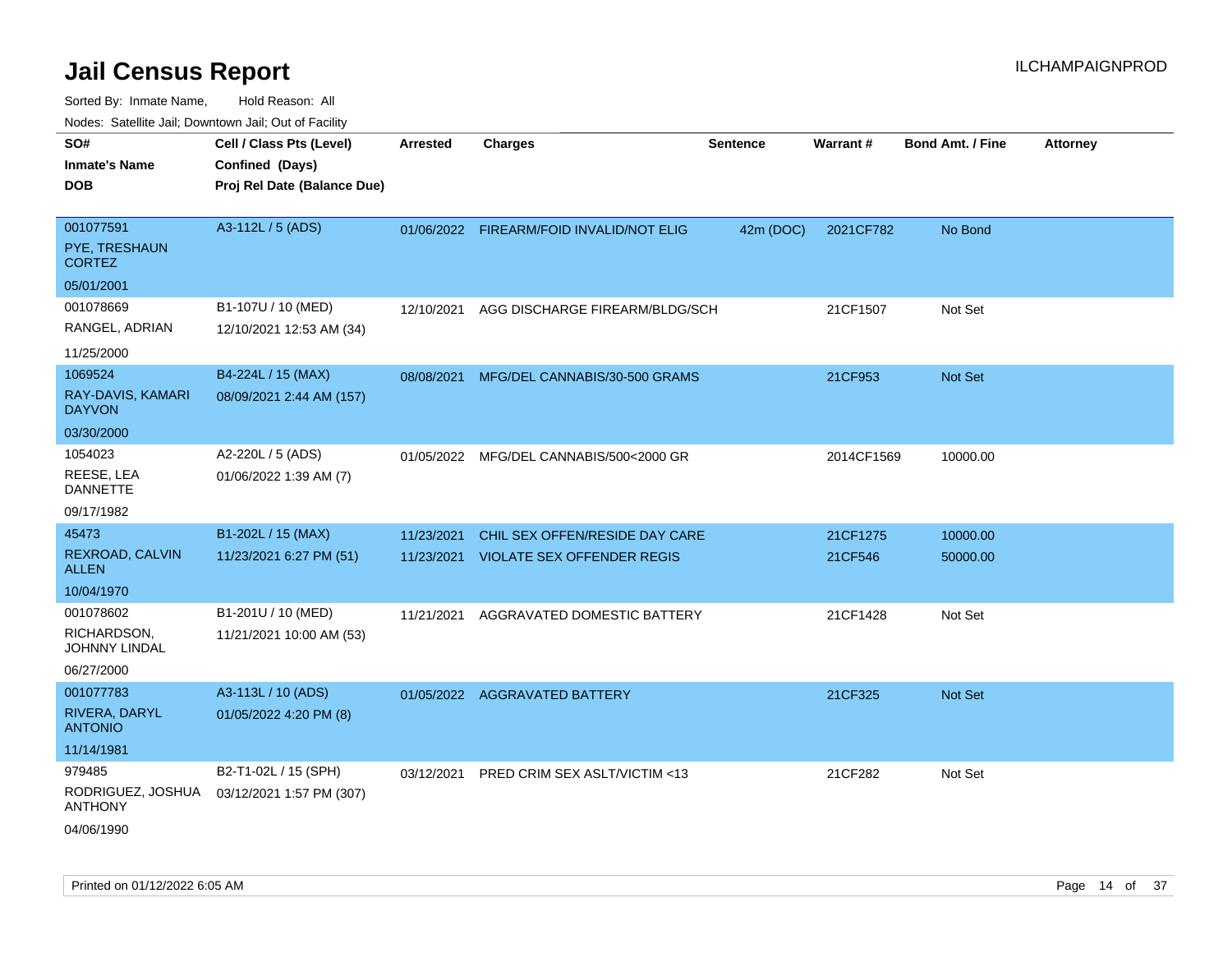Sorted By: Inmate Name, Hold Reason: All Nodes: Satellite Jail; Downtown Jail; Out of Facility

| SO#<br><b>Inmate's Name</b><br><b>DOB</b>                 | Cell / Class Pts (Level)<br>Confined (Days)<br>Proj Rel Date (Balance Due) | <b>Arrested</b>          | <b>Charges</b>                      | <b>Sentence</b>     | Warrant#                 | <b>Bond Amt. / Fine</b>   | <b>Attorney</b> |
|-----------------------------------------------------------|----------------------------------------------------------------------------|--------------------------|-------------------------------------|---------------------|--------------------------|---------------------------|-----------------|
| 61330                                                     | B4-123L / 15 (MAX)                                                         | 12/01/2021               | <b>ARMED HABITUAL CRIMINAL</b>      |                     | 21CF1473                 | Not Set                   |                 |
| <b>RUFFIN, JONATHON</b><br><b>CECIL</b>                   | 12/01/2021 5:34 AM (43)                                                    | 12/01/2021               | PAROLE REVOCATION                   |                     | CH2107545                | No Bond                   |                 |
| 05/10/1984                                                |                                                                            |                          |                                     |                     |                          |                           |                 |
| 1071161                                                   | B4-124L / 15 (MAX)                                                         | 08/18/2021               | DELIVERY OF OR POSSESSION OF W/INT  |                     | 21CF1008                 | No Bond                   |                 |
| SANDERS, MARKELL<br>LAMAR                                 | 08/18/2021 6:18 PM (148)                                                   |                          |                                     |                     |                          |                           |                 |
| 02/02/2000                                                |                                                                            |                          |                                     |                     |                          |                           |                 |
| 1047469                                                   | B3-W5-18L / 10 (MED)                                                       | 07/03/2021               | <b>CRIMINAL SEX ASSAULT/CONSENT</b> | 2y/6m (DOC) 21CF773 |                          | Not Set                   |                 |
| ALLEN                                                     | SCHINDLER, RICHARD 07/03/2021 10:25 PM (194)                               |                          |                                     |                     |                          |                           |                 |
| 10/16/1979                                                |                                                                            |                          |                                     |                     |                          |                           |                 |
| 001078748                                                 | A3-217L / 10 (ADS)                                                         |                          | 01/10/2022 AGGRAVATED BATTERY       |                     | 21CF151                  | No Bond                   |                 |
| SCHROEDER, JOSHUA 01/10/2022 9:34 AM (3)<br><b>CURTIS</b> |                                                                            |                          |                                     |                     |                          |                           |                 |
| 09/04/1980                                                | 3/8/2022 (0.00)                                                            |                          |                                     |                     |                          |                           |                 |
| 52386                                                     | A1-226U / 10 (ADS)                                                         | 01/08/2022               | AGG UNLAWFUL USE WEAPON/PERSON      |                     | 22CF31                   | Not Set                   |                 |
| <b>SCOTT, SHONELL</b><br><b>LYNN</b>                      | 01/09/2022 12:19 AM (4)                                                    |                          |                                     |                     |                          |                           |                 |
| 01/20/1981                                                |                                                                            |                          |                                     |                     |                          |                           |                 |
| 001078698                                                 | B3-W5-20L / 5 (MIN)                                                        | 12/20/2021               | DIRECT CRIMINAL CONTEMPT            |                     | 2019F44                  | No Bond                   |                 |
| SIDES, BRIAN KEITH                                        | 12/20/2021 4:23 PM (24)                                                    |                          |                                     |                     |                          |                           |                 |
| 12/08/1969                                                |                                                                            |                          |                                     |                     |                          |                           |                 |
| 47195                                                     | A3-215U / 5 (ADS)                                                          | 12/27/2021               | <b>RESIDENTIAL BURGLARY</b>         |                     | 2020CF1222               | 10000.00                  |                 |
| <b>SIMMONS, JAMES</b><br><b>ROBERT</b>                    | 12/27/2021 8:42 AM (17)                                                    | 12/28/2021<br>12/28/2021 | FORGERY/ISSUE DOCUMENT/1 UPC        |                     | 2021CF1595<br>2021CF1596 | <b>Not Set</b><br>Not Set |                 |
| 03/13/1975                                                |                                                                            |                          | RESIDENTIAL BURGLARY                |                     |                          |                           |                 |
| 001078441                                                 | BOOKF-1 / 15 (ADS)                                                         | 10/01/2021               | ARMED HABITUAL CRIMINAL             |                     | 21CF1182                 | Not Set                   |                 |
| SINGLETON, CORRIE<br><b>DERRELL</b>                       | 10/01/2021 12:36 PM (104)                                                  | 12/20/2021               | SPEEDING 26-34 MPH OVER LIMIT       |                     | 2021TR2701               | 1000.00                   |                 |

05/07/1983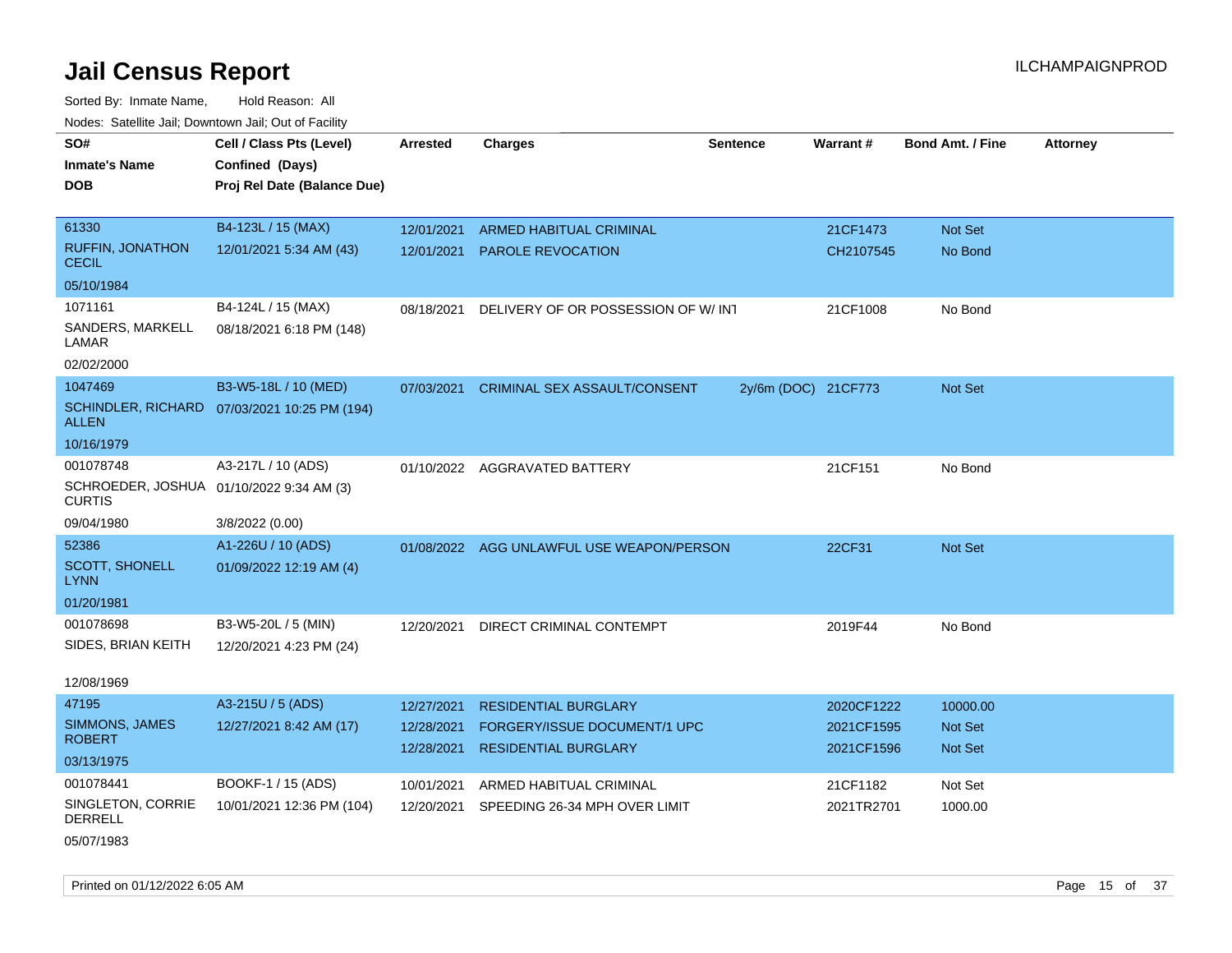| noaco. Catomto can, Domntonn can, Cat or I domt                       |                                                                            |                 |                                              |                 |             |                         |                 |
|-----------------------------------------------------------------------|----------------------------------------------------------------------------|-----------------|----------------------------------------------|-----------------|-------------|-------------------------|-----------------|
| SO#<br>Inmate's Name<br>DOB                                           | Cell / Class Pts (Level)<br>Confined (Days)<br>Proj Rel Date (Balance Due) | <b>Arrested</b> | <b>Charges</b>                               | <b>Sentence</b> | Warrant#    | <b>Bond Amt. / Fine</b> | <b>Attorney</b> |
| 707102<br>SKILLINGS, DANIEL<br>LEE                                    | A4-205L / 5 (ADS)<br>01/06/2022 4:36 PM (7)                                |                 | 01/06/2022 RESIST/OBSTRUCTING A PEACE OFFICE |                 | 2019-CM-164 | No Bond                 |                 |
| 04/24/1979                                                            | 1/20/2022 (0.00)                                                           |                 |                                              |                 |             |                         |                 |
| 001078732<br>SPANGLO, ANGELO<br>JOSEPH                                | A4-104L / 5 (ADS)<br>01/03/2022 11:09 AM (10)                              | 01/03/2022      | DRIVING ON REVOKED LICENSE                   |                 | 2021TR6406  | No Bond                 |                 |
| 06/26/1965                                                            | 1/12/2022 (0.00)                                                           |                 |                                              |                 |             |                         |                 |
| 951986<br><b>STARKS, LAWRENCE</b><br>DAVID                            | A3-213U<br>01/11/2022 3:06 PM (2)                                          |                 | 01/11/2022 WILFUL FAILURE TO REGISTER        |                 | 21 CF 1016  | No Bond                 |                 |
| 09/28/1955                                                            | 2/7/2022 (0.00)                                                            |                 |                                              |                 |             |                         |                 |
| 001077770<br>STOFFLE, KELLY ANNE 01/06/2022 3:14 PM (7)<br>04/12/1989 | A2-221U / 5 (ADS)                                                          |                 | 01/06/2022 RESIDENTIAL BURGLARY              |                 | 21CF319     | Not Set                 |                 |
| 38305                                                                 | B2-T2-06L / 10 (SPH)                                                       | 03/18/2020      | <b>CRIMINAL SEXUAL ABUSE</b>                 |                 | 20CF-343    | 500000.00               |                 |
| STOVER, JOSH<br>ANDREW                                                | 03/18/2020 10:24 AM (666)                                                  |                 |                                              |                 |             |                         |                 |
| 08/18/1973                                                            |                                                                            |                 |                                              |                 |             |                         |                 |
| 962484<br>TAYLOR, VINCENT<br><b>REGINALD</b><br>11/03/1988            | A3-115L / 10 (ADS)<br>12/29/2021 7:23 AM (15)                              |                 | 12/29/2021 AGGRAVATED DOMESTIC BATTERY       |                 | 21CF1608    | Not Set                 |                 |
| 001078471<br>THATCH, OMARION<br><b>DIAMONTE</b><br>09/05/2003         | B4-127U / 10 (MED)<br>10/11/2021 1:26 AM (94)                              |                 | 10/11/2021 AGG UUW/VEHICLE/<21               |                 | 21CF1210    | 100.00                  |                 |
| 001078756                                                             | BOOKH-3                                                                    | 01/11/2022      | AGG BATTERY/PUBLIC PLACE                     |                 |             | Not Set                 |                 |
| THOMAS, JOHNNIE<br>JERMAINE                                           | 01/11/2022 2:41 PM (2)                                                     |                 | 01/11/2022 DOMESTIC BATTERY                  |                 |             | Not Set                 |                 |
| 04/23/1999                                                            |                                                                            |                 |                                              |                 |             |                         |                 |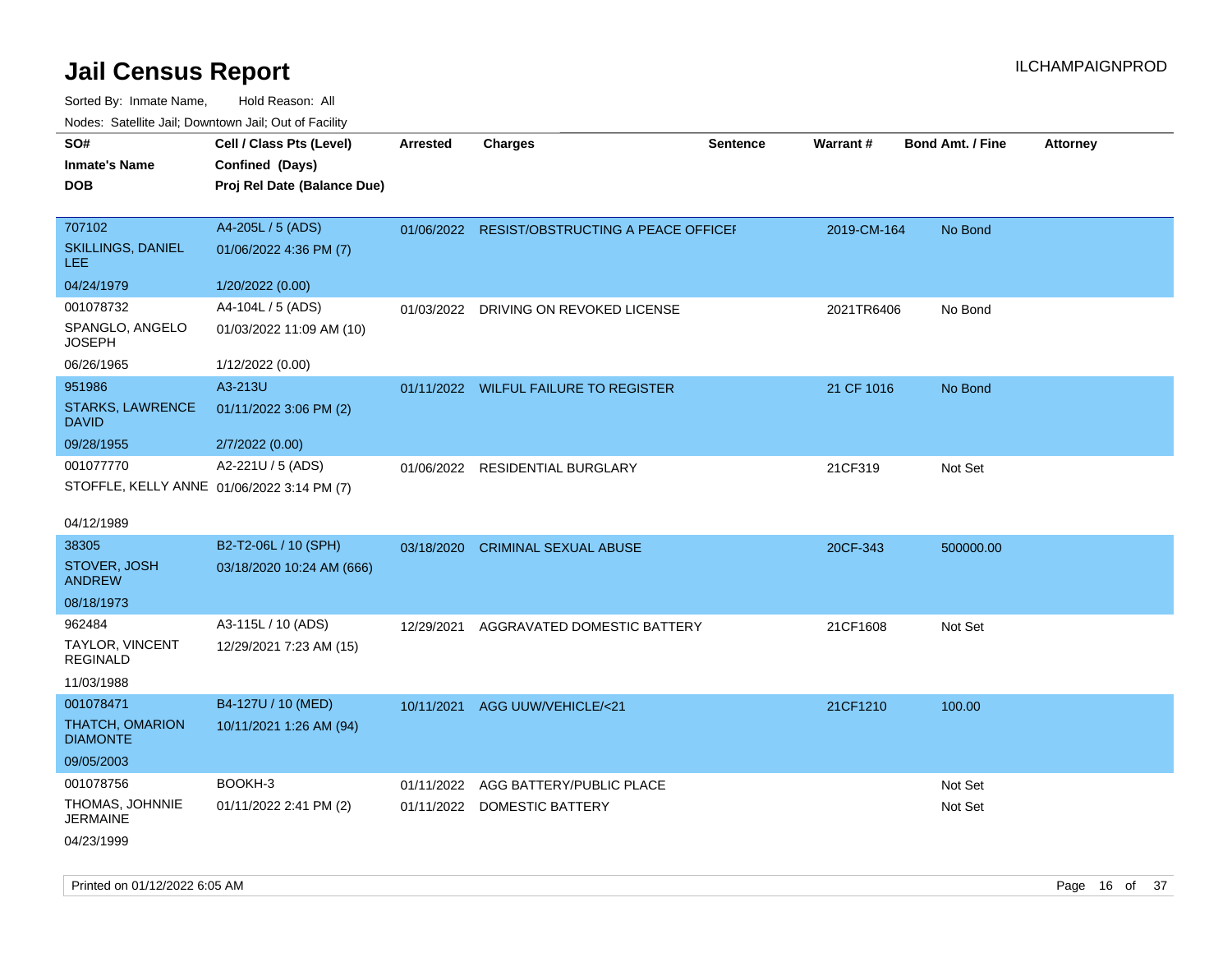| SO#                                     | Cell / Class Pts (Level)    | <b>Arrested</b> | <b>Charges</b>                              | <b>Sentence</b> | Warrant#   | <b>Bond Amt. / Fine</b> | <b>Attorney</b> |
|-----------------------------------------|-----------------------------|-----------------|---------------------------------------------|-----------------|------------|-------------------------|-----------------|
| <b>Inmate's Name</b>                    | Confined (Days)             |                 |                                             |                 |            |                         |                 |
| <b>DOB</b>                              | Proj Rel Date (Balance Due) |                 |                                             |                 |            |                         |                 |
|                                         |                             |                 |                                             |                 |            |                         |                 |
| 001078745                               | BOOKH-5 / 5 (ADS)           |                 | 01/09/2022 POSSESSING A CONTROLLED SUBSTANC |                 | 22CF34     | Not Set                 |                 |
| <b>THOMAS, TRAVIS M</b>                 | 01/09/2022 9:33 PM (4)      |                 |                                             |                 |            |                         |                 |
| 11/05/1987                              |                             |                 |                                             |                 |            |                         |                 |
| 32058                                   | B4-123U / 15 (MAX)          | 06/14/2021      | <b>AGG DISCH FIREARM</b>                    |                 | 21CF690    | Not Set                 |                 |
| THOMPSON, STEVEN<br><b>ONEAL</b>        | 06/14/2021 6:44 AM (213)    |                 |                                             |                 |            |                         |                 |
| 03/14/1969                              |                             |                 |                                             |                 |            |                         |                 |
| 32910                                   | B3-W1-02L / 10 (MED)        | 10/04/2021      | DOM BTRY/HARM/1-2 PRECONV                   |                 | 21CF1189   | Not Set                 |                 |
| TULL, CHRISTOPHER<br><b>MICHAEL</b>     | 10/04/2021 10:53 PM (101)   |                 |                                             |                 |            |                         |                 |
| 04/02/1971                              |                             |                 |                                             |                 |            |                         |                 |
| 1070737                                 | A1-126L / 15 (MAX)          | 10/14/2021      | AGG KIDNAPG/<13/INTEL DISABL                |                 | 2020CF418  | 250000.00               |                 |
| WASHINGTON,<br><b>JASTINA VIRGINIA</b>  | 10/14/2021 12:02 PM (91)    |                 |                                             |                 |            |                         |                 |
| 04/11/2000                              |                             |                 |                                             |                 |            |                         |                 |
| 977140                                  | B1-203L / 10 (MED)          | 10/24/2021      | ARMED HABITUAL CRIMINAL                     |                 | 21CF1289   | Not Set                 |                 |
| <b>WEBSTER, DERRIAL</b><br><b>DEVON</b> | 10/24/2021 2:46 AM (81)     |                 |                                             |                 |            |                         |                 |
| 01/14/1990                              |                             |                 |                                             |                 |            |                         |                 |
| 001078328                               | B1-207U / 15 (MAX)          |                 | 08/30/2021 FELON POSS/USE WEAPON/FIREARM    |                 | 21CF1045   | Not Set                 |                 |
| WHITE, JUSTIN<br><b>STEVEN</b>          | 08/30/2021 10:48 AM (136)   |                 |                                             |                 |            |                         |                 |
| 10/25/1995                              |                             |                 |                                             |                 |            |                         |                 |
| 54212                                   | A3-214L / 10 (MED)          | 12/21/2021      | RECEIVE/POSS/SELL STOLEN VEH                |                 | 2021CF669  | 10000.00                |                 |
| <b>WHITLOCK, GEORGE</b>                 | 12/21/2021 1:20 PM (23)     | 12/21/2021      | <b>VIOLATE ORDER PROTECTION</b>             |                 | 2021CM391  | 1000.00                 |                 |
| <b>ABRAM</b>                            |                             | 12/21/2021      | OBSTRUCT JUST/DESTROY EVIDENCE              |                 | 2021CF1223 | 700.00                  |                 |
| 11/10/1978                              |                             |                 | 12/21/2021 ARMED VIOLENCE/CATEGORY I        |                 | 21CF1576   | Not Set                 |                 |
| 001078740                               | A4-207U / 15 (ADS)          |                 | 01/06/2022 PAROLE REVOCATION                |                 | CH2200093  | No Bond                 |                 |
| <b>WHITMORE, GARY</b>                   | 01/06/2022 10:36 AM (7)     |                 |                                             |                 |            |                         |                 |
| 12/30/1969                              |                             |                 |                                             |                 |            |                         |                 |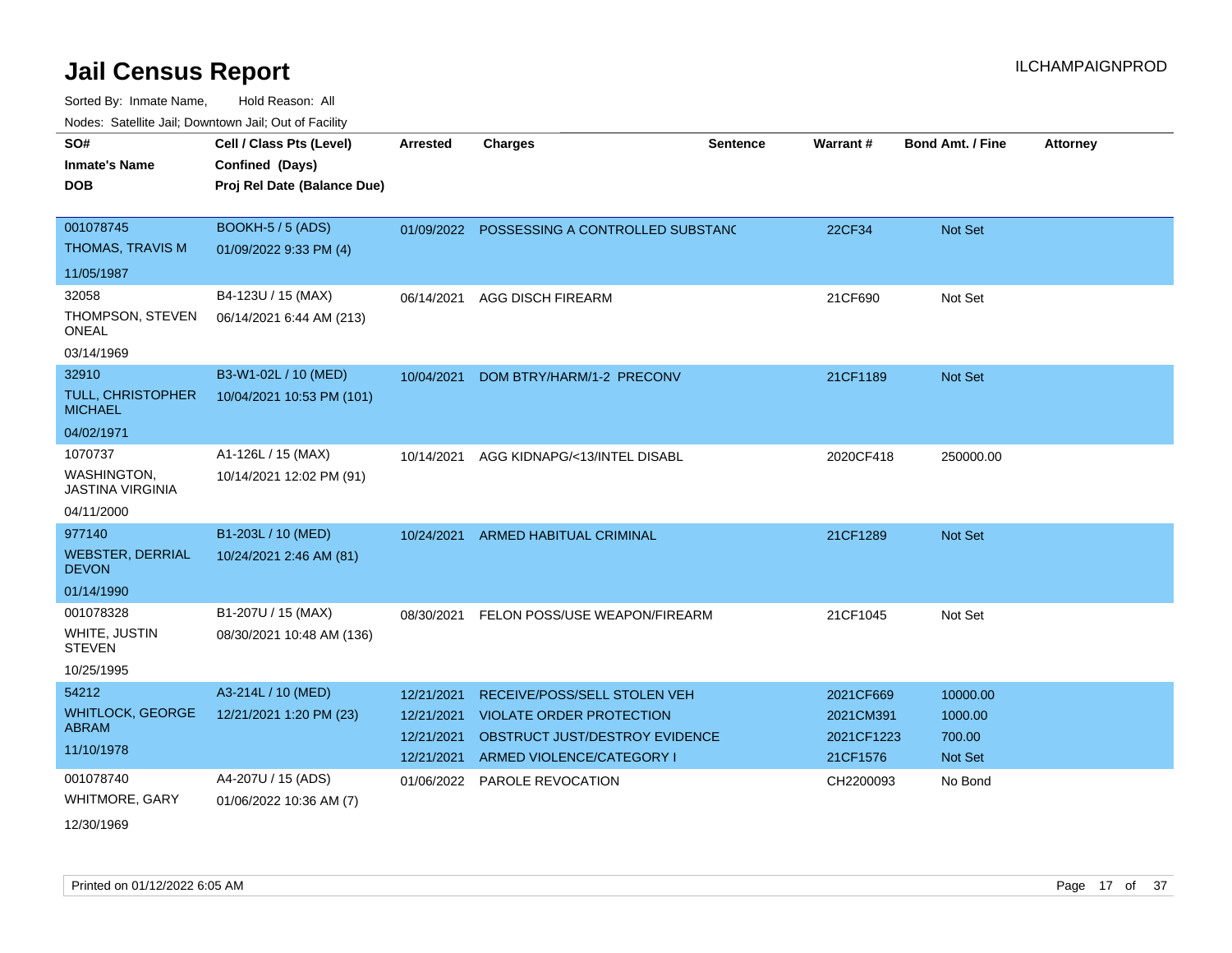Sorted Node:

| Sorted By: Inmate Name,                               | Hold Reason: All            |                 |                                  |                 |             |                         |                 |
|-------------------------------------------------------|-----------------------------|-----------------|----------------------------------|-----------------|-------------|-------------------------|-----------------|
| Nodes: Satellite Jail; Downtown Jail; Out of Facility |                             |                 |                                  |                 |             |                         |                 |
| SO#                                                   | Cell / Class Pts (Level)    | <b>Arrested</b> | <b>Charges</b>                   | <b>Sentence</b> | Warrant#    | <b>Bond Amt. / Fine</b> | <b>Attorney</b> |
| <b>Inmate's Name</b>                                  | Confined (Days)             |                 |                                  |                 |             |                         |                 |
| <b>DOB</b>                                            | Proj Rel Date (Balance Due) |                 |                                  |                 |             |                         |                 |
|                                                       |                             |                 |                                  |                 |             |                         |                 |
| 001078709                                             | A3-212L / 15 (MAX)          | 12/22/2021      | <b>ARMED VIOLENCE/CATEGORY I</b> |                 | 21CF1586    | Not Set                 |                 |
| WILLIAMS, DAVID LEE                                   | 12/22/2021 11:00 AM (22)    |                 |                                  |                 |             |                         |                 |
|                                                       |                             |                 |                                  |                 |             |                         |                 |
| 12/18/1989                                            |                             |                 |                                  |                 |             |                         |                 |
| 1019420                                               | B1-105L / 10 (MED)          | 12/14/2021      | METH MANUFACTURING/15<100 GR     | 8y (DOC)        | 21CF205     | No Bond                 |                 |
| WILLIAMS,<br><b>MARSHAWN ANTONIO</b>                  | 12/14/2021 1:56 PM (30)     |                 |                                  |                 |             |                         |                 |
| 06/02/1994                                            |                             |                 |                                  |                 |             |                         |                 |
| 638552                                                | B2-T2-08L / 5 (SPH)         | 10/07/2021      | CHILD PORNOGRAPHY/PHOTOGRAPH     |                 | 2021CF1207  | No Bond                 |                 |
| <b>WILLIAMS, MICHAEL</b><br><b>JAMES</b>              | 10/07/2021 12:20 PM (98)    |                 |                                  |                 |             |                         |                 |
| 03/29/1964                                            |                             |                 |                                  |                 |             |                         |                 |
| 1066370                                               | B1-101L / 15 (MAX)          | 07/28/2021      | ARMED VIOLENCE/CATEGORY III      |                 | 2021 CF 882 | Not Set                 |                 |
| <b>WILLIAMS, REONTE</b><br><b>REMIR</b>               | 07/28/2021 5:40 AM (169)    |                 |                                  |                 |             |                         |                 |
| 05/14/1999                                            |                             |                 |                                  |                 |             |                         |                 |
| 001078711                                             | A3-116L / 10 (MED)          | 12/22/2021      | AGG DISCHARGE FIREARM/OCC BLDG   |                 | 21CF1585    | Not Set                 |                 |
| <b>WILLIS, RANDY</b><br><b>RAMEEL</b>                 | 12/22/2021 4:15 PM (22)     |                 |                                  |                 |             |                         |                 |
| 09/10/2003                                            |                             |                 |                                  |                 |             |                         |                 |
| 972160                                                | A4-206U                     | 01/11/2022      | AGG DOMESTIC BATTERY/STRANGLE    | 3y(DOC)         | 21-CF-917   | Not Set                 |                 |
| WOOD, ANTONIO                                         | 01/11/2022 5:14 PM (2)      |                 |                                  |                 |             |                         |                 |
| 10/16/1981                                            |                             |                 |                                  |                 |             |                         |                 |
|                                                       |                             |                 |                                  |                 |             |                         |                 |

**Total Satellite Jail: 138 Males: 117 Females: 21 Unknown: 0**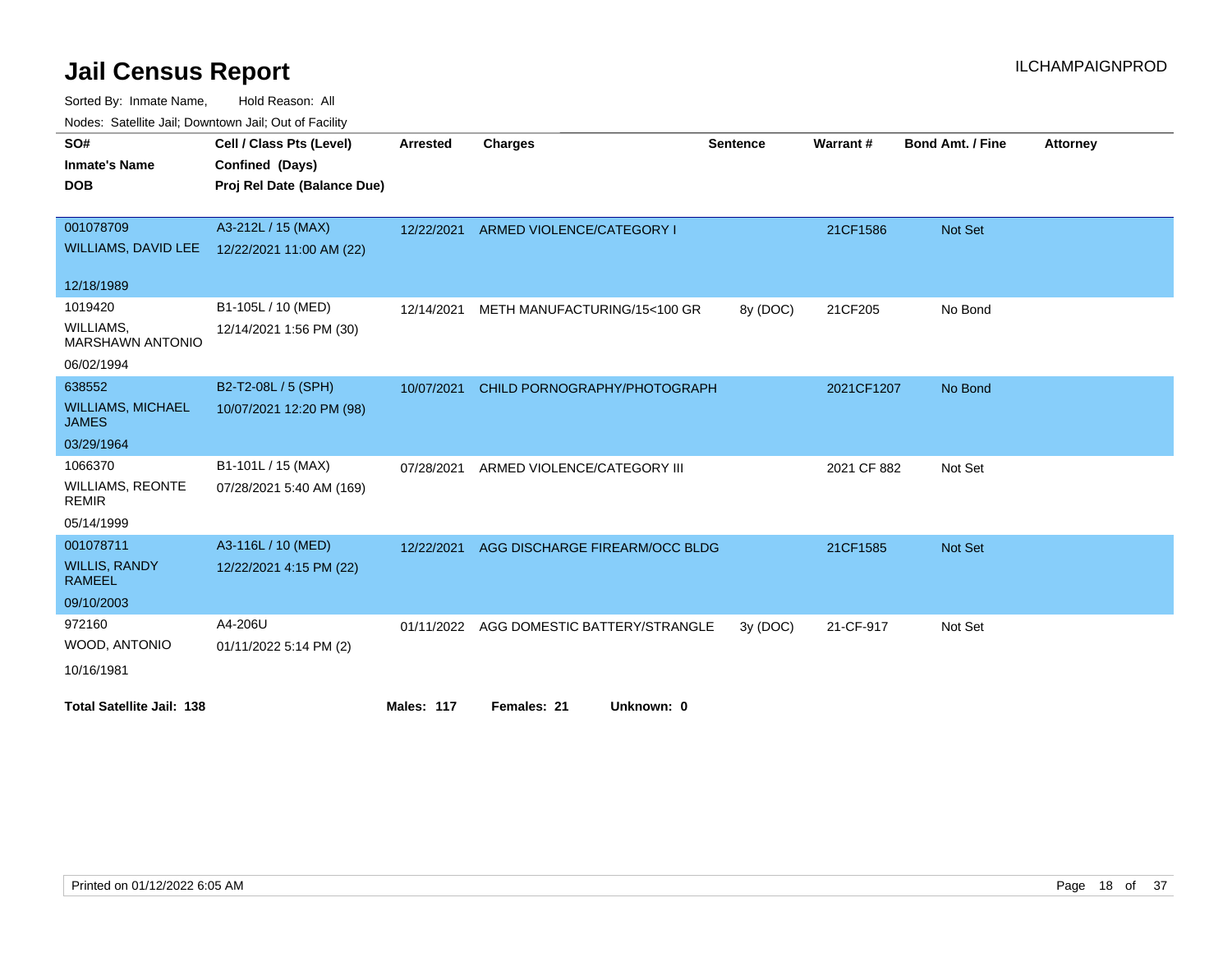| <b>Downtown Jail</b>                             |                             |                 |                                      |                 |            |                         |                 |
|--------------------------------------------------|-----------------------------|-----------------|--------------------------------------|-----------------|------------|-------------------------|-----------------|
| SO#                                              | Cell / Class Pts (Level)    | <b>Arrested</b> | <b>Charges</b>                       | <b>Sentence</b> | Warrant#   | <b>Bond Amt. / Fine</b> | <b>Attorney</b> |
| <b>Inmate's Name</b>                             | Confined (Days)             |                 |                                      |                 |            |                         |                 |
| <b>DOB</b>                                       | Proj Rel Date (Balance Due) |                 |                                      |                 |            |                         |                 |
|                                                  |                             |                 |                                      |                 |            |                         |                 |
| 1073165                                          | C9L / 5 (MIN)               | 04/30/2021      | <b>BURGLARY</b>                      |                 | 21CF516    | Not Set                 |                 |
| <b>ACKERMAN, CODY</b>                            | 04/30/2021 4:48 PM (258)    | 04/30/2021      | FORGERY/ISSUE/DELIVER DOCUMENT       |                 | 19CF143    | 75000.00                |                 |
| <b>JAMES</b>                                     |                             | 05/03/2021      | FORGERY/ISSUE/DELIVER DOCUMENT       |                 | 2018CF689  | 2500.00 / 75.00         |                 |
| 02/01/1989                                       |                             |                 |                                      |                 |            |                         |                 |
| 969121                                           | B1 / 15 (SPH)               | 11/25/2021      | <b>CRIM TRESPASS TO RESIDENCE</b>    |                 | 21CF1444   | Not Set                 |                 |
| <b>BECKLEY, ANTHONY</b><br><b>PATRICK</b>        | 11/25/2021 7:16 PM (49)     |                 |                                      |                 |            |                         |                 |
| 06/30/1989                                       |                             |                 |                                      |                 |            |                         |                 |
| 517915                                           | G5U / 5 (MIN)               | 08/03/2021      | FORGERY/ISSUE/DELIVER DOCUMENT       |                 |            | No Bond                 |                 |
| <b>BOXLEY, CHARLES</b>                           | 08/03/2021 2:18 PM (163)    | 08/03/2021      | <b>BURGLARY</b>                      |                 | 21CF289    | 20000.00                |                 |
| <b>OMAR</b>                                      |                             | 08/03/2021      | <b>BURGLARY</b>                      |                 | 21CF679    | 20000.00                |                 |
| 01/10/1985                                       |                             |                 |                                      |                 |            |                         |                 |
| 1027929                                          | F6L / 15 (MAX)              | 12/18/2021      | HOME INVASION/CAUSE INJURY           |                 | 21CF1560   | No Bond                 |                 |
| <b>BROUGHTON, MARK</b><br><b>ANTHONY, Junior</b> | 12/18/2021 2:55 AM (26)     |                 |                                      |                 |            |                         |                 |
| 02/15/1990                                       |                             |                 |                                      |                 |            |                         |                 |
| 1067476                                          | F5L / 10 (MED)              | 11/13/2021      | AGG DOMESTIC BATTERY/STRANGLE        |                 | 20CF575    | 5000.00                 |                 |
| <b>BROWN, JAMES</b><br><b>BRONELL</b>            | 11/13/2021 2:35 AM (61)     | 11/13/2021      | <b>RESIDENTIAL BURGLARY</b>          |                 | 21CF385    | 25000.00                |                 |
| 01/08/1996                                       |                             |                 |                                      |                 |            |                         |                 |
| 995432                                           | H5L / 10 (ADS)              | 12/20/2021      | FAIL TO RPT WKLY/NO FIXED ADDR       |                 | 21CF1559   | Not Set                 |                 |
| <b>BROWN, JAVON</b><br><b>SHANTEZ</b>            | 12/20/2021 2:06 AM (24)     |                 |                                      |                 |            |                         |                 |
| 10/14/1991                                       |                             |                 |                                      |                 |            |                         |                 |
| 1075941                                          | G2L / 5 (MIN)               | 10/08/2021      | <b>HARASS WITNESS/FAMILY MBR/REP</b> |                 | 2021CF1188 | 500000.00               |                 |
| <b>BROWN, LIONEL</b><br><b>TERRELL</b>           | 10/08/2021 5:16 PM (97)     |                 |                                      |                 |            |                         |                 |
| 10/19/1981                                       |                             |                 |                                      |                 |            |                         |                 |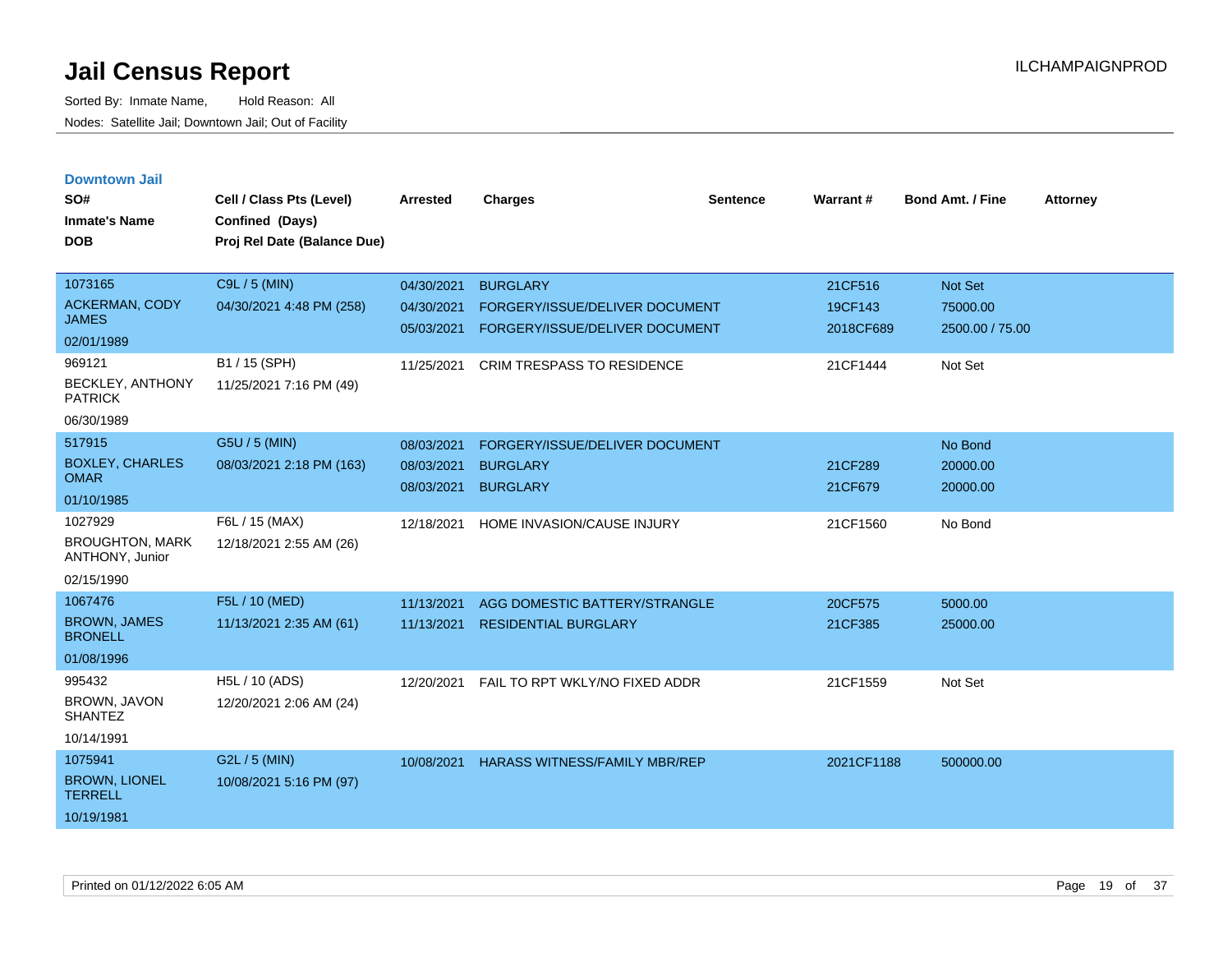| SO#                                              | Cell / Class Pts (Level)    | <b>Arrested</b> | <b>Charges</b>                          | <b>Sentence</b> | Warrant#  | <b>Bond Amt. / Fine</b> | <b>Attorney</b> |
|--------------------------------------------------|-----------------------------|-----------------|-----------------------------------------|-----------------|-----------|-------------------------|-----------------|
| <b>Inmate's Name</b>                             |                             |                 |                                         |                 |           |                         |                 |
|                                                  | Confined (Days)             |                 |                                         |                 |           |                         |                 |
| <b>DOB</b>                                       | Proj Rel Date (Balance Due) |                 |                                         |                 |           |                         |                 |
| 1068812                                          | F1L / 15 (MAX)              |                 |                                         |                 |           |                         |                 |
|                                                  |                             | 12/21/2021      | AGG DISCHARGE FIREARM/OCC VEH           |                 | 21CF741   | Not Set                 |                 |
| BRYANT, DANNY<br><b>EUGENE</b>                   | 12/21/2021 1:50 PM (23)     |                 | 12/21/2021 FELON POSS/USE FIREARM PRIOR |                 | 21CF1568  | Not Set                 |                 |
| 11/22/1989                                       |                             |                 |                                         |                 |           |                         |                 |
| 61904                                            | D4 / 15 (ADS)               | 10/23/2021      | <b>ROBBERY</b>                          |                 | 21CF1287  | Not Set                 |                 |
| <b>BURNETT, TIMOTHY</b><br><b>LYNN</b>           | 10/23/2021 5:43 PM (82)     |                 |                                         |                 |           |                         |                 |
| 09/09/1983                                       |                             |                 |                                         |                 |           |                         |                 |
| 1075361                                          | <b>J6L / 5 (ADS)</b>        | 04/16/2021      | <b>BURGLARY</b>                         |                 | 21CF414   | <b>Not Set</b>          |                 |
| <b>COWART, TORREY</b><br><b>BENJAMEN, Junior</b> | 04/16/2021 9:17 PM (272)    |                 |                                         |                 |           |                         |                 |
| 11/22/1987                                       |                             |                 |                                         |                 |           |                         |                 |
| 1076276                                          | C8L / 5 (MIN)               | 12/20/2021      | THEFT/CONTROL <\$500/PRIOR              | $2y/6m$ (DOC)   |           | Not Set                 |                 |
| COX, SEAN MICHAEL                                | 12/20/2021 12:45 PM (24)    | 12/20/2021      | WARRANT OUT OF COUNTY                   |                 | 21CM99    | 3000.00                 |                 |
|                                                  |                             |                 |                                         |                 |           |                         |                 |
| 02/06/1985                                       |                             |                 |                                         |                 |           |                         |                 |
| 1067370                                          | E6L / 15 (MAX)              | 11/05/2021      | FIREARM/FOID INVALID/NOT ELIG           |                 | 21CF1370  | <b>Not Set</b>          |                 |
| DAVIS, AUSTIN<br><b>CHRISTOPHER</b>              | 11/06/2021 12:23 AM (68)    |                 |                                         |                 |           |                         |                 |
| 08/11/1997                                       |                             |                 |                                         |                 |           |                         |                 |
| 1066719                                          | E3L / 10 (MED)              | 06/09/2021      | AGG DOMESTIC BATTERY/STRANGLE           |                 | 21CF310   | 100000.00               |                 |
| DAVIS, TAVEON                                    | 06/09/2021 10:50 PM (218)   | 06/09/2021      | RET THEFT/DISP MERCH/>\$300             |                 | 19CF959   | 5000.00                 |                 |
| <b>CORNELIUS</b>                                 |                             | 06/09/2021      | RETAIL THEFT/DISP MERCH/<\$300          |                 | 19CM897   | 3000.00                 |                 |
| 12/21/1997                                       |                             |                 |                                         |                 |           |                         |                 |
| 001077214                                        | F9U / 15 (MAX)              | 12/20/2021      | <b>MURDER</b>                           |                 | 21CF1572  | Not Set                 |                 |
| DAVIS-MURDOCK,<br><b>ERION VASSHAD</b>           | 12/21/2021 10:13 AM (23)    | 12/22/2021      | PAROLE REVOCATION                       |                 | CH2107977 | Not Set                 |                 |
| 06/22/1998                                       |                             |                 |                                         |                 |           |                         |                 |
| 001078223                                        | G6L / 5 (MIN)               | 11/09/2021      | AGG DUI/NO VALID DL                     |                 | 21CF1382  | Not Set                 |                 |
| DIEGO-MATEO,<br><b>JOAQUIN</b>                   | 11/09/2021 10:52 PM (65)    |                 |                                         |                 |           |                         |                 |
| 01/23/2002                                       |                             |                 |                                         |                 |           |                         |                 |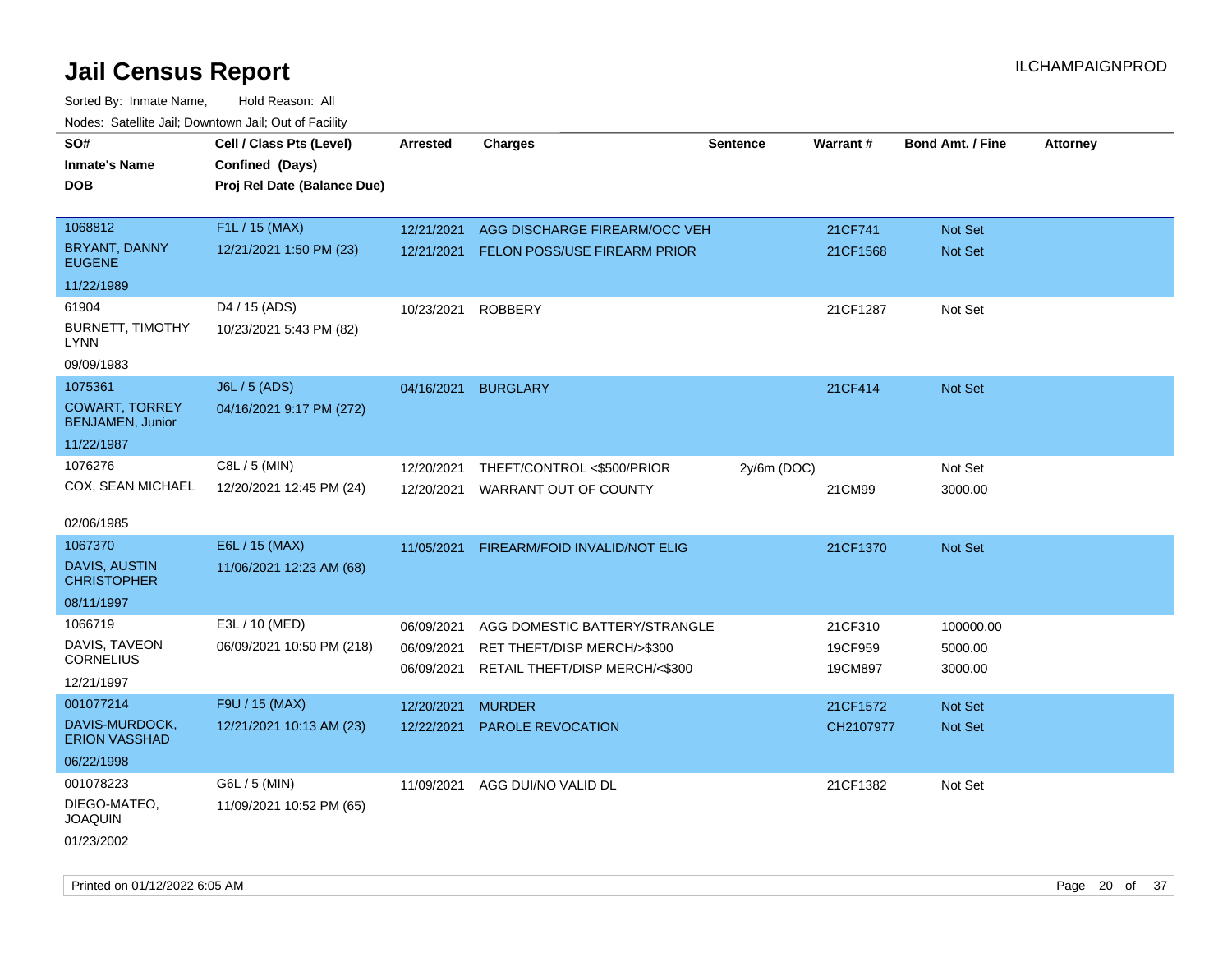Sorted By: Inmate Name, Hold Reason: All Nodes: Satellite Jail; Downtown Jail; Out of Facility

| roaco. Calcinio can, Downtown can, Out or Faoint |                                              |                 |                                         |                 |            |                         |                 |
|--------------------------------------------------|----------------------------------------------|-----------------|-----------------------------------------|-----------------|------------|-------------------------|-----------------|
| SO#                                              | Cell / Class Pts (Level)                     | <b>Arrested</b> | <b>Charges</b>                          | <b>Sentence</b> | Warrant#   | <b>Bond Amt. / Fine</b> | <b>Attorney</b> |
| <b>Inmate's Name</b>                             | Confined (Days)                              |                 |                                         |                 |            |                         |                 |
| <b>DOB</b>                                       | Proj Rel Date (Balance Due)                  |                 |                                         |                 |            |                         |                 |
|                                                  |                                              |                 |                                         |                 |            |                         |                 |
| 571307                                           | J3L / 15 (ADS)                               | 09/14/2020      | <b>CRIM SEXUAL ABUSE/CONSENT</b>        |                 | 2020CF1026 | Not Set                 |                 |
| <b>DOMINGO-</b><br>CASTANEDA,                    | 09/14/2020 11:19 PM (486)                    | 09/14/2020      | <b>PRED CRIM SEX ASLT/VICTIM &lt;13</b> |                 | 2020CF1025 | <b>Not Set</b>          |                 |
| 09/29/1989                                       |                                              |                 |                                         |                 |            |                         |                 |
| 527379                                           | D6 / 15 (ADS)                                | 10/25/2021      | ARMED HABITUAL CRIMINAL                 |                 | 21CF1297   | Not Set                 |                 |
| DRAKE, MARCELL<br>DEON                           | 10/25/2021 5:05 PM (80)                      | 10/27/2021      | AGG DOMESTIC BATTERY/STRANGLE           |                 | 21CF1245   | Not Set                 |                 |
| 04/20/1987                                       |                                              |                 |                                         |                 |            |                         |                 |
| 959292                                           | K1 / 15 (ADS)                                | 04/01/2021      | ATTEMPT (FIRST DEGREE MURDER)           |                 | 2020CF565  | 2000000.00              |                 |
| DUNCAN, COREYON<br><b>ANTHONY</b>                | 04/01/2021 8:46 PM (287)                     | 12/17/2021      | <b>MURDER</b>                           |                 | 21CF1542   | <b>Not Set</b>          |                 |
| 01/17/1989                                       |                                              |                 |                                         |                 |            |                         |                 |
| 43977                                            | $15/5$ (MIN)                                 | 12/20/2021      | AGG FLEEING POLICE/21 MPH OVER          |                 | 21CF1566   | Not Set                 |                 |
| <b>EMKES, DOUGLAS</b><br>ALAN                    | 12/20/2021 9:59 AM (24)                      | 12/20/2021      | PAROLE REVOCATION                       |                 |            | No Bond                 |                 |
| 06/08/1959                                       |                                              |                 |                                         |                 |            |                         |                 |
| 1053207                                          | K3 / 15 (SPH)                                | 06/06/2019      | MURDER/INTENT TO KILL/INJURE            |                 | 2019-CF849 | 2000000.00              |                 |
| FAUST, JAQUAVEON<br>LAVELL                       | 06/06/2019 2:24 PM (952)                     |                 |                                         |                 |            |                         |                 |
| 07/25/1996                                       |                                              |                 |                                         |                 |            |                         |                 |
| 962759                                           | C7L / 5 (ADS)                                | 07/16/2021      | <b>METH DELIVERY&lt;5 GRAMS</b>         |                 | 21CF833    | Not Set                 |                 |
|                                                  | FINLEY, KEVIN DANTE 07/16/2021 9:44 PM (181) | 07/29/2021      | AGG CRIM SEX ASSAULT/FELONY             |                 | 21CF891    | No Bond                 |                 |
| 12/28/1988                                       |                                              |                 |                                         |                 |            |                         |                 |
| 524764                                           | G3L / 5 (MIN)                                | 09/18/2021      | METH DELIVERY/15<100 GRAMS              |                 | 21CF627    | 50000.00                |                 |
| <b>FISCUS, ROBERT</b><br><b>LOWELL</b>           | 09/18/2021 10:50 AM (117)                    |                 |                                         |                 |            |                         |                 |
| 02/17/1986                                       |                                              |                 |                                         |                 |            |                         |                 |
| 1068518                                          | G8U / 5 (MIN)                                | 12/16/2021      | <b>BURGLARY</b>                         |                 | 21CF54     | 10000.00                |                 |
| FULFORD, WILLIE                                  | 12/15/2021 11:16 PM (29)                     | 12/16/2021      | <b>BURGLARY</b>                         |                 | 21CF416    | 10000.00                |                 |
| Junior                                           |                                              | 12/16/2021      | <b>RESIST/OBSTRUCT WITH INJURY</b>      |                 | 21C370     | 5000.00                 |                 |
| 12/12/1963                                       |                                              |                 |                                         |                 |            |                         |                 |

Printed on 01/12/2022 6:05 AM Page 21 of 37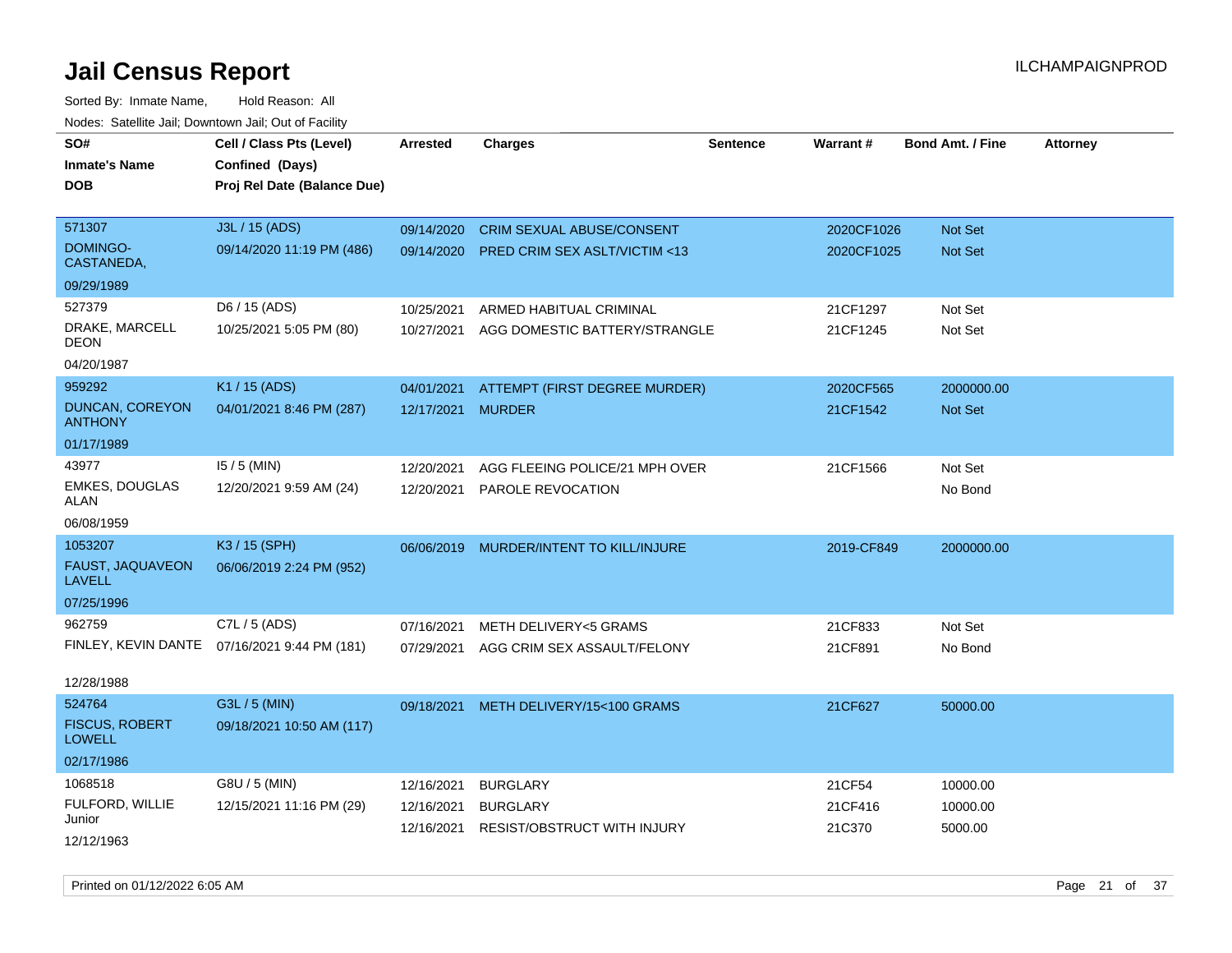Sorted By: Inmate Name, Hold Reason: All Nodes: Satellite Jail; Downtown Jail; Out of Facility

| rouco. Calcinic Jan, Downtown Jan, Out of Facility |                                             |                 |                                         |                 |           |                         |                 |
|----------------------------------------------------|---------------------------------------------|-----------------|-----------------------------------------|-----------------|-----------|-------------------------|-----------------|
| SO#                                                | Cell / Class Pts (Level)                    | <b>Arrested</b> | <b>Charges</b>                          | <b>Sentence</b> | Warrant#  | <b>Bond Amt. / Fine</b> | <b>Attorney</b> |
| Inmate's Name                                      | Confined (Days)                             |                 |                                         |                 |           |                         |                 |
| DOB                                                | Proj Rel Date (Balance Due)                 |                 |                                         |                 |           |                         |                 |
|                                                    |                                             |                 |                                         |                 |           |                         |                 |
| 1068917                                            | $H1L / 5$ (MIN)                             |                 | 08/11/2021 VIO ORDER/PRIOR VIO OF ORDER |                 | 21CF965   | Not Set                 |                 |
| <b>GARCIA, JUAN</b><br><b>CARLOS</b>               | 08/11/2021 9:24 PM (155)                    |                 |                                         |                 |           |                         |                 |
| 10/21/1997                                         |                                             |                 |                                         |                 |           |                         |                 |
| 32913                                              | 11 / 15 (ADS)                               | 12/03/2021      | <b>PRED CRIM SEX ASLT/VICTIM &lt;13</b> |                 | 21CF1481  | Not Set                 |                 |
| GROB, WARREN A,<br>Junior                          | 12/03/2021 4:24 PM (41)                     |                 |                                         |                 |           |                         |                 |
| 12/07/1950                                         |                                             |                 |                                         |                 |           |                         |                 |
| 1073611                                            | G3U / 5 (MIN)                               | 02/09/2021      | DELIVERY OF OR POSSESSION OF W/INT      |                 | 21CF160   | Not Set                 |                 |
| <b>HAYES, CAMERON</b><br><b>TAYLOR MALEEK</b>      | 02/09/2021 3:10 PM (338)                    | 02/09/2021      | MFG 15>100 GR ECSTASY/ANALOG            |                 | 21CF121   | 500000.00               |                 |
| 08/10/1998                                         |                                             |                 |                                         |                 |           |                         |                 |
| 544770                                             | D3 / 10 (MED)                               | 08/14/2021      | AGG DOMESTIC BATTERY/STRANGLE           |                 | 2021CF514 | 25000.00                |                 |
| HAYES, DEVON<br>JERMAINE                           | 08/14/2021 2:56 AM (152)                    | 08/14/2021      | AGGRAVATED DOMESTIC BATTERY             |                 | 21CF977   | No Bond                 |                 |
| 11/07/1987                                         |                                             |                 |                                         |                 |           |                         |                 |
| 972300                                             | F6U / 10 (MED)                              | 12/22/2021      | <b>RESIDENTIAL BURGLARY</b>             |                 | 18CF1691  | 25000.00                |                 |
| <b>HOLT, MICHAEL</b><br>TERRELL                    | 12/22/2021 8:36 AM (22)                     | 12/22/2021      | AGG CRIM SEX ABUSE/VICTIM <9            |                 | 19CF1277  | 250000.00               |                 |
| 12/25/1989                                         |                                             |                 |                                         |                 |           |                         |                 |
| 1063119                                            | J5L / 10 (MED)                              | 11/05/2021      | BURGLARY                                |                 | 2018CF877 | 10000.00                |                 |
| HUNT, KHALLEEL<br>MALIK                            | 11/05/2021 7:47 AM (69)                     |                 |                                         |                 |           |                         |                 |
| 03/28/1999                                         |                                             |                 |                                         |                 |           |                         |                 |
| 001077437                                          | F1U / 10 (MED)                              | 08/23/2021      | DOM BTRY/CONTACT/1-2 PRECONV            |                 | 21CF1025  | Not Set                 |                 |
| <b>JOHNSON, ANTONIO</b><br><b>LASHAUN</b>          | 08/23/2021 7:48 PM (143)                    |                 |                                         |                 |           |                         |                 |
| 01/06/1980                                         |                                             |                 |                                         |                 |           |                         |                 |
| 1073894                                            | E1U / 10 (ADS)                              | 09/09/2021      | VIOLATE SEX OFFENDER REGIS/2+           |                 | 2021CF920 | 10000.00                |                 |
|                                                    | JOKICH, ANTON VEGO 09/09/2021 2:14 PM (126) |                 |                                         |                 |           |                         |                 |

05/30/1969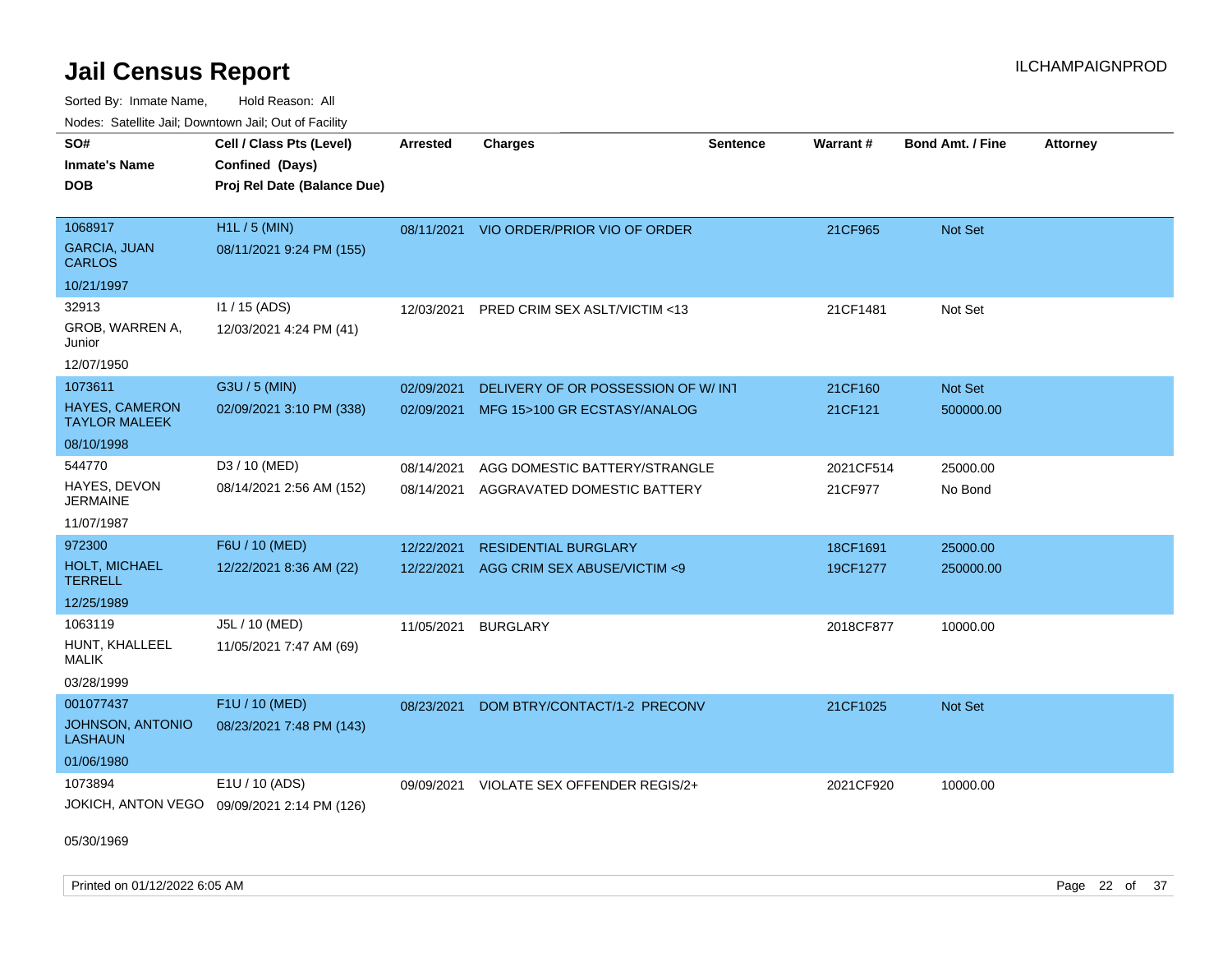| SO#<br><b>Inmate's Name</b><br><b>DOB</b>                            | Cell / Class Pts (Level)<br>Confined (Days)<br>Proj Rel Date (Balance Due) | <b>Arrested</b>                        | <b>Charges</b>                                                             | <b>Sentence</b> | <b>Warrant#</b>                    | Bond Amt. / Fine               | <b>Attorney</b> |
|----------------------------------------------------------------------|----------------------------------------------------------------------------|----------------------------------------|----------------------------------------------------------------------------|-----------------|------------------------------------|--------------------------------|-----------------|
| 24308<br>KWIATKOWSKI,<br>ROBERT JOHN<br>08/08/1963                   | D <sub>2</sub> / 15 (MAX)<br>06/03/2021 10:40 PM (224)                     | 06/03/2021                             | <b>ROBBERY</b>                                                             |                 | 21CF625                            | No Bond                        |                 |
| 001078693<br>10/27/1985                                              | G4L / 5 (MIN)<br>LARGE, JOSHUA DALE 12/19/2021 4:54 AM (25)                | 12/19/2021<br>12/19/2021<br>12/19/2021 | RECEIVE/POSS/SELL STOLEN VEH<br><b>RETAIL THEFT</b><br><b>RETAIL THEFT</b> |                 | 21CF1555<br>2021CM216<br>2021CF422 | Not Set<br>5000.00<br>20000.00 |                 |
| 26787<br>LAURENT, JOHN<br><b>WAYNE</b><br>02/01/1967                 | F4U / 10 (MED)<br>12/18/2021 9:30 PM (26)                                  | 12/18/2021                             | <b>RESIDENTIAL BURGLARY</b>                                                |                 | 21CF1558                           | Not Set                        |                 |
| 29681<br>LENOIR, JOHN<br><b>CHRISTOPHER</b><br>04/20/1966            | J2L / 15 (ADS)<br>07/14/2020 12:51 PM (548)                                | 07/14/2020                             | PREDATORY CRIMINAL SEX ASSLT/CHILD                                         |                 | 20CF-781                           | 250000.00                      |                 |
| 001078320<br><b>MARSH, PAUL</b><br><b>OLUFUNMILAYO</b><br>07/13/1994 | J1L / 10 (SPH)<br>11/23/2021 2:32 PM (51)                                  | 11/23/2021                             | <b>RESIST/OBSTRUCTING A PEACE OFFICEF</b>                                  |                 | 21CM539                            | Not Set                        |                 |
| 45113<br>MARTIN, JEREMIAH<br><b>FRANCIS</b><br>01/18/1977            | E2L / 15 (MAX)<br>11/20/2021 1:18 AM (54)                                  | 11/20/2021                             | ARMED HABITUAL CRIMINAL                                                    |                 | 21CF1424                           | No Bond                        |                 |
| 1063030<br>02/22/1991                                                | 13 / 15 (ADS)<br>MASON, RYAN ONEIAL 12/21/2021 9:30 AM (23)                | 12/20/2021<br>12/22/2021               | <b>MURDER</b><br>PAROLE REVOCATION                                         |                 | 21CF1571<br>CH2107979              | Not Set<br>Not Set             |                 |
| 1066623<br>MATA-OROZCO,<br><b>OLEGARIO</b><br>03/06/1995             | G6U / 5 (MIN)<br>11/17/2021 5:08 PM (57)                                   |                                        | 11/17/2021 MFG/DEL 15<100 GR COCA/ANALOG                                   |                 | 17CF1093                           | 75000.00                       |                 |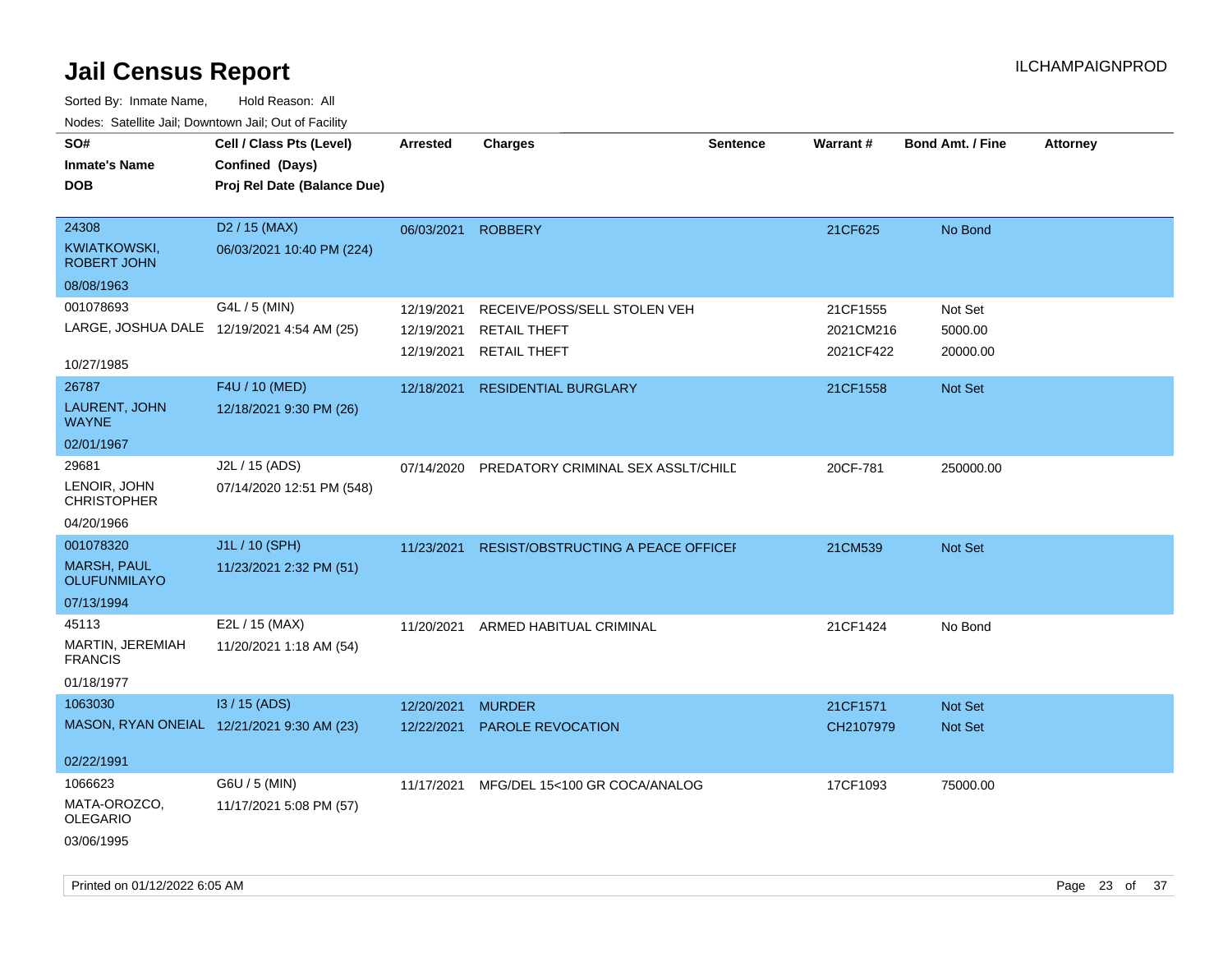Sorted By: Inmate Name, Hold Reason: All

Nodes: Satellite Jail; Downtown Jail; Out of Facility

| roaco. Catolino dall, Downtown dall, Out of Fability |                             |                 |                                          |                 |                 |                         |                 |
|------------------------------------------------------|-----------------------------|-----------------|------------------------------------------|-----------------|-----------------|-------------------------|-----------------|
| SO#                                                  | Cell / Class Pts (Level)    | <b>Arrested</b> | <b>Charges</b>                           | <b>Sentence</b> | <b>Warrant#</b> | <b>Bond Amt. / Fine</b> | <b>Attorney</b> |
| <b>Inmate's Name</b>                                 | Confined (Days)             |                 |                                          |                 |                 |                         |                 |
| <b>DOB</b>                                           | Proj Rel Date (Balance Due) |                 |                                          |                 |                 |                         |                 |
|                                                      |                             |                 |                                          |                 |                 |                         |                 |
| 001078249                                            | B3 / 10 (MED)               |                 | 08/07/2021 FELON POSS/USE WEAPON/FIREARM |                 | 21CF947         | Not Set                 |                 |
| MCCLENDON, CALVIN<br>M                               | 08/07/2021 8:56 AM (159)    |                 |                                          |                 |                 |                         |                 |
| 04/29/1990                                           |                             |                 |                                          |                 |                 |                         |                 |
| 40235                                                | G9U / 5 (MIN)               | 10/04/2021      | AGG DUI/4                                |                 | 2021CF1145      | 35000.00                |                 |
| MERRIWEATHER,<br><b>MARCUS TODD</b>                  | 10/04/2021 4:41 PM (101)    |                 |                                          |                 |                 |                         |                 |
| 11/28/1967                                           |                             |                 |                                          |                 |                 |                         |                 |
| 1040273                                              | E5U / 15 (ADS)              | 09/30/2021      | <b>PRED CRIM SEX ASLT/VICTIM &lt;13</b>  |                 | 21CF329         | 500000.00               |                 |
| METCALFE, LANELL<br><b>JARON</b>                     | 09/30/2021 11:32 PM (105)   |                 |                                          |                 |                 |                         |                 |
| 09/22/1988                                           |                             |                 |                                          |                 |                 |                         |                 |
| 1075635                                              | B <sub>2</sub> / 10 (ADS)   | 05/11/2021      | MFG/DEL CANNABIS/30-500 GRAMS            |                 | 20CF1402        | 100000.00               |                 |
| MILES, DEVLON VON,<br>Junior                         | 05/11/2021 10:39 PM (247)   | 05/11/2021      | AGG DISCHARGE FIREARM/OCC VEH            |                 | 21CF538         | Not Set                 |                 |
| 11/04/2000                                           |                             |                 |                                          |                 |                 |                         |                 |
| 48033                                                | C6L / 5 (ADS)               | 12/04/2021      | DOMESTIC BATTERY/OTHER PRIOR             | 4y (DOC)        | 21CF1482        | <b>Not Set</b>          |                 |
| MOORE,<br><b>CHRISTOPHER ALLEN</b>                   | 12/04/2021 4:38 PM (40)     |                 |                                          |                 |                 |                         |                 |
| 07/02/1976                                           |                             |                 |                                          |                 |                 |                         |                 |
| 1069209                                              | 14 / 10 (ADS)               | 04/07/2021      | AGG BATTERY/GREAT BODILY HARM            |                 | 21CF376         | Not Set                 |                 |
| MOORE, DEVONTE<br>JAMAL                              | 04/07/2021 6:25 PM (281)    |                 |                                          |                 |                 |                         |                 |
| 09/24/1995                                           |                             |                 |                                          |                 |                 |                         |                 |
| 1074169                                              | F4L / 10 (MED)              | 12/21/2021      | AGGRAVATED DOMESTIC BATTERY              |                 | 21CF1567        | <b>Not Set</b>          |                 |
| PANZER, IAN RICHARD 12/21/2021 2:24 PM (23)          |                             |                 |                                          |                 |                 |                         |                 |
|                                                      |                             |                 |                                          |                 |                 |                         |                 |
| 07/04/1988                                           |                             |                 |                                          |                 |                 |                         |                 |
| 1022441                                              | H6L / 10 (ADS)              | 10/27/2021      | AGG BATTERY/PEACE OFFICER                |                 | 2021 CF 12      | No Bond                 |                 |
| PICKENS, DONTRELL<br><b>DEMAR</b>                    | 10/27/2021 1:39 PM (78)     | 10/27/2021      | AGG BATTERY/PEACE OFFICER                |                 | 2020 CF 1488    | No Bond                 |                 |
| 12/10/1993                                           |                             |                 |                                          |                 |                 |                         |                 |

Printed on 01/12/2022 6:05 AM Page 24 of 37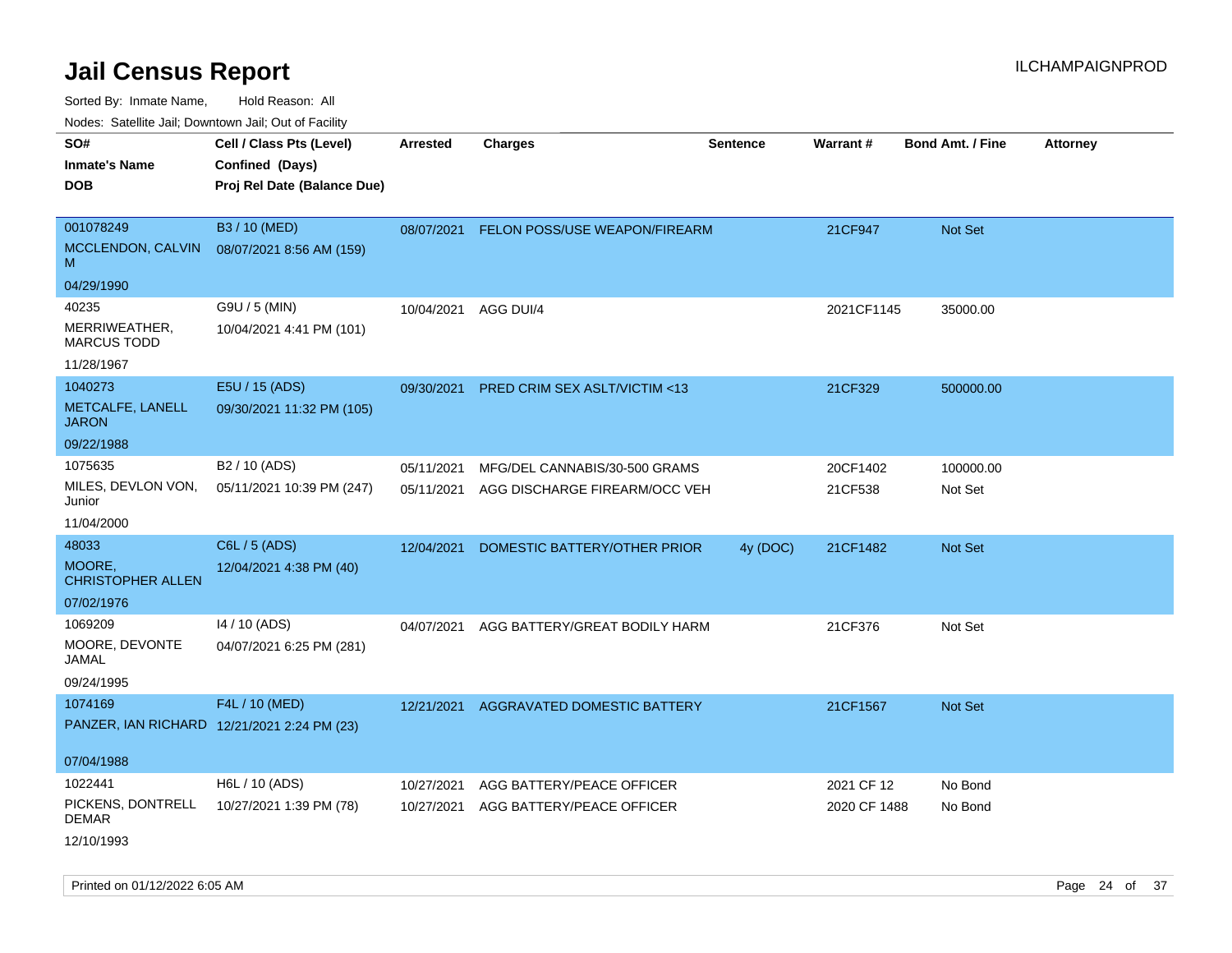| SO#<br><b>Inmate's Name</b>             | Cell / Class Pts (Level)<br>Confined (Days) | <b>Arrested</b> | <b>Charges</b>                | <b>Sentence</b> | Warrant#   | <b>Bond Amt. / Fine</b> | <b>Attorney</b> |
|-----------------------------------------|---------------------------------------------|-----------------|-------------------------------|-----------------|------------|-------------------------|-----------------|
| <b>DOB</b>                              | Proj Rel Date (Balance Due)                 |                 |                               |                 |            |                         |                 |
|                                         |                                             |                 |                               |                 |            |                         |                 |
| 1072114                                 | A1U / 15 (SPH)                              | 01/17/2021      |                               |                 | 2021CF65   | Not Set                 |                 |
| ROBINSON, DONNELL                       |                                             |                 | ATTEMPT (FIRST DEGREE MURDER) |                 |            |                         |                 |
| <b>LEVON</b>                            | 01/17/2021 2:40 PM (361)                    | 01/17/2021      | ARMED ROBBERY/NO FIREARM      |                 | 2020CF824  | 75000.00                |                 |
| 10/23/2000                              |                                             | 02/17/2021      | AGGRAVATED BATTERY            | 4y (DOC)        |            | 250000.00               |                 |
| 1068592                                 | J7L / 15 (ADS)                              | 11/12/2021      | <b>BURGLARY</b>               |                 | 21CF1393   | Not Set                 |                 |
| ROSS, TEVONTAE<br><b>TERRANCE</b>       | 11/12/2021 8:41 AM (62)                     |                 |                               |                 |            |                         |                 |
| 12/15/1998                              |                                             |                 |                               |                 |            |                         |                 |
| 59178                                   | F8L / 15 (MAX)                              | 12/13/2021      | AGG DISCHARGE FIREARM/OCC VEH |                 | 21CF1274   | 1500000.00              |                 |
| <b>SANDERS, MICHAEL</b><br><b>JEAN</b>  | 12/13/2021 4:17 PM (31)                     |                 |                               |                 |            |                         |                 |
| 12/22/1967                              |                                             |                 |                               |                 |            |                         |                 |
| 001078704                               | F9L / 15 (MAX)                              | 12/21/2021      | MURDER/INTENT TO KILL/INJURE  |                 | 21CF1575   | Not Set                 |                 |
| SHORTER, JAQUAN<br><b>MAURICE</b>       | 12/23/2021 1:23 AM (21)                     |                 |                               |                 |            |                         |                 |
| 10/08/1998                              |                                             |                 |                               |                 |            |                         |                 |
| 1057312                                 | G2U / 5 (MIN)                               | 11/10/2021      | <b>HOME INVASION/FIREARM</b>  |                 | 21CF1388   | Not Set                 |                 |
| <b>STARKS, RAMEON</b><br><b>TAHZIER</b> | 11/10/2021 9:51 PM (64)                     | 11/30/2021      | THEFT                         |                 | 21CF1194   | 100000.00               |                 |
| 12/18/1996                              |                                             |                 |                               |                 |            |                         |                 |
| 1051104                                 | G4U / 5 (MIN)                               | 05/26/2021      | METH DELIVERY/5<15 GRAMS      |                 | 21CF598    | Not Set                 |                 |
| STOVER, ANDREW                          | 05/27/2021 12:59 AM (231)                   | 05/26/2021      | <b>BURGLARY</b>               |                 | 21CF667    | Not Set                 |                 |
| <b>WADE</b>                             |                                             | 05/26/2021      | DRIVING ON REVOKED LICENSE    |                 | 21TR4000   | Not Set                 |                 |
| 07/20/1994                              |                                             |                 |                               |                 |            |                         |                 |
| 001078182                               | G7L / 5 (MIN)                               | 12/20/2021      | DRIVING ON REVOKED LICENSE    |                 | 2021CF800  | No Bond                 |                 |
| <b>STRONG, KEVIN</b><br><b>GARDNER</b>  | 12/20/2021 4:34 PM (24)                     |                 |                               |                 |            |                         |                 |
| 02/12/1963                              | 3/19/2022 (0.00)                            |                 |                               |                 |            |                         |                 |
| 65920                                   | F3L / 15 (MAX)                              | 12/21/2021      | ARMED ROBBERY/ARMED W/FIREARM |                 | 2021CF1543 | 100000.00               |                 |
| TAPSCOTT,<br><b>CORNELIUS</b>           | 12/21/2021 10:57 PM (23)                    |                 |                               |                 |            |                         |                 |
| 07/14/1985                              |                                             |                 |                               |                 |            |                         |                 |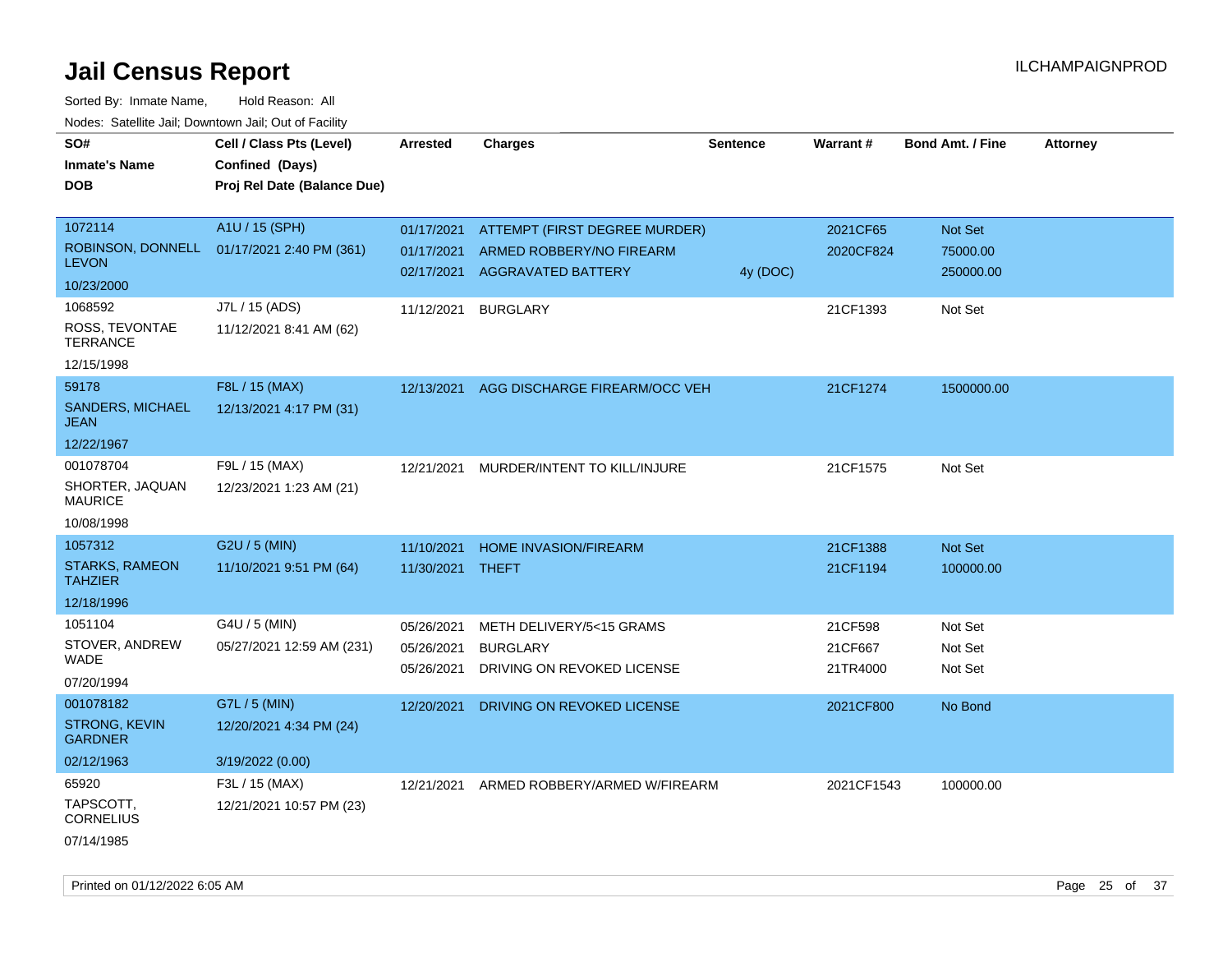| SO#<br>Inmate's Name<br><b>DOB</b>               | Cell / Class Pts (Level)<br>Confined (Days)<br>Proj Rel Date (Balance Due) | <b>Arrested</b>          | <b>Charges</b>                                               | <b>Sentence</b> | Warrant#              | <b>Bond Amt. / Fine</b> | Attorney |
|--------------------------------------------------|----------------------------------------------------------------------------|--------------------------|--------------------------------------------------------------|-----------------|-----------------------|-------------------------|----------|
| 1068839<br><b>TAYLOR, LONDON</b><br><b>JAVON</b> | F7U / 15 (MAX)<br>08/07/2020 10:30 AM (524)                                | 08/07/2020               | <b>HOMICIDE</b>                                              |                 | 2020-CF851            | 1000000.00              |          |
| 08/16/1999                                       |                                                                            |                          |                                                              |                 |                       |                         |          |
| 1004142<br>TOY, KAYON LARENZ                     | F7L / 15 (MAX)<br>10/22/2021 1:01 PM (83)                                  | 10/27/2021               | POSSESSION OF METH/15<100GRAMS                               |                 | 2021CF1298            | 1500000.00              |          |
| 09/12/1991                                       |                                                                            |                          |                                                              |                 |                       |                         |          |
| 1056971                                          | D1 / 10 (ADS)                                                              | 08/07/2021               | FELON POSS/USE WEAPON/FIREARM                                |                 | 21CF948               | No Bond                 |          |
| <b>TRAVIS, DENZEL</b><br><b>DANTRELL</b>         | 08/07/2021 7:36 AM (159)                                                   | 08/08/2021               | AGG BATTERY/PUBLIC PLACE                                     |                 | 2020CF647             | 25000.00                |          |
| 03/21/1993                                       |                                                                            |                          |                                                              |                 |                       |                         |          |
| 001078250<br>TRAVIS, JORDAN<br><b>TESHAUN</b>    | F2L / 10 (MED)<br>08/07/2021 10:27 AM (159)                                | 08/07/2021               | FELON POSS WEAPON/BODY ARMOR                                 |                 | 21CF950               | Not Set                 |          |
| 03/03/1996                                       |                                                                            |                          |                                                              |                 |                       |                         |          |
| 56994                                            | A2L / 15 (SPH)                                                             | 12/09/2021               | STALKING/CAUSE FEAR FOR SAFETY                               |                 | 21CF1514              | <b>Not Set</b>          |          |
| <b>TURNER, ROBERT</b><br>EARL, Senior            | 12/09/2021 9:23 PM (35)                                                    | 12/13/2021               | PAROLE REVOCATION                                            |                 | CH2107735             | Not Set                 |          |
| 09/07/1982                                       |                                                                            |                          |                                                              |                 |                       |                         |          |
| 30108                                            | J4L / 15 (ADS)                                                             | 07/30/2021               | <b>MURDER</b>                                                |                 | 21CF902               | 2000000.00              |          |
| VANDYKE, DARYL<br><b>ANTHONY</b>                 | 07/30/2021 8:29 PM (167)                                                   |                          |                                                              |                 |                       |                         |          |
| 10/04/1965                                       |                                                                            |                          |                                                              |                 |                       |                         |          |
| 968681<br><b>WADE, DEMETRIUS</b>                 | D5 / 15 (ADS)<br>08/27/2021 2:25 AM (139)                                  | 08/27/2021<br>08/27/2021 | AGG CRIM SX AB/VIC 13<18/TRUST<br>INDIRECT CRIMINAL CONTEMPT | 3y(DOC)         | 2020CF499<br>2021CC16 | 250000.00<br>No Bond    |          |
| DARYL<br>01/07/1987                              |                                                                            |                          |                                                              |                 |                       |                         |          |
| 1070904                                          | G7U / 5 (MIN)                                                              | 10/28/2021               | <b>BURGLARY</b>                                              | 3y (DOC)        | 2021CF321             | 15000.00                |          |
| WANKEL, JONAH<br><b>JAMES</b>                    | 10/28/2021 3:42 AM (77)                                                    |                          |                                                              |                 |                       |                         |          |
| 12/15/1993                                       |                                                                            |                          |                                                              |                 |                       |                         |          |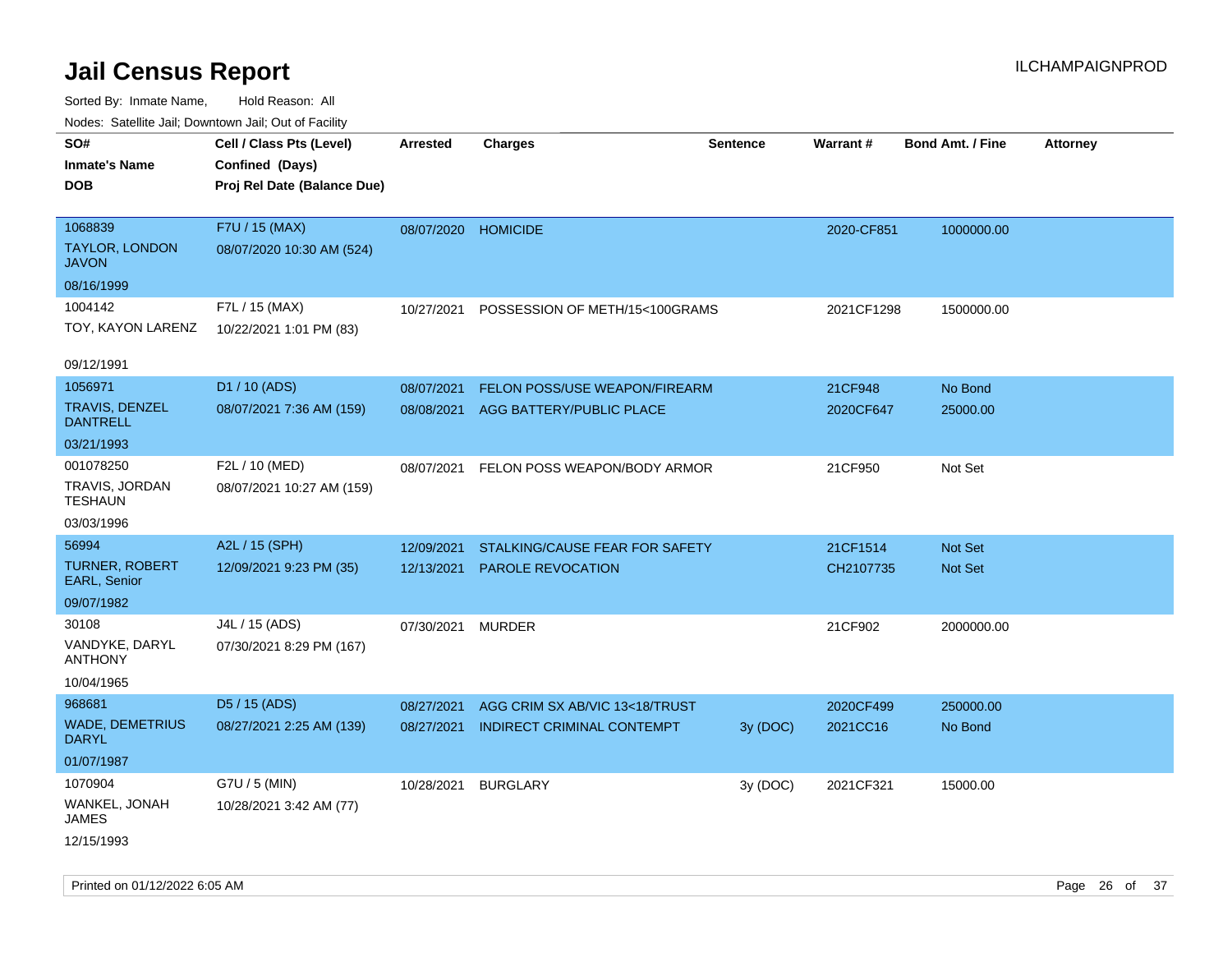| SO#                                        | Cell / Class Pts (Level)    | Arrested   | <b>Charges</b>                  | <b>Sentence</b> | Warrant#    | <b>Bond Amt. / Fine</b> | <b>Attorney</b> |
|--------------------------------------------|-----------------------------|------------|---------------------------------|-----------------|-------------|-------------------------|-----------------|
| <b>Inmate's Name</b>                       | Confined (Days)             |            |                                 |                 |             |                         |                 |
| <b>DOB</b>                                 | Proj Rel Date (Balance Due) |            |                                 |                 |             |                         |                 |
|                                            |                             |            |                                 |                 |             |                         |                 |
| 1070971                                    | H3L / 5 (ADS)               | 12/07/2021 | <b>IDENTITY THEFT/&lt;\$300</b> |                 | 20CF922     | Not Set                 |                 |
| <b>WEIR, CLINTON</b><br><b>HOWARD</b>      | 12/08/2021 3:45 AM (36)     | 12/07/2021 | <b>RECKLESS DRIVING</b>         |                 | 19TR2348    | Not Set                 |                 |
| 03/15/1983                                 |                             |            |                                 |                 |             |                         |                 |
| 1058072                                    | A2U / 15 (SPH)              | 02/25/2021 | ARMED HABITUAL CRIMINAL         |                 |             | Not Set                 |                 |
| <b>WILLIAMS, KENNETH</b><br><b>BERNARD</b> | 02/25/2021 3:24 PM (322)    |            |                                 |                 |             |                         |                 |
| 10/04/1985                                 |                             |            |                                 |                 |             |                         |                 |
| 9326                                       | $12/5$ (ADS)                | 06/14/2021 | <b>BURGLARY</b>                 |                 | 2020-CF-625 | Not Set                 |                 |
| YOUNG, ANTHONY<br><b>PAUL</b>              | 06/14/2021 12:07 PM (213)   |            |                                 |                 |             |                         |                 |
| 03/13/1954                                 |                             |            |                                 |                 |             |                         |                 |
| <b>Total Downtown Jail: 66</b>             |                             | Males: 66  | Unknown: 0<br>Females: 0        |                 |             |                         |                 |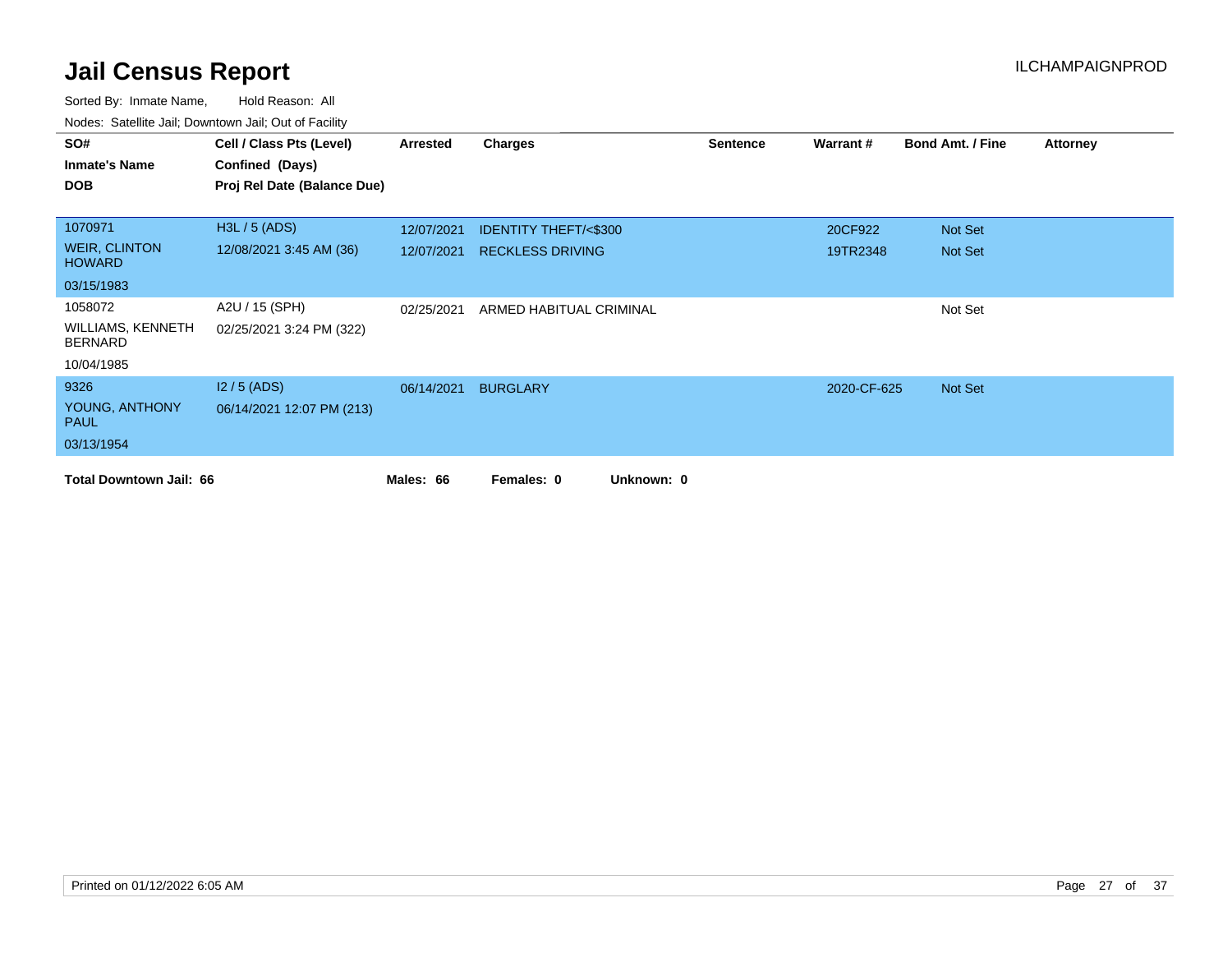|  |  | <b>Out of Facility</b> |
|--|--|------------------------|
|  |  |                        |

| SO#<br><b>Inmate's Name</b><br><b>DOB</b> | Cell / Class Pts (Level)<br>Confined (Days)<br>Proj Rel Date (Balance Due) | <b>Arrested</b> | <b>Charges</b>                      | <b>Sentence</b> | <b>Warrant#</b> | <b>Bond Amt. / Fine</b> | <b>Attorney</b> |
|-------------------------------------------|----------------------------------------------------------------------------|-----------------|-------------------------------------|-----------------|-----------------|-------------------------|-----------------|
| 61095<br>AMOS, DERRICK<br><b>JAMES</b>    | <b>DEW / 10 (ADS)</b><br>05/02/2021 9:02 PM (256)                          | 05/02/2021      | <b>HOME INVASION/CAUSE INJURY</b>   |                 | 2021CF323       | 100000.00               |                 |
| 06/12/1985                                |                                                                            |                 |                                     |                 |                 |                         |                 |
| 19971<br><b>LYNN</b>                      | EHD<br>BARNESKE, RAYMOND 11/09/2021 9:32 AM (65)                           | 11/09/2021      | DRIVING RVK/SUSP DUI/SSS 4-9        |                 | 2021CF968       | Not Set                 |                 |
| 08/17/1961                                | 5/6/2022 (0.00)                                                            |                 |                                     |                 |                 |                         |                 |
| 516062                                    | <b>DEW / 15 (MAX)</b>                                                      | 02/22/2021      | PHONE HARASSMENT/2+                 |                 | 20CF194         | 5000.00                 |                 |
| <b>BENNETT, JOHN</b><br><b>MICHAEL</b>    | 02/22/2021 10:47 AM (325)                                                  | 02/22/2021      | AGG DISCH FIR/VEH/PC OFF/FRMAN      |                 | 21CF210         | No Bond                 |                 |
| 04/30/1986                                |                                                                            |                 |                                     |                 |                 |                         |                 |
| 33993                                     | DEW / 10 (MED)                                                             | 06/14/2021      | AGGRAVATED DOMESTIC BATTERY         |                 | 21CF688         | Not Set                 |                 |
| <b>BOOKER, STEPHON</b><br><b>MONTELL</b>  | 06/14/2021 7:42 PM (213)                                                   | 06/14/2021      | POSSESSING A CONTROLLED SUBSTAND    |                 | 21CF657         | Not Set                 |                 |
| 06/11/1971                                |                                                                            | 06/14/2021      | PAROLE REVOCATION                   |                 | CH2103612       | No Bond                 |                 |
| 1074315                                   | <b>DEW / 15 (MAX)</b>                                                      | 07/27/2021      | AGG DISCHARGE FIREARM/VEH/SCH       |                 | 21CF927         | Not Set                 |                 |
| <b>BRIGGS, PATRICK</b><br><b>MONTAY</b>   | 08/03/2021 4:56 PM (163)                                                   |                 |                                     |                 |                 |                         |                 |
| 08/05/2001                                |                                                                            |                 |                                     |                 |                 |                         |                 |
| 001078065                                 | KAN / 10 (ADS)                                                             | 06/17/2021      | AGG BATTERY/DISCHARGE FIREARM       |                 | 21CF704         | 1000000.00              |                 |
| <b>BROWN, CHARMAN</b><br><b>LAKEEF</b>    | 06/17/2021 12:32 PM (210)                                                  |                 |                                     |                 |                 |                         |                 |
| 11/30/2002                                |                                                                            |                 |                                     |                 |                 |                         |                 |
| 1038554                                   | KAN / 15 (MAX)                                                             | 08/18/2021      | <b>ARMED HABITUAL CRIMINAL</b>      |                 | 21CF1162        | Not Set                 |                 |
| <b>BROWN, CORRION</b><br><b>DEVONTAE</b>  | 08/18/2021 5:40 PM (148)                                                   | 08/18/2021      | DELIVERY OF OR POSSESSION OF W/ INT |                 | 21CF1009        | No Bond                 |                 |
| 04/19/1995                                |                                                                            |                 |                                     |                 |                 |                         |                 |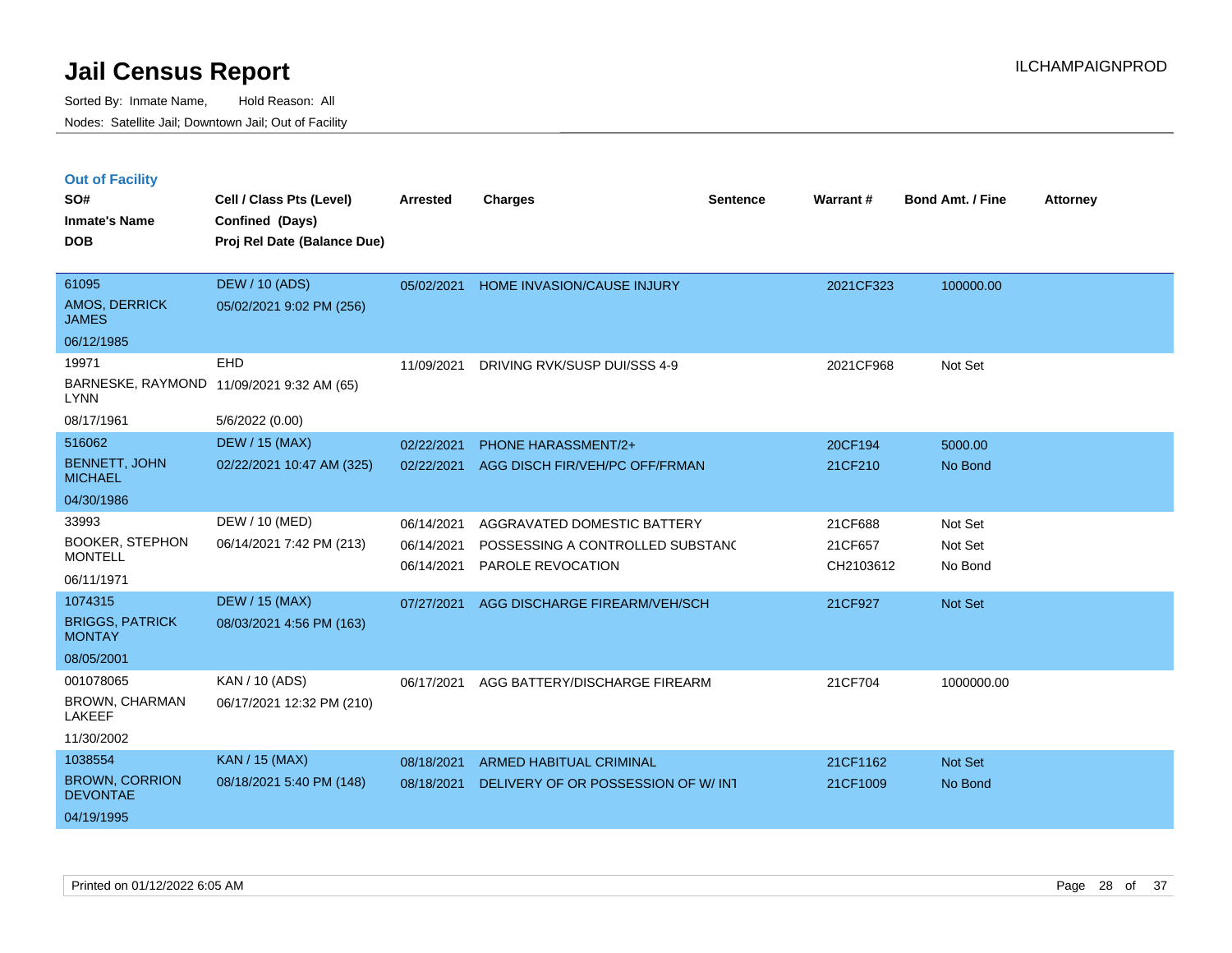| rougs. Calcing Jan, Downtown Jan, Out of Facility |                                                                            |                 |                                |                 |                 |                         |                 |
|---------------------------------------------------|----------------------------------------------------------------------------|-----------------|--------------------------------|-----------------|-----------------|-------------------------|-----------------|
| SO#<br><b>Inmate's Name</b><br><b>DOB</b>         | Cell / Class Pts (Level)<br>Confined (Days)<br>Proj Rel Date (Balance Due) | <b>Arrested</b> | <b>Charges</b>                 | <b>Sentence</b> | <b>Warrant#</b> | <b>Bond Amt. / Fine</b> | <b>Attorney</b> |
|                                                   |                                                                            |                 |                                |                 |                 |                         |                 |
| 1038579                                           | <b>KAN / 15 (MAX)</b>                                                      | 08/18/2021      | FELON POSS/USE WEAPON/FIREARM  |                 | 21CF1010        | <b>Not Set</b>          |                 |
| <b>BROWN, MARKEL</b><br><b>RIKKI</b>              | 08/18/2021 2:05 PM (148)                                                   |                 |                                |                 |                 |                         |                 |
| 01/06/1995                                        |                                                                            |                 |                                |                 |                 |                         |                 |
| 1003006                                           | KAN / 15 (MAX)                                                             | 08/19/2021      | FELON POSS/USE MACHINE GUN     |                 | 21CF1011        | No Bond                 |                 |
| <b>BROWN, ROCKEITH</b><br>JAVONTE                 | 08/19/2021 12:55 AM (147)                                                  |                 |                                |                 |                 |                         |                 |
| 07/23/1991                                        |                                                                            |                 |                                |                 |                 |                         |                 |
| 987334                                            | <b>DEW / 15 (MAX)</b>                                                      | 03/10/2021      | ATTEMPT (FIRST DEGREE MURDER)  |                 | 19CF689         | Not Set                 |                 |
| CAIN, ISAIAH<br><b>DEPRIEST</b>                   | 03/10/2021 2:22 PM (309)                                                   |                 |                                |                 |                 |                         |                 |
| 12/23/1990                                        |                                                                            |                 |                                |                 |                 |                         |                 |
| 001078638                                         | EHD                                                                        | 12/15/2021      | DRIVING ON SUSPENDED LICENSE   |                 | 2021TR1120      | Not Set                 |                 |
| CAMPBELL, CARLA<br><b>GISSELLE</b>                | 12/15/2021 11:03 AM (29)                                                   |                 |                                |                 |                 |                         |                 |
| 08/12/1980                                        | 2/12/2022 (0.00)                                                           |                 |                                |                 |                 |                         |                 |
| 992962                                            | <b>DEW / 15 (ADS)</b>                                                      | 05/25/2021      | MURDER/INTENT TO KILL/INJURE   |                 | 2018CF1045      | 1000000.00              |                 |
| <b>CAMPBELL, KEITH</b><br><b>KNAQEEB</b>          | 05/25/2021 1:19 PM (233)                                                   |                 |                                |                 |                 |                         |                 |
| 07/22/1991                                        |                                                                            |                 |                                |                 |                 |                         |                 |
| 001078576                                         | KAN / 15 (MAX)                                                             | 11/09/2021      | UNLAWFUL USE OF A WEAPON       |                 | 21CF1383        | Not Set                 |                 |
| CARTER, DEMONDRE<br>DAVON                         | 11/09/2021 6:01 PM (65)                                                    |                 |                                |                 |                 |                         |                 |
| 05/27/2001                                        |                                                                            |                 |                                |                 |                 |                         |                 |
| 1064992                                           | <b>KAN / 15 (MAX)</b>                                                      | 09/20/2021      | ARMED VIOLENCE/CATEGORY I      |                 | 21CF1137        | <b>Not Set</b>          |                 |
| CARTER, KEJUAN<br><b>JAVONTE</b>                  | 09/20/2021 11:42 PM (115)                                                  |                 |                                |                 |                 |                         |                 |
| 06/27/1998                                        |                                                                            |                 |                                |                 |                 |                         |                 |
| 001078461                                         | <b>KAN / 10 (MED)</b>                                                      | 10/07/2021      | AGG UNLAWFUL USE WEAPON/PERSON |                 | 2021CF1209      | No Bond                 |                 |
| COLE, ERIC JOSE                                   | 10/08/2021 12:25 AM (97)                                                   | 10/07/2021      | AGG DOMESTIC BATTERY/STRANGLE  |                 | 2021CF1208      | Not Set                 |                 |
| 01/24/2002                                        |                                                                            | 10/08/2021      | HARASS WITNESS/FAMILY MBR/REP  |                 | 21CF1218        | Not Set                 |                 |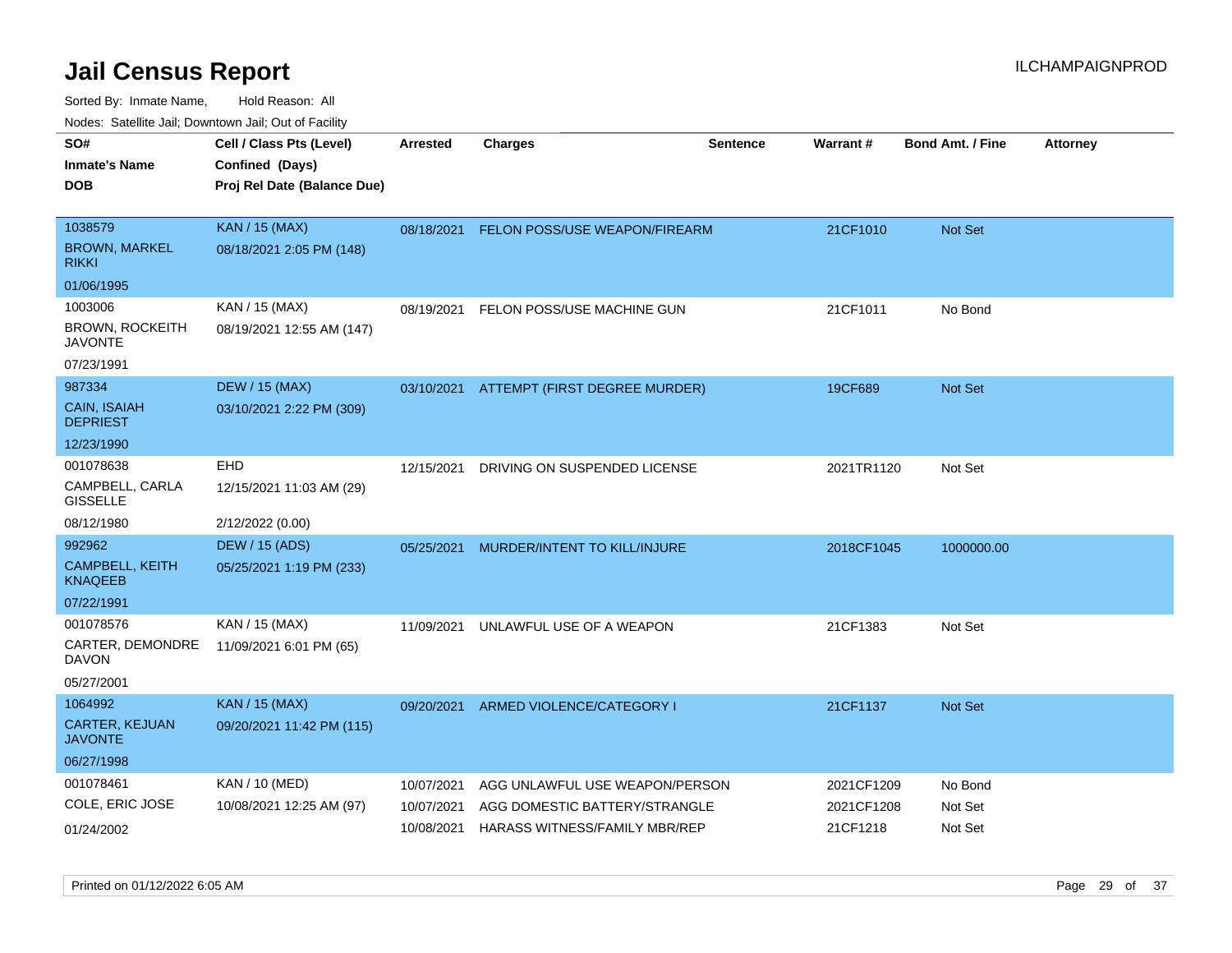| rouce. Calcinic Jan, Downtown Jan, Out or Facility |                             |                 |                                         |                 |            |                         |                 |
|----------------------------------------------------|-----------------------------|-----------------|-----------------------------------------|-----------------|------------|-------------------------|-----------------|
| SO#                                                | Cell / Class Pts (Level)    | <b>Arrested</b> | <b>Charges</b>                          | <b>Sentence</b> | Warrant#   | <b>Bond Amt. / Fine</b> | <b>Attorney</b> |
| <b>Inmate's Name</b>                               | Confined (Days)             |                 |                                         |                 |            |                         |                 |
| <b>DOB</b>                                         | Proj Rel Date (Balance Due) |                 |                                         |                 |            |                         |                 |
|                                                    |                             |                 |                                         |                 |            |                         |                 |
| 57733                                              | <b>KAN / 15 (SPH)</b>       | 02/25/2020      | <b>HOMICIDE</b>                         |                 | 2020-CF250 | 2000000.00              |                 |
| <b>CRAIG, ANTOINE</b><br><b>DARRELL</b>            | 02/25/2020 4:08 PM (688)    | 02/25/2020      | <b>FELON POSS/USE WEAPON/FIREARM</b>    |                 | 19CF-1827  | 80000.00                |                 |
| 10/09/1982                                         |                             |                 |                                         |                 |            |                         |                 |
| 001077939                                          | DEW / 10 (MED)              | 05/10/2021      | FIREARM/FOID INVALID/NOT ELIG           |                 | 21CF526    | No Bond                 |                 |
| <b>CROSS, PATRICK</b><br><b>DONTRELLE</b>          | 05/10/2021 7:31 PM (248)    | 06/02/2021      | POSS STOLEN VEHICLE > \$25,000          |                 | 21CF612    | Not Set                 |                 |
| 11/07/2001                                         |                             |                 |                                         |                 |            |                         |                 |
| 001077558                                          | <b>EHD</b>                  |                 | 01/04/2022 DRIVING RVK/SUSP DUI/SSS 2ND |                 | 2021CF301  | Not Set                 |                 |
| DAVIS, RICHARD LEE                                 | 01/04/2022 9:17 AM (9)      |                 |                                         |                 |            |                         |                 |
| 08/20/1984                                         | 2/2/2022 (0.00)             |                 |                                         |                 |            |                         |                 |
| 1061304                                            | DEW / 15 (MAX)              | 10/11/2021      | ARMED HABITUAL CRIMINAL                 |                 | 21CF1226   | No Bond                 |                 |
| DORRIS, KEMION                                     | 10/11/2021 7:30 PM (94)     | 10/11/2021      | ARMED HABITUAL CRIMINAL                 |                 | 21CF1227   | No Bond                 |                 |
| <b>DAETOCE</b>                                     |                             | 10/11/2021      | HOME INVASION/FIREARM                   |                 | 21CF1228   | No Bond                 |                 |
| 11/19/1997                                         |                             |                 |                                         |                 |            |                         |                 |
| 1048528                                            | <b>EHD</b>                  | 01/11/2022      | DRIVING RVK/SUSP DUI/SSS 3RD            |                 | 2021CF828  | Not Set                 |                 |
| FREEMAN, TAMISHA<br><b>NICOLE</b>                  | 01/11/2022 9:20 AM (2)      |                 |                                         |                 |            |                         |                 |
| 04/24/1985                                         | 2/9/2022 (0.00)             |                 |                                         |                 |            |                         |                 |
| 60154                                              | EHD                         | 10/20/2021      | AGG DUI/LIC SUSP OR REVOKED             |                 | 2021cf261  | Not Set                 |                 |
| GARCIA-MEZA,<br>CARLOS                             | 10/20/2021 9:23 AM (85)     |                 |                                         |                 |            |                         |                 |
| 03/06/1983                                         | 1/16/2022 (0.00)            |                 |                                         |                 |            |                         |                 |
| 986642                                             | <b>EHD</b>                  | 12/14/2021      | DRIVING ON SUSPENDED LICENSE            |                 | 2020TR8374 | <b>Not Set</b>          |                 |
| <b>GARELLI, SAMMY</b><br><b>JOSEPH</b>             | 12/14/2021 9:32 AM (30)     |                 |                                         |                 |            |                         |                 |
| 06/24/1982                                         | 1/12/2022 (0.00)            |                 |                                         |                 |            |                         |                 |
| 001077363                                          | KAN / 25 (SPH)              | 10/30/2020      | HOME INVASION/FIREARM                   |                 | 20CF1202   | 500000.00               |                 |
| GARY, DAKOTA<br><b>TREVON</b>                      | 10/30/2020 10:41 AM (440)   |                 |                                         |                 |            |                         |                 |
| 12/31/2001                                         |                             |                 |                                         |                 |            |                         |                 |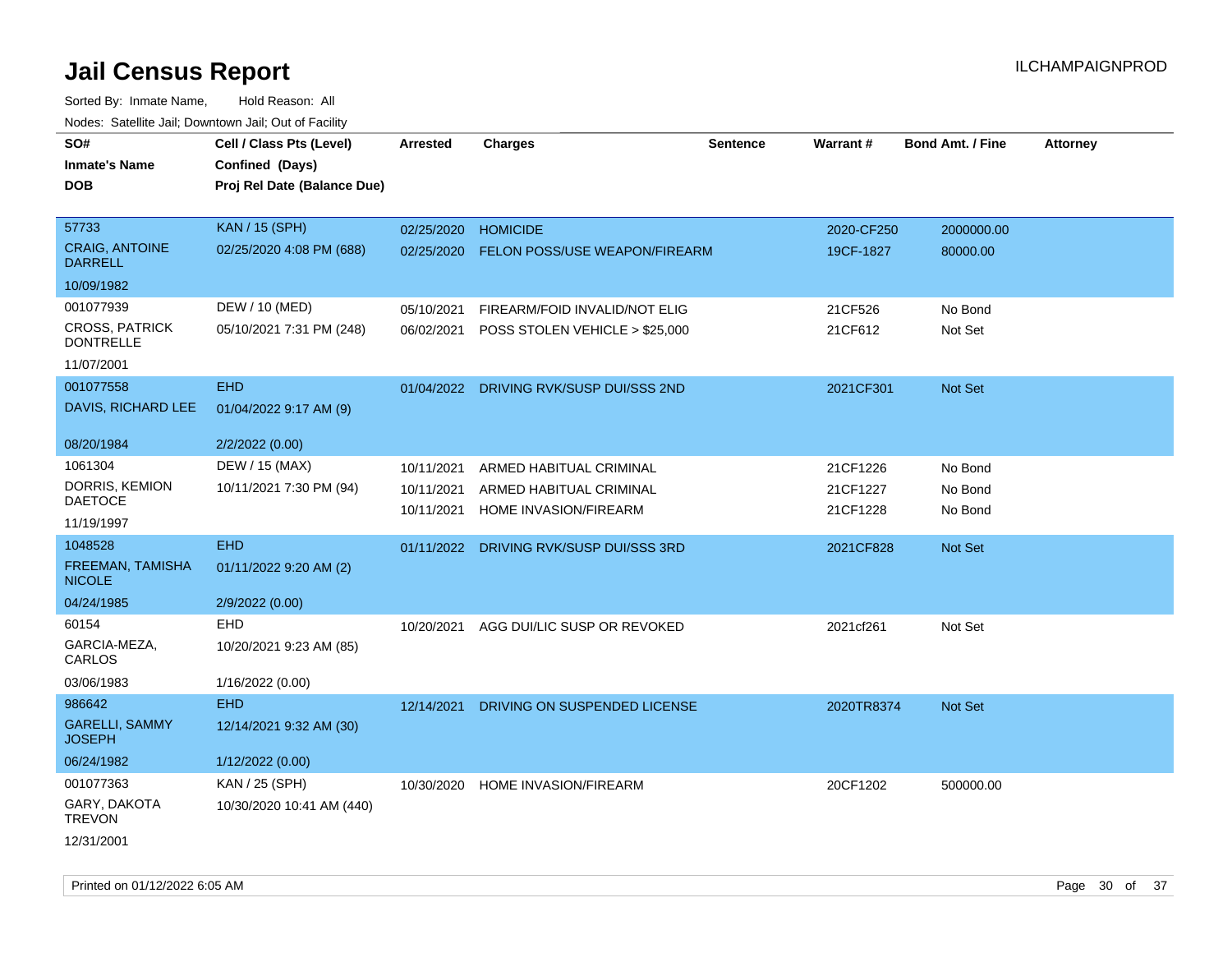| SO#                                    | Cell / Class Pts (Level)                     | <b>Arrested</b> | <b>Charges</b>                          | <b>Sentence</b> | Warrant#   | <b>Bond Amt. / Fine</b> | <b>Attorney</b> |
|----------------------------------------|----------------------------------------------|-----------------|-----------------------------------------|-----------------|------------|-------------------------|-----------------|
| <b>Inmate's Name</b>                   | Confined (Days)                              |                 |                                         |                 |            |                         |                 |
| <b>DOB</b>                             | Proj Rel Date (Balance Due)                  |                 |                                         |                 |            |                         |                 |
|                                        |                                              |                 |                                         |                 |            |                         |                 |
| 1013012                                | <b>KAN / 15 (MAX)</b>                        | 07/08/2021      | FELON POSS/USE FIREARM PRIOR            |                 | 21CF798    | Not Set                 |                 |
| <b>GARY, XAVIER LAMAR</b>              | 07/08/2021 9:24 AM (189)                     | 07/08/2021      | ATTEMPT (FIRST DEGREE MURDER)           |                 | 2021CF790  | 1000000.00              |                 |
|                                        |                                              | 07/08/2021      | FELON POSS/USE FIREARM PRIOR            |                 | 2020CF650  | 25000.00                |                 |
| 12/14/1991                             |                                              |                 |                                         |                 |            |                         |                 |
| 1065946                                | KAN / 10 (MED)                               | 09/04/2021      | AGG BATTERY/DISCHARGE FIREARM           |                 | 21CF1057   | 750000.00               |                 |
| GODBOLT, DESMOND<br><b>DEVONTAE</b>    | 09/04/2021 1:17 AM (131)                     | 09/04/2021      | RESIST/OBSTRUCTING A PEACE OFFICEF      |                 | 21CM407    | Not Set                 |                 |
| 11/15/1997                             |                                              |                 |                                         |                 |            |                         |                 |
| 1070118                                | <b>KAN / 15 (MAX)</b>                        | 08/31/2021      | AGGRAVATED DOMESTIC BATTERY             |                 | 21CF1049   | No Bond                 |                 |
| <b>GRAHAM, CORTEZ</b><br><b>LAMON</b>  | 08/31/2021 9:32 PM (135)                     | 09/02/2021      | PROBATION VIOLATION                     |                 | 21CF55     | Not Set                 |                 |
| 03/31/1976                             |                                              |                 |                                         |                 |            |                         |                 |
| 1000641                                | KAN / 10 (MED)                               | 09/14/2021      | ARMED HABITUAL CRIMINAL                 |                 | 21CF1116   | No Bond                 |                 |
| <b>GRANT, CEDRIC</b><br><b>DYSHAWN</b> | 09/14/2021 6:32 PM (121)                     |                 |                                         |                 |            |                         |                 |
| 01/03/1991                             |                                              |                 |                                         |                 |            |                         |                 |
| 1076506                                | <b>KAN / 15 (MAX)</b>                        | 09/17/2021      | AGG UUW/PERSON/CM THREAT VIOL           |                 | 21CF1131   | Not Set                 |                 |
|                                        | GRAY, JAMARH EMERE 09/17/2021 10:41 AM (118) | 09/20/2021      | <b>DOMESTIC BATTERY</b>                 |                 | 21CM430    | <b>Not Set</b>          |                 |
|                                        |                                              |                 |                                         |                 |            |                         |                 |
| 06/21/2003                             |                                              |                 |                                         |                 |            |                         |                 |
| 973845                                 | EHD                                          | 12/21/2021      | DRIVING ON SUSPENDED LICENSE            |                 | 2021TR647  | Not Set                 |                 |
| <b>GRIFFITH, PRESTON</b><br>JOEL       | 12/21/2021 10:42 AM (23)                     |                 |                                         |                 |            |                         |                 |
| 08/16/1982                             | 1/19/2022 (0.00)                             |                 |                                         |                 |            |                         |                 |
| 986315                                 | <b>EHD</b>                                   |                 | 01/04/2022 DRIVING ON SUSPENDED LICENSE |                 | 2020TR4725 | Not Set                 |                 |
| HARPER, DEMARKO<br><b>DEVAIL</b>       | 01/04/2022 10:13 AM (9)                      |                 |                                         |                 |            |                         |                 |
| 09/04/1989                             | 2/2/2022 (0.00)                              |                 |                                         |                 |            |                         |                 |
| 1041176                                | DEW / 15 (MAX)                               | 10/05/2021      | PAROLE REVOCATION                       |                 |            | Not Set                 |                 |
| HART, DAVEON<br>LATTEEF                | 10/05/2021 10:35 AM (100)                    |                 |                                         |                 |            |                         |                 |
| 03/15/1996                             |                                              |                 |                                         |                 |            |                         |                 |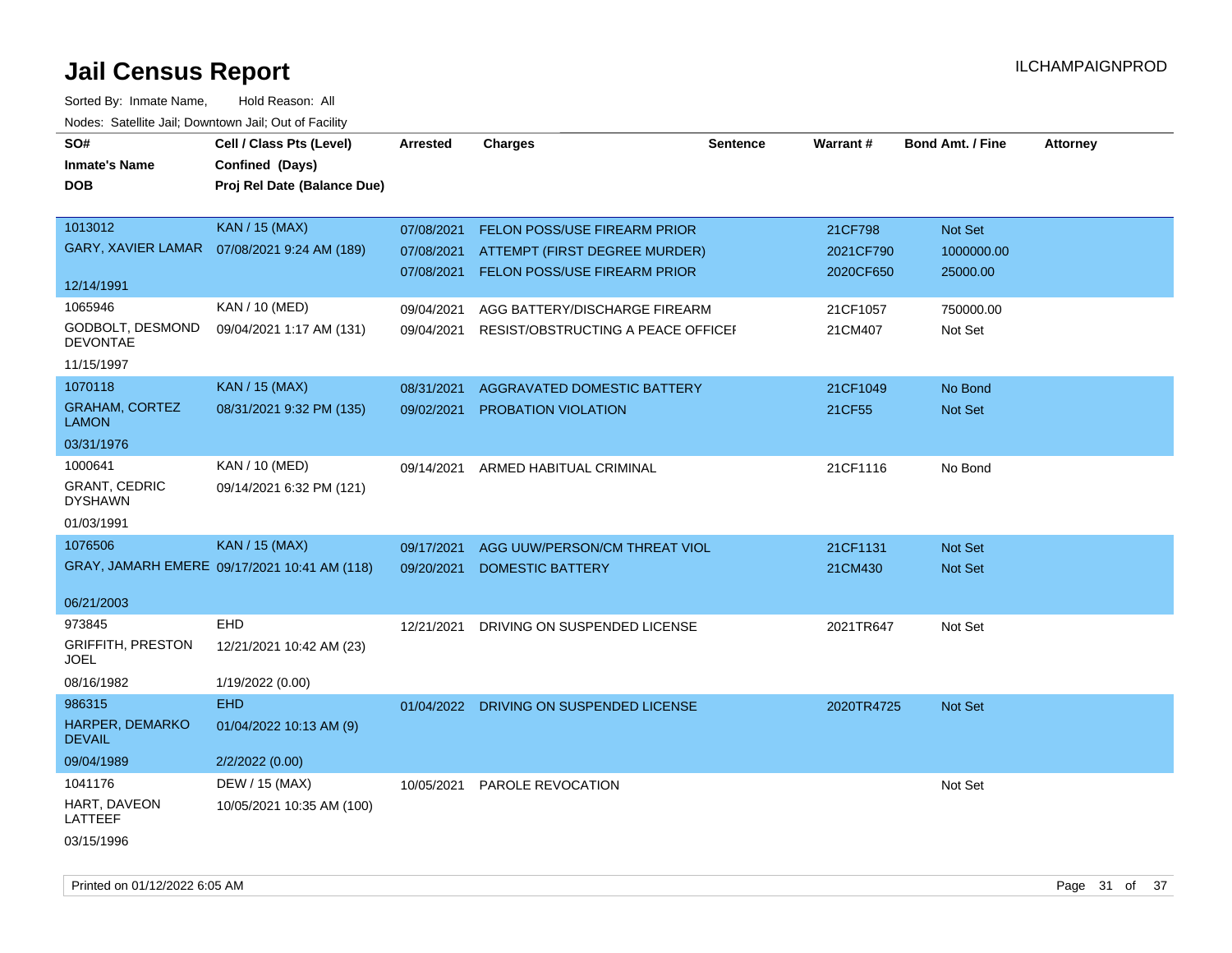| SO#<br><b>Inmate's Name</b><br><b>DOB</b>   | Cell / Class Pts (Level)<br>Confined (Days)<br>Proj Rel Date (Balance Due) | <b>Arrested</b>          | <b>Charges</b>                                             | <b>Sentence</b> | Warrant#                | <b>Bond Amt. / Fine</b> | Attorney |
|---------------------------------------------|----------------------------------------------------------------------------|--------------------------|------------------------------------------------------------|-----------------|-------------------------|-------------------------|----------|
| 001077887<br>HENRY, ROBERT<br><b>GORDON</b> | <b>EHD</b><br>01/11/2022 11:02 AM (2)                                      |                          | 01/11/2022 AGG DUI/LIC SUSP OR REVOKED                     |                 | 2021CF466               | <b>Not Set</b>          |          |
| 12/16/1952                                  | 2/7/2022 (0.00)                                                            |                          |                                                            |                 |                         |                         |          |
| 1045186<br>HOLBROOK, JOHNNIE                | DEW / 15 (MAX)<br>08/16/2021 11:07 AM (150)                                | 08/16/2021<br>08/16/2021 | ARMED VIOLENCE/CATEGORY I<br>FELON POSS/USE WEAPON/FIREARM |                 | 21CF934<br>19CF968      | 1000000.00<br>Not Set   |          |
| <b>MATHIS</b>                               |                                                                            | 08/16/2021               | AGG FLEEING POLICE/21 MPH OVER                             |                 | 21CF988                 | Not Set                 |          |
| 07/19/1996                                  |                                                                            | 08/16/2021               | FELON POSS/USE WEAPON/FIREARM                              |                 | 21CF989                 | Not Set                 |          |
| 001078146                                   | <b>DEW / 15 (MAX)</b>                                                      | 07/09/2021               | AGG BATTERY/DISCHARGE FIREARM                              |                 | 21CF795                 | 1000000.00              |          |
| <b>HUNT. TEIGAN</b><br><b>JAZAIREO</b>      | 07/09/2021 12:41 PM (188)                                                  | 07/09/2021               | ARMED ROBBERY/ARMED W/FIREARM                              |                 | 21CF806                 | Not Set                 |          |
| 05/14/2003                                  |                                                                            |                          |                                                            |                 |                         |                         |          |
| 989743                                      | DEW / 15 (ADS)                                                             | 04/13/2021               | AGG DISCHARGE FIREARM/VEH/SCH                              |                 | 21CF400                 | Not Set                 |          |
| JACKSON, STEVE<br><b>ALLEN</b>              | 04/13/2021 2:45 AM (275)                                                   | 04/13/2021               | AGGRAVATED DOMESTIC BATTERY                                |                 | 21CF399                 | Not Set                 |          |
| 06/04/1991                                  |                                                                            |                          |                                                            |                 |                         |                         |          |
| 50495                                       | <b>EHD</b>                                                                 | 08/10/2021               | DRIVING RVK/SUSP DUI/SSS 10-14                             |                 | 2020CF997               | Not Set                 |          |
| <b>JENKINS, ARNOLD</b><br><b>FARRIS</b>     | 08/10/2021 9:08 AM (156)                                                   | 08/10/2021               | DRIVING RVK/SUSP DUI/SSS 10-14                             |                 | 2019CF1363              | Not Set                 |          |
| 04/19/1962                                  | 2/4/2022 (0.00)                                                            |                          |                                                            |                 |                         |                         |          |
| 1076450                                     | DEW / 15 (MAX)                                                             | 06/25/2020               | AGG DISCHARGE OF A FIREARM                                 |                 | 6y/0m/0d (DOI 2020CF703 | Not Set                 |          |
| JONES, CARLOS<br><b>ANTONIO</b>             | 06/25/2020 2:13 PM (567)                                                   |                          | 11/02/2020 HOME INVASION/FIREARM                           | 11y (DOC)       | 20CF1204                | No Bond                 |          |
| 11/18/2001                                  |                                                                            |                          |                                                            |                 |                         |                         |          |
| 001078401                                   | <b>DEW / 10 (ADS)</b>                                                      | 09/19/2021               | UNLAWFUL VEHICULAR INVASION                                |                 | 21CF1134                | Not Set                 |          |
| <b>KNIGHT, ERIC</b>                         | 09/19/2021 7:32 PM (116)                                                   | 09/19/2021               | <b>HRSMT/THREATEN PERSON/KILL</b>                          |                 | 2021CF561               | 50000.00                |          |
| 07/11/1991                                  |                                                                            | 09/21/2021               | <b>BURGLARY</b>                                            |                 | 21CF1139                | Not Set                 |          |
| 1002591                                     | EHD                                                                        | 01/11/2022               | AGG DUI/LIC SUSP OR REVOKED                                |                 | 2020CF1399              | Not Set                 |          |
| <b>KRAUS, MARY</b><br><b>KATHERINE</b>      | 01/11/2022 11:54 AM (2)                                                    |                          |                                                            |                 |                         |                         |          |
| 04/13/1959                                  | 2/22/2022 (0.00)                                                           |                          |                                                            |                 |                         |                         |          |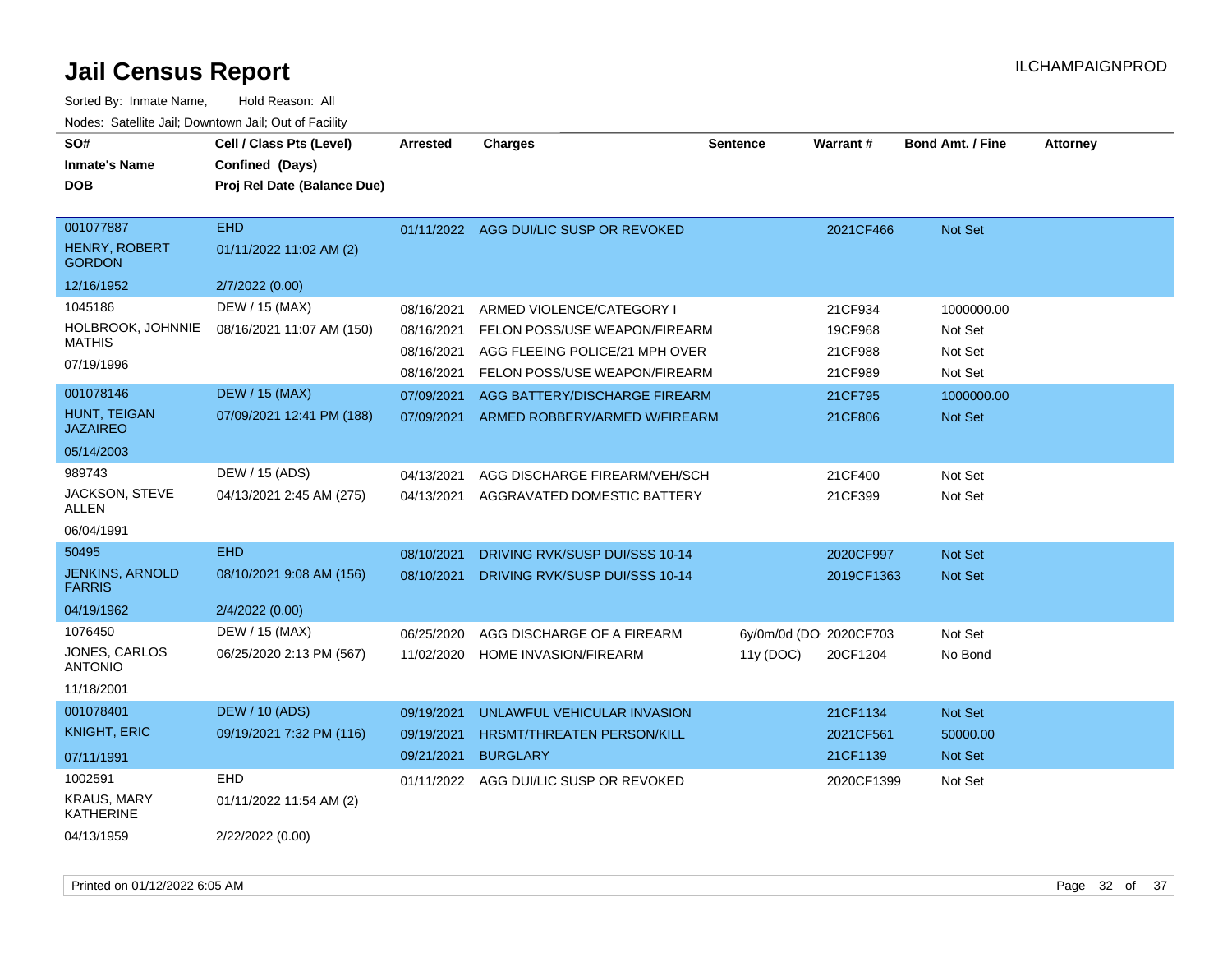| SO#                                             | Cell / Class Pts (Level)    | <b>Arrested</b> | <b>Charges</b>                           | <b>Sentence</b> | Warrant#   | <b>Bond Amt. / Fine</b> | <b>Attorney</b> |
|-------------------------------------------------|-----------------------------|-----------------|------------------------------------------|-----------------|------------|-------------------------|-----------------|
| <b>Inmate's Name</b>                            | Confined (Days)             |                 |                                          |                 |            |                         |                 |
| <b>DOB</b>                                      | Proj Rel Date (Balance Due) |                 |                                          |                 |            |                         |                 |
|                                                 |                             |                 |                                          |                 |            |                         |                 |
| 1064445                                         | <b>DEW / 15 (MAX)</b>       | 04/23/2021      | FELON POSS/USE FIREARM/PAROLE            |                 | 21CF899    | Not Set                 |                 |
| LARUE, TERENCE                                  | 04/23/2021 11:18 AM (265)   | 04/23/2021      | AGG DISCHARGE FIREARM/OCC VEH            |                 | 2021CF295  | 500000.00               |                 |
| <b>TRAMEL</b>                                   |                             | 04/23/2021      | POSSESS 15<100 GRAMS COCAINE             |                 | 19CF1052   | 10000.00                |                 |
| 12/23/1998                                      |                             |                 |                                          |                 |            |                         |                 |
| 001078237                                       | KAN / 15 (ADS)              | 08/03/2021      | AGG DISCHARGE FIREARM/OCC VEH            |                 | 21CF928    | No Bond                 |                 |
| LAWS, TERON<br><b>RAMONTE</b>                   | 08/03/2021 6:29 PM (163)    |                 |                                          |                 |            |                         |                 |
| 04/03/2001                                      |                             |                 |                                          |                 |            |                         |                 |
| 001078470                                       | <b>DEW / 15 (MAX)</b>       | 10/10/2021      | MURDER/INTENT TO KILL/INJURE             |                 | 21CF1221   | Not Set                 |                 |
| LEE, AMAHRION<br><b>JA'MERE</b>                 | 10/10/2021 1:23 PM (95)     |                 |                                          |                 |            |                         |                 |
| 11/05/2002                                      |                             |                 |                                          |                 |            |                         |                 |
| 56792                                           | DEW / 10 (MED)              | 02/02/2021      | ARMED HABITUAL CRIMINAL                  |                 | 2021CF141  | 500000.00               |                 |
| LILLARD, LAWRENCE<br><b>TYRONE</b>              | 02/02/2021 2:11 PM (345)    | 02/22/2021      | DRIVING ON REVOKED LICENSE               |                 | 21TR426    | 5000.00                 |                 |
| 10/20/1982                                      |                             |                 |                                          |                 |            |                         |                 |
| 001078754                                       | <b>EHD</b>                  | 01/11/2022      | DRIVING ON SUSPENDED LICENSE             |                 | 2021TR6180 | Not Set                 |                 |
| LOPEZ, REINA<br><b>GABERILLA</b>                | 01/11/2022 8:47 AM (2)      |                 |                                          |                 |            |                         |                 |
| 10/05/1997                                      | 1/20/2022 (0.00)            |                 |                                          |                 |            |                         |                 |
| 001078575                                       | KAN / 10 (MED)              | 11/09/2021      | <b>GUNRUNNING</b>                        |                 | 21CF1330   | 750000.00               |                 |
| MCLAURIN, KEYON A                               | 11/09/2021 12:41 PM (65)    |                 |                                          |                 |            |                         |                 |
| 11/19/2002                                      |                             |                 |                                          |                 |            |                         |                 |
| 1011046                                         | <b>KAN / 15 (ADS)</b>       |                 | 04/10/2021 ATTEMPT (FIRST DEGREE MURDER) |                 | 21CF392    | Not Set                 |                 |
| <b>MILES, DARRION</b><br><b>ANTONIO KEVONTA</b> | 04/11/2021 12:46 AM (277)   |                 |                                          |                 |            |                         |                 |
| 03/18/1990                                      |                             |                 |                                          |                 |            |                         |                 |
| 001077278                                       | DEW / 15 (MAX)              | 10/06/2020      | MURDER/INTENT TO KILL/INJURE             |                 | 2020CF146  | 2000000.00              |                 |
| MILLER, D'ANDRE                                 | 10/06/2020 12:49 PM (464)   | 10/06/2020      | AGG FLEEING POLICE/21 MPH OVER           |                 | 2019CF1171 | 50000.00                |                 |
| 09/08/1986                                      |                             |                 |                                          |                 |            |                         |                 |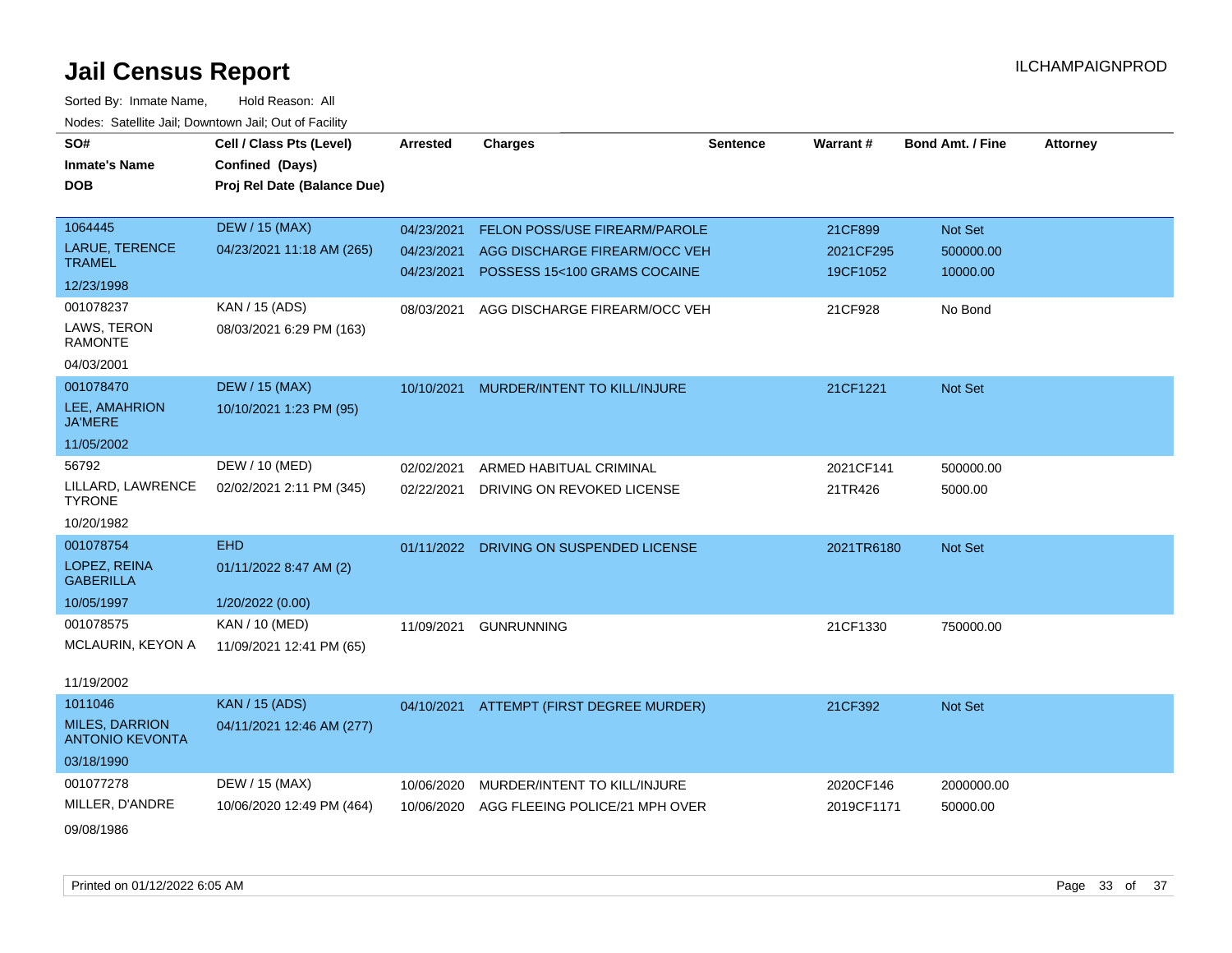| SO#                                | Cell / Class Pts (Level)                      | <b>Arrested</b> | <b>Charges</b>                           | Sentence | Warrant#    | <b>Bond Amt. / Fine</b> | <b>Attorney</b> |
|------------------------------------|-----------------------------------------------|-----------------|------------------------------------------|----------|-------------|-------------------------|-----------------|
| <b>Inmate's Name</b>               | Confined (Days)                               |                 |                                          |          |             |                         |                 |
| <b>DOB</b>                         | Proj Rel Date (Balance Due)                   |                 |                                          |          |             |                         |                 |
|                                    |                                               |                 |                                          |          |             |                         |                 |
| 1026477                            | <b>KAN / 15 (ADS)</b>                         | 09/21/2021      | AGG DISCHARGE FIREARM/OCC VEH            |          | 21CF1138    | <b>Not Set</b>          |                 |
| NEWBILL, DEVONTRE<br><b>LAMONT</b> | 09/21/2021 2:27 AM (114)                      | 09/22/2021      | PROBATION VIOLATION                      |          | 20CF577     | <b>Not Set</b>          |                 |
| 11/22/1993                         |                                               |                 |                                          |          |             |                         |                 |
| 1072907                            | <b>KAN</b>                                    | 07/14/2021      | CRIMINAL DAMAGE <\$500/SCHOOL            |          | 2021CF840   | 5000.00                 |                 |
| NIKOLAEV, YEVGENIY                 | 07/14/2021 10:10 PM (183)                     | 07/14/2021      | ATTEMPT (FIRST DEGREE MURDER)            |          | 2021-CF-832 | 2000000.00              |                 |
| 10/06/1983                         |                                               |                 |                                          |          |             |                         |                 |
| 001078558                          | <b>DEW / 10 (MED)</b>                         | 11/03/2021      | UNLAWFUL USE OF A WEAPON                 |          | 21CF1352    | <b>Not Set</b>          |                 |
| PARRISH, DOMINIC<br><b>WALTER</b>  | 11/03/2021 1:25 PM (71)                       |                 |                                          |          |             |                         |                 |
| 08/23/2001                         |                                               |                 |                                          |          |             |                         |                 |
| 001078063                          | DEW / 15 (MAX)                                | 06/15/2021      | AGG CRIM SEX ASSAULT/WEAPON              |          | 2021CF678   | 1000000.00              |                 |
|                                    | PERRY, ROBERT Junior 06/15/2021 4:37 PM (212) | 06/15/2021      | <b>ROBBERY</b>                           |          | 2021CF159   | 25000.00                |                 |
|                                    |                                               |                 |                                          |          |             |                         |                 |
| 12/21/1990                         |                                               |                 |                                          |          |             |                         |                 |
| 001077614                          | <b>KAN / 15 (MAX)</b>                         |                 | 01/17/2021 ATTEMPT (FIRST DEGREE MURDER) |          | 21CF66      | Not Set                 |                 |
| <b>DEVON</b>                       | ROBINSON, DONTRELL 01/17/2021 3:08 PM (361)   |                 |                                          |          |             |                         |                 |
| 09/22/2002                         |                                               |                 |                                          |          |             |                         |                 |
| 1061216                            | KAN / 10 (MED)                                | 06/22/2021      | <b>HOME INVASION/FIREARM</b>             |          | 21CF727     | Not Set                 |                 |
| RUNGE, ANDRE<br><b>MARSEAN</b>     | 06/22/2021 4:42 PM (205)                      |                 |                                          |          |             |                         |                 |
| 12/05/1997                         |                                               |                 |                                          |          |             |                         |                 |
| 650295                             | <b>PIA / 50 (MAX)</b>                         | 04/22/2020      | <b>CRIMINAL SEXUAL ASSAULT</b>           |          | 2020-CF408  | 750000.00               |                 |
| SANDAGE, JERALD                    | 04/22/2020 6:30 AM (631)                      | 04/22/2020      | <b>CRIMINAL SEXUAL ABUSE</b>             |          | 2020-CF409  | 750000.00               |                 |
| <b>EUGENE</b>                      |                                               | 04/22/2020      | <b>CRIMINAL SEXUAL ASSAULT</b>           |          | 2020-CF410  | 750000.00               |                 |
| 06/07/1971                         |                                               | 04/22/2020      | OFFICIAL MISCONDUCT                      |          | 2019-CF1811 | 25000.00                |                 |
|                                    |                                               | 04/22/2020      | <b>CRIMINAL SEXUAL ASSAULT</b>           |          | 2020-CF407  | 750000.00               |                 |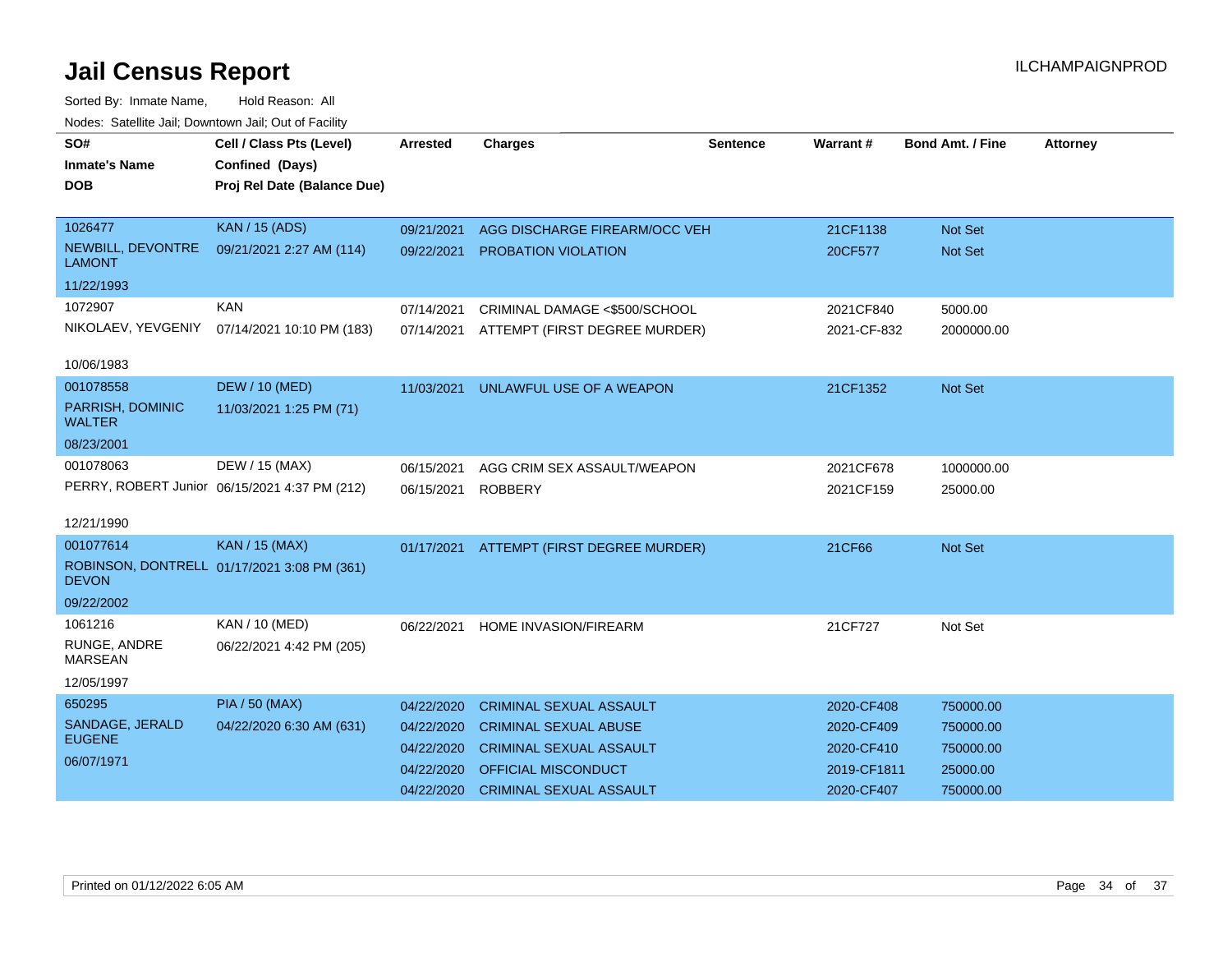| SO#<br><b>Inmate's Name</b><br><b>DOB</b>       | Cell / Class Pts (Level)<br>Confined (Days)<br>Proj Rel Date (Balance Due) | <b>Arrested</b> | <b>Charges</b>                            | <b>Sentence</b> | Warrant#   | Bond Amt. / Fine | <b>Attorney</b> |
|-------------------------------------------------|----------------------------------------------------------------------------|-----------------|-------------------------------------------|-----------------|------------|------------------|-----------------|
| 50614<br><b>SANFORD, AMBER</b><br><b>NICOLE</b> | <b>EHD</b><br>12/15/2021 10:18 AM (29)                                     | 12/15/2021      | DRIVING RVK/SUSP DUI/SSS 3RD              |                 | 2021CF677  | Not Set          |                 |
| 12/07/1979                                      | 1/12/2022 (0.00)                                                           |                 |                                           |                 |            |                  |                 |
| 1062194                                         | DEW / 15 (MAX)                                                             | 02/27/2020      | MURDER/OTHER FORCIBLE FELONY              |                 | 20CF-247   | 1000000.00       |                 |
| SIMMONS, MICHAEL<br>JAMAL                       | 02/27/2020 1:11 PM (686)                                                   | 09/23/2020      | AGG BATTERY/DISCHARGE FIREARM             |                 | 20CF1061   | Not Set          |                 |
| 11/03/1997                                      |                                                                            |                 |                                           |                 |            |                  |                 |
| 001078115                                       | <b>KAN / 15 (MAX)</b>                                                      | 07/01/2021      | ARMED VIOLENCE/CATEGORY I                 |                 | 21CF772    | Not Set          |                 |
| SMITH, JAMES<br>NASHAUN, Junior                 | 07/01/2021 2:44 PM (196)                                                   | 07/30/2021      | DRIVING ON SUSPENDED LICENSE              |                 | 21TR5804   | 1500.00          |                 |
| 09/18/2000                                      |                                                                            |                 |                                           |                 |            |                  |                 |
| 001077868                                       | DEW / 15 (MAX)                                                             | 04/21/2021      | ARMED ROBBERY/ARMED W/FIREARM             |                 | 21CF445    | Not Set          |                 |
| SPEARMENT,<br><b>KENTRELL</b>                   | 04/21/2021 9:48 PM (267)                                                   | 08/19/2021      | FLEEING/ATTEMPT ELUDE OFFICER             |                 | 2021TR1053 | 1000.00          |                 |
| 01/21/2002                                      |                                                                            |                 |                                           |                 |            |                  |                 |
| 11979                                           | <b>EHD</b>                                                                 |                 | 01/11/2022 AGG FLEEING POLICE/21 MPH OVER |                 | 2021CF629  | Not Set          |                 |
| STARK, JACK LYNN                                | 01/11/2022 10:13 AM (2)                                                    |                 |                                           |                 |            |                  |                 |
| 12/31/1955                                      | 4/9/2022 (0.00)                                                            |                 |                                           |                 |            |                  |                 |
| 001077854                                       | EHD                                                                        | 09/15/2021      | DRIVING RVK/SUSP DUI/SSS 4-9              |                 | 2021CF306  | Not Set          |                 |
| STUKINS, DANNY RAY                              | 09/15/2021 10:17 AM (120)                                                  |                 |                                           |                 |            |                  |                 |
| 07/05/1985                                      | 3/13/2022 (0.00)                                                           |                 |                                           |                 |            |                  |                 |
| 1046632                                         | <b>KAN / 15 (MAX)</b>                                                      | 09/14/2021      | ARMED VIOLENCE/CATEGORY II                |                 | 21CF912    | 750000.00        |                 |
|                                                 | TATE, JAVON MARQUIS 09/14/2021 12:10 PM (121)                              |                 |                                           |                 |            |                  |                 |
| 08/10/1996                                      |                                                                            |                 |                                           |                 |            |                  |                 |
| 1033031                                         | KAN / 15 (MAX)                                                             | 08/19/2020      | *AGG BATTERY W/FIREARM/PERSON             |                 | 2020-CF923 | 500000.00        |                 |
| TOMS, ANDREW<br><b>CHUCKY</b>                   | 08/19/2020 5:59 PM (512)                                                   |                 |                                           |                 |            |                  |                 |
| 09/28/1978                                      |                                                                            |                 |                                           |                 |            |                  |                 |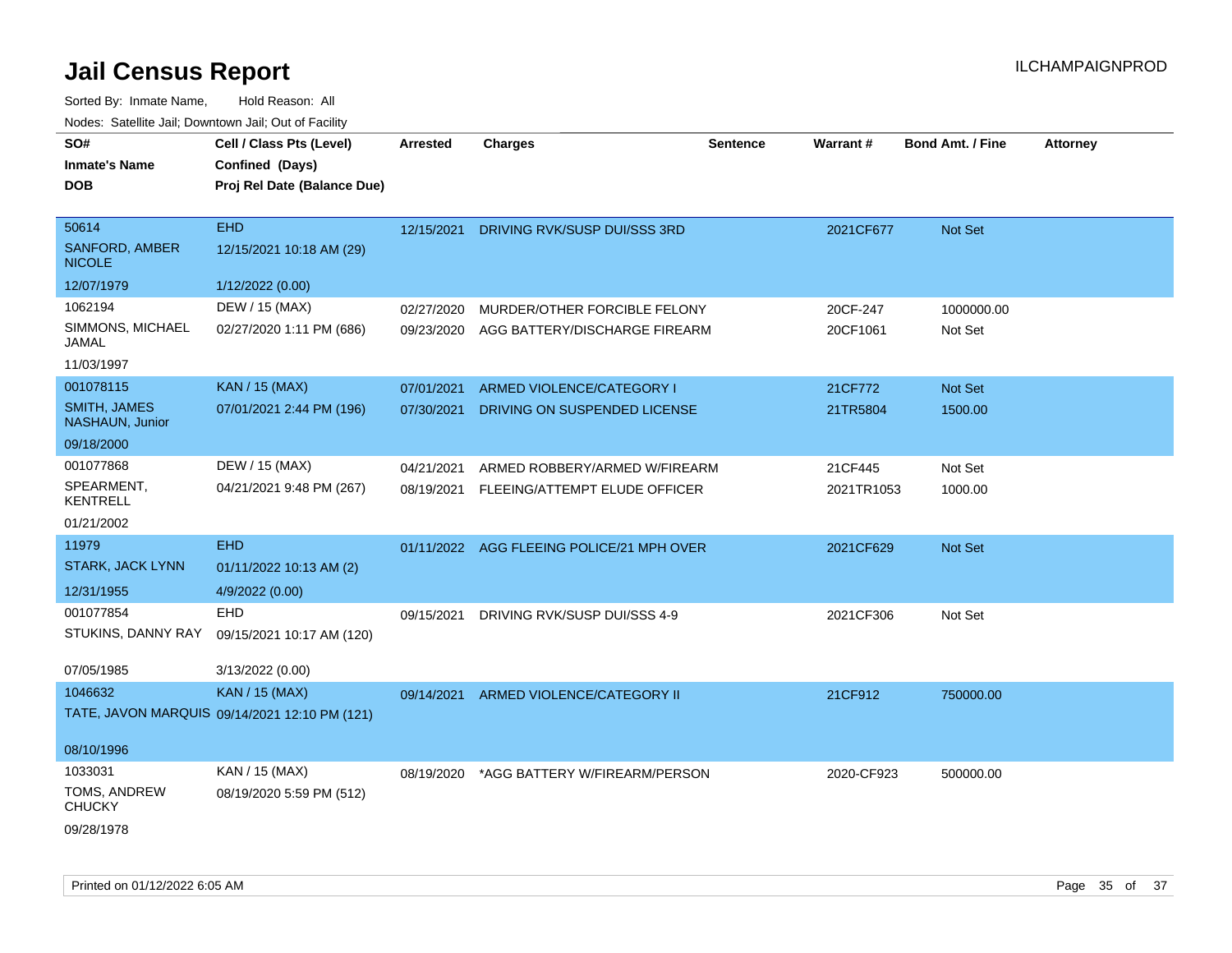| SO#<br><b>Inmate's Name</b><br><b>DOB</b> | Cell / Class Pts (Level)<br>Confined (Days)<br>Proj Rel Date (Balance Due) | <b>Arrested</b> | <b>Charges</b>                       | <b>Sentence</b> | Warrant#               | <b>Bond Amt. / Fine</b> | <b>Attorney</b> |
|-------------------------------------------|----------------------------------------------------------------------------|-----------------|--------------------------------------|-----------------|------------------------|-------------------------|-----------------|
|                                           |                                                                            |                 |                                      |                 |                        |                         |                 |
| 27007                                     | <b>KAN / 15 (MAX)</b>                                                      | 09/19/2021      | DOMESTIC BATTERY/OTHER PRIOR         |                 | 2y/0m/0d (DOI 21CF1133 | No Bond                 |                 |
| <b>TUELL, ROBERT</b><br><b>STEPHEN</b>    | 09/19/2021 9:51 AM (116)                                                   |                 |                                      |                 |                        |                         |                 |
| 09/25/1967                                |                                                                            |                 |                                      |                 |                        |                         |                 |
| 001078263                                 | KAN / 10 (ADS)                                                             | 08/11/2021      | AGG FLEEING POLICE/21 MPH OVER       | 15m (DOC)       |                        | 200000.00               |                 |
| TURK, BRANDON<br><b>LARSHAWN</b>          | 08/11/2021 6:23 PM (155)                                                   |                 |                                      |                 |                        |                         |                 |
| 10/18/1995                                |                                                                            |                 |                                      |                 |                        |                         |                 |
| 001078386                                 | <b>KAN / 10 (MED)</b>                                                      | 09/14/2021      | POSSESSION OF STOLEN FIREARM         |                 | 2021CF1099             | 250000.00               |                 |
| <b>TURNER, AMARIO</b>                     | 09/14/2021 11:42 PM (121)                                                  |                 |                                      |                 |                        |                         |                 |
| 09/23/2002                                |                                                                            |                 |                                      |                 |                        |                         |                 |
| 1040925                                   | KAN / 10 (MED)                                                             | 10/05/2021      | AGG BATTERY/DISCHARGE FIREARM        |                 | 2021CF1105             | 1000000.00              |                 |
| <b>WEATHERALL,</b><br>JOHNNY EARL JAMES   | 10/05/2021 4:17 PM (100)                                                   |                 |                                      |                 |                        |                         |                 |
| 04/29/1994                                |                                                                            |                 |                                      |                 |                        |                         |                 |
| 1062558                                   | <b>DEW / 10 (MED)</b>                                                      | 10/02/2021      | <b>FELON POSS/USE WEAPON/FIREARM</b> |                 | 21CF1185               | <b>Not Set</b>          |                 |
| <b>WELLS, JIAMANTE</b><br><b>AMORE</b>    | 10/02/2021 8:29 PM (103)                                                   |                 |                                      |                 |                        |                         |                 |
| 09/02/1995                                |                                                                            |                 |                                      |                 |                        |                         |                 |
| 1002033                                   | KAN / 15 (MAX)                                                             | 09/08/2021      | ARMED VIOLENCE/CATEGORY I            |                 | 2021-CF-AWOW           | Not Set                 |                 |
| <b>WEST, ANTONIO</b>                      | 09/08/2021 11:01 PM (127)                                                  | 09/08/2021      | DRIVING ON SUSPENDED LICENSE         |                 | 2019-TR-11944          | 5000.00                 |                 |
| <b>DEONTA</b>                             |                                                                            | 09/08/2021      | ARMED ROBBERY/ARMED W/FIREARM        |                 | 2020-CF-1406           | 500000.00               |                 |
| 04/15/1992                                |                                                                            | 09/08/2021      | AGG UNLAWFUL USE OF WEAPON/VEH       |                 | 2021-CF-AWOW           | Not Set                 |                 |
|                                           |                                                                            | 09/08/2021      | OBSTRCT JUSTICE/LEAVE STATE          |                 | 2021-CF-AWOW           | Not Set                 |                 |
| 1022068                                   | <b>DEW / 15 (ADS)</b>                                                      | 10/10/2021      | FELON POSS/USE WEAPON/FIREARM        |                 | 21CF1212               | Not Set                 |                 |
| <b>WILKINS, MICHAEL</b><br><b>CARL</b>    | 10/10/2021 5:07 AM (95)                                                    |                 |                                      |                 |                        |                         |                 |
| 07/10/1992                                |                                                                            |                 |                                      |                 |                        |                         |                 |